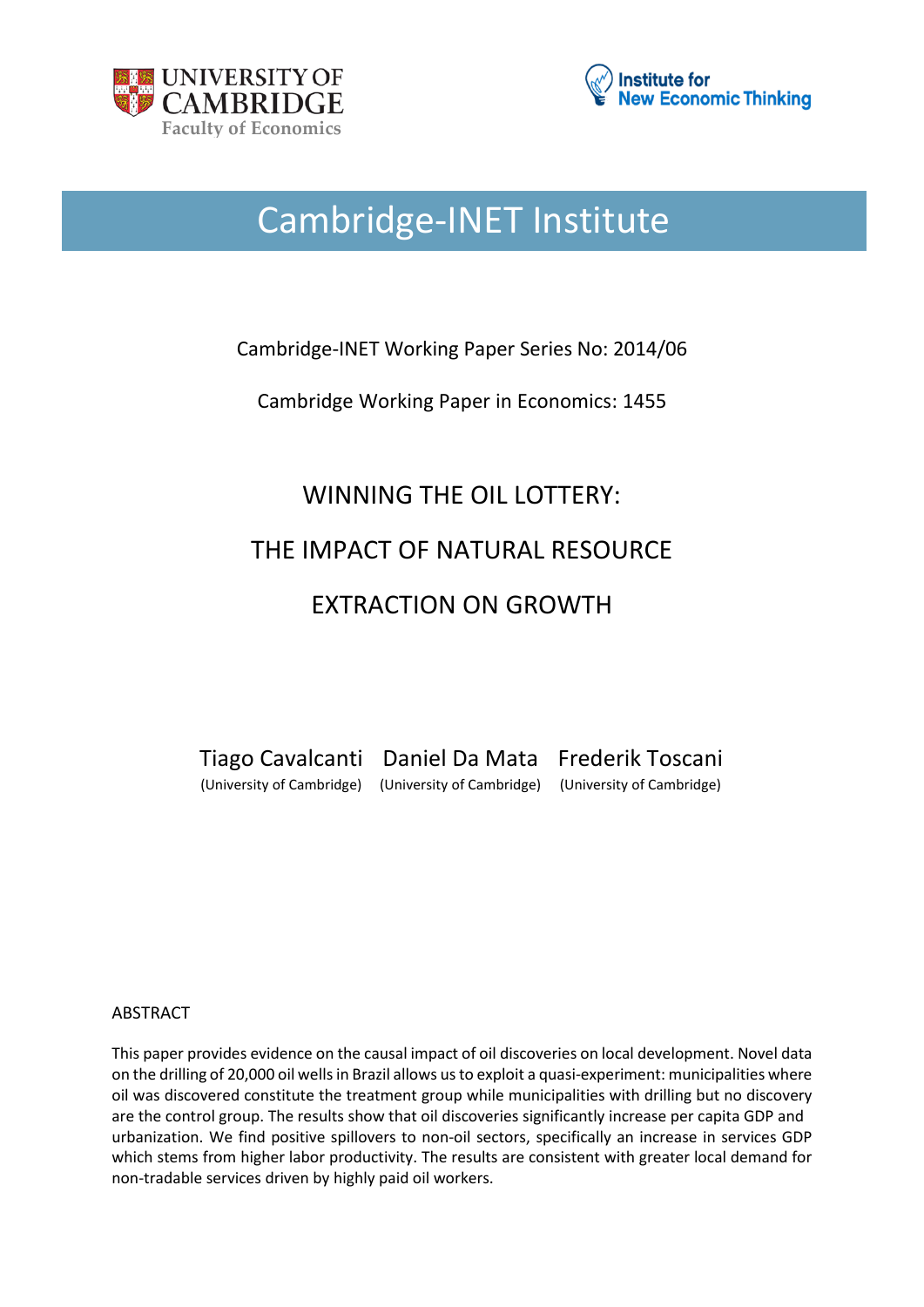# Winning the Oil Lottery: The Impact of Natural Resource Extraction on Growth*<sup>∗</sup>*

Tiago Cavalcanti*†* Daniel Da Mata*‡* Frederik Toscani*§*

Version: March 10, 2014.

#### **Abstract**

This paper provides evidence on the causal impact of oil discoveries on local development. Novel data on the drilling of 20,000 oil wells in Brazil allows us to exploit a quasi-experiment: municipalities where oil was discovered constitute the treatment group while municipalities with drilling but no discovery are the control group. The results show that oil discoveries significantly increase per capita GDP and urbanization. We find positive spillovers to non-oil sectors, specifically an increase in services GDP which stems from higher labor productivity. The results are consistent with greater local demand for non-tradable services driven by highly paid oil workers.

**Keywords**: Petroleum Industry, Economic Growth, Urbanization

**JEL Classification**: O13, O40

*<sup>∗</sup>*We have benefited from discussions with Toke Aidt, Francesco Caselli, Silvio Costa, Jane Fruehwirth, Sriya Iyer, Pramila Krishnan, Hamish Low, Sheilagh Ogilvie, Andre Pereira, Cezar Santos, Rodrigo Serra, Edson Severnini, Claudio Souza, Daniel Sturm, and José Tavares. Frederik Toscani gratefully acknowledges the hospitality of PUC-Rio de Janeiro where part of the work on this paper was done. We thank the Keynes Fund, University of Cambridge, for financial support. All remaining errors are ours.

*<sup>†</sup>*Faculty of Economics, University of Cambridge.

*<sup>‡</sup>* IPEA.

*<sup>§</sup>*Faculty of Economics, University of Cambridge.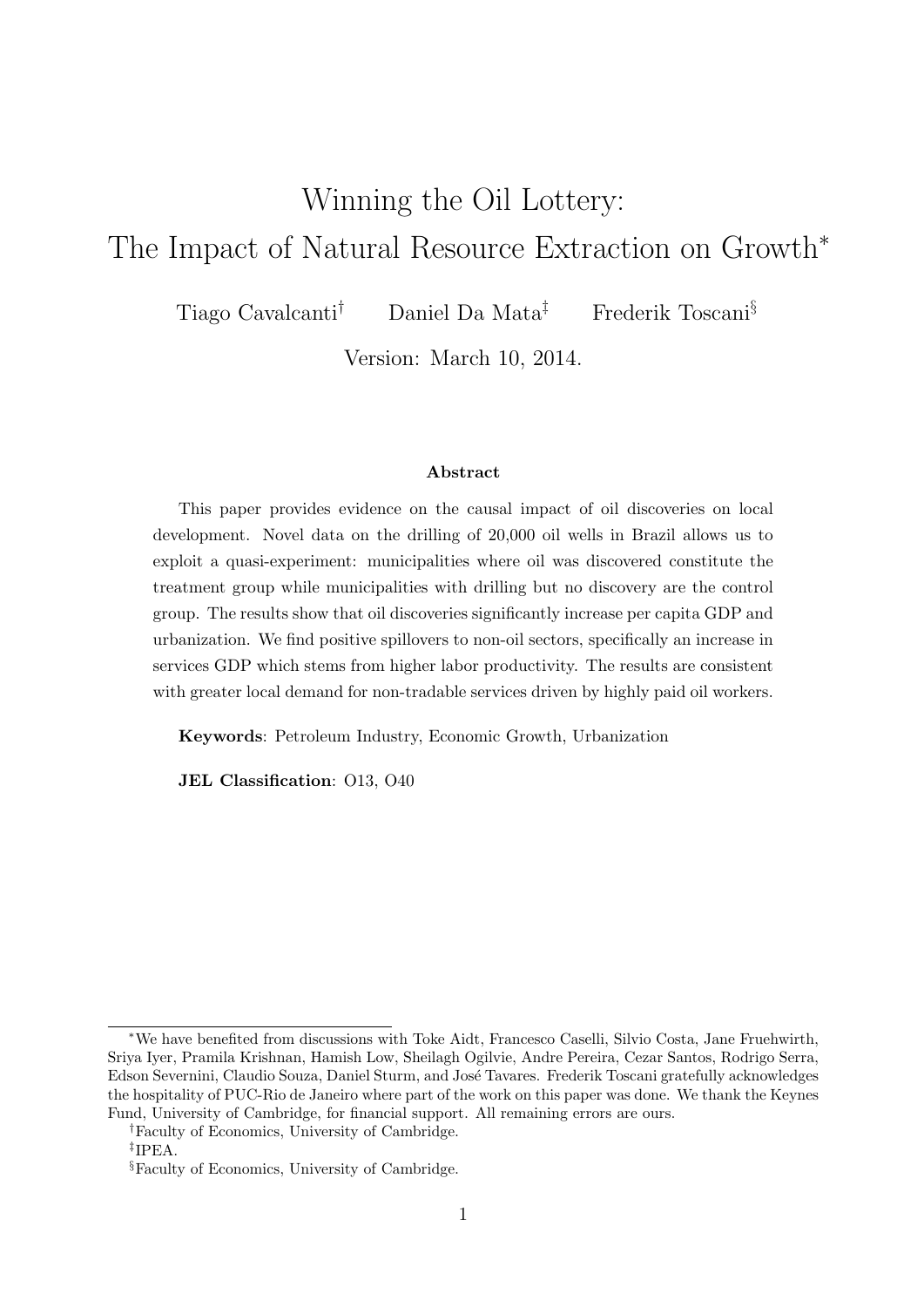*"No other business so starkly and extremely defines the meaning of risk and reward and the profound impact of chance and fate." Yergin (2008)*

## **1 Introduction**

Natural resource extraction influences a myriad of economic factors ranging from political economy to fiscal and monetary policy. However, no clear consensus has emerged on whether economies which discover natural resources should anticipate prosperous times or fear the much discussed Dutch Disease. Disentangling the various channels through which natural resources affect the economy has proven challenging. Even the pure market effect of natural resource extraction is not well understood. Natural resource extraction might crowd out other sectors of the economy by driving up local prices, or on the other hand could have positive spillovers which lead to the concentration of economic activity.

This paper uses the quasi-experiment generated by the random outcomes of exploratory oil drilling in Brazil in order to investigate the causal effect of natural resource discoveries on local development.<sup>1</sup> Specifically, we compare economic outcomes in municipalities where the national oil company Petrobras drilled for oil but did not find any, to outcomes in those municipalities in which it drilled for oil and was successful.<sup>2</sup> Drilling attempts were carried out in many locations with similar geological characteristics, but oil was found in only a few places. The "treatment assignment" is related to the success of drilling attempts: places where oil was found were assigned to treatment, while places with no oil are part of the control group. The treatment assignment resembles a "randomization" since (conditional on drilling taking place) a discovery depends mainly on luck. Therefore, places with oil discoveries are the "winners" of the "geological lottery". Since there were no significant royalty payments to municipalities in Brazil until several decades after the first discoveries, we are able to isolate the direct impact of oil extraction from the effect of fiscal windfalls.

Our analysis uses a novel dataset on the drilling of approximately 20,000 oil wells in Brazil from 1940-2000. The dataset covers the complete universe of wells drilled since exploration began in the country and provides information on three stages regarding oil extraction and production: drilling, discovery, and upstream production. We use this detailed information on the data generating process to distinguish those municipalities which were assigned to treatment from those which constitute the control group. Our focus

<sup>&</sup>lt;sup>1</sup>Oil and gas are also called petroleum or hydrocarbons. Throughout this paper we use "oil" to refer to "oil and gas". The oil industry is loosely divided into two segments: upstream and downstream. Upstream refers to exploration and production of oil while downstream refers to processing and transportation (refineries, terminals etc).

<sup>2</sup>There are three administrative levels in Brazil: federal government, states, and municipalities. Municipalities are autonomous entities that are able, for instance, to set property and service taxes. They are roughly equivalent to counties in the US. We use the words municipalities, local governments and local economies interchangeably.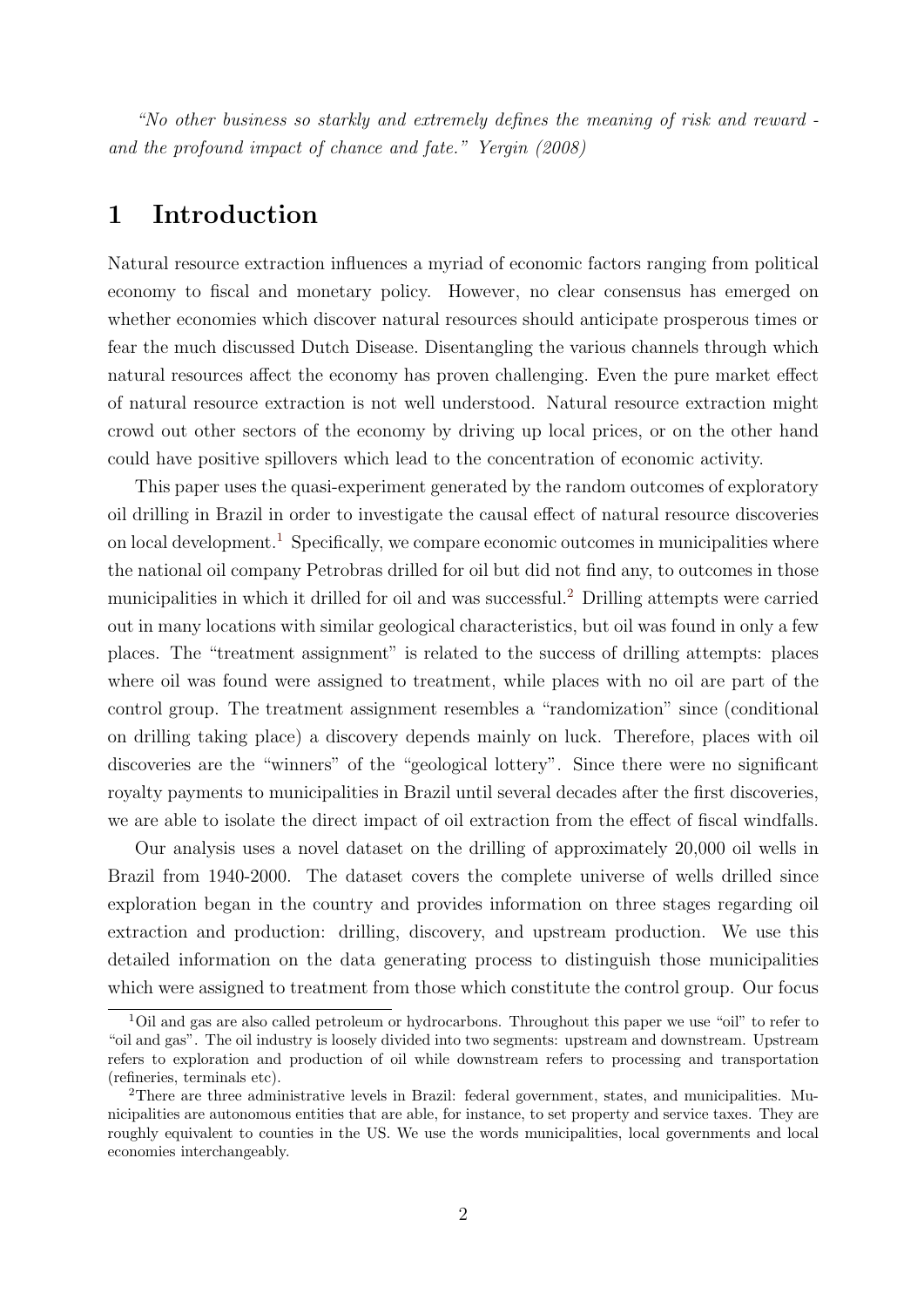is on an Intent-to-Treat (ITT) analysis where we regress our outcome variables of interest directly on discoveries. Discoveries take place in different locations over time, so we can exploit time and cross-sectional variations. The ITT analysis enables us to obtain a lower bound for the average treatment effect. We also estimate a Local Average Treatment Effect (LATE) by instrumenting for production with discoveries.<sup>3</sup> Besides, we study treatment intensity using detailed information on different types of wells. This allows us to retrieve a coefficient that can be interpreted as a weighted-average of per-unit treatment effect.

The baseline results show that locations which discover oil have a 24.6-25.9% higher *per capita* GDP over a span of up to 60 years compared to the control group. Furthermore, we document an increase in both manufacturing and services GDP *per capita* but no impact on agricultural GDP. While the measure of manufacturing GDP includes natural resource extraction (and as such an increase is not surprising), the increase in services indicates spillover effects of oil production impacting the rest of the economy.<sup>4</sup> Additionally, we find evidence for an increase in urbanization of about 4% points. This increase in urbanization is consistent with the increase in services we document. We do not find any effect on population density. Using historical data on sectoral employment we calculate a measure of sectoral labor productivity and show that oil discoveries increase GDP mainly by increasing productivity and not by increasing employment. We also show that while both onshore and offshore discoveries increase manufacturing GDP (potentially in a mechanical way since it includes oil production), only onshore discoveries increase services GDP and urbanization. We hypothesize that demand from well paid oil workers are responsible for the observed increase in services and urbanization. Oil municipalities become local service and commerce hubs which benefit from improved labor productivity.<sup>5</sup> The treatment intensity analysis suggests that major discoveries have a disproportionately large impact on the local economy.

The fact that we do not find a positive impact on population and employment density on average might be due to the concentration of the oil industry in Brazil: the U.S. has a more widespread ownership of resources than Brazil. There are thousands of oil companies in the U.S. in contrast to the historical monopoly of Petrobras in Brazil. Due to this market structure oil services are more likely to be concentrated in just a few places in Brazil. By contrast, in the U.S. an entire chain of small oil services can be located close to the more widespread oil firms.

<sup>&</sup>lt;sup>3</sup>Endogeneity of production might be more of a problem for gas than for oil. While it is relatively easy to transport oil, gas requires a substantial investment in infrastructure such as pipelines.

<sup>&</sup>lt;sup>4</sup>Oil discoveries and production might have a positive or negative impact on non-oil manufacturing. Given the data constraints we cannot investigate this, unfortunately.

<sup>&</sup>lt;sup>5</sup>A recent report from the McKinsey (2013) Global Institute highlights the importance of oil and gas exploration and production on economic development by supporting local employment and supply chains. It argues that in many countries revenues spent on local goods and services often exceed tax and royalty payments.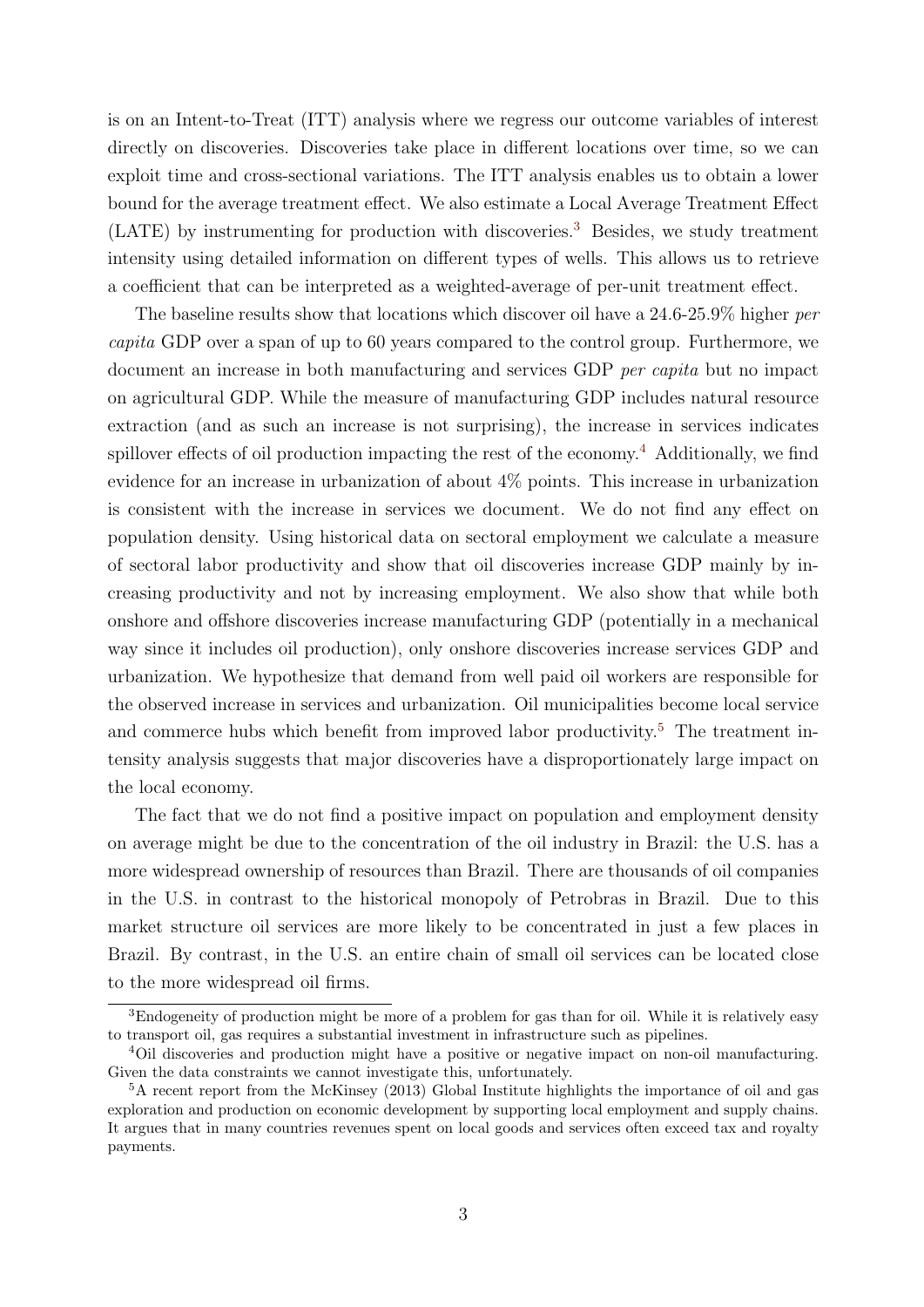Our results are robust to a variety of control groups, different control variables, and a restriction of the sample period to 1940-1996. The latter is important since from 1997 onwards royalty payments became an important part of municipal income. By restricting the analysis to the period prior to 1997 we verify whether our results are driven by direct market effects or operate indirectly via government windfalls. Lastly, we show that municipalities with oil discoveries have a higher probability of hosting major downstream oil facilities than the control group. To check whether our results are driven by these downstream facilities we re-run the regressions excluding those municipalities which host them and find that this is not the case. It appears that upstream production does not only impact the local economy via downstream production but has also a direct effect.

Since the Oil and Gas industry is at the center of the production network in many countries, its impact on the economy has been studied extensively in the literature. The usual approach to disentangle the effects of oil production relies on cross-country evidence. Several papers in the literature have shown correlations between natural resources and adverse outcomes. For instance, Sachs and Warner (1995) show that resource-exporting countries tend to have lower growth rates, while Isham, Woolcock, Pritchett, and Busby (2005) point out that resource-exporting countries have poorer governance indicators. However, cross-country evidence is sensitive to changing periods, sample sizes, and covariates (see van der Ploeg  $(2011)$  for an overview of the literature)<sup>6</sup>. Additionally, cross-country studies usually use very aggregate variables and make it difficult to control for institutional and cultural frameworks, and for policy variation between different countries.

As a result, the literature has been shifting attention to a more detailed analysis to pin down specific mechanisms of how natural resources impact the economy. The main empirical challenge, however, is to deal with the issue of endogeneity of natural resource extraction since there are many unobservable variables that might be correlated with oil production and might also affect economic development. Notable papers in an emergent literature which tries to address these problems more directly are, among others, Allcott and Keniston (2013), Caselli and Michaels (2013), Monteiro and Ferraz (2012), and Michaels  $(2011)^7$ . While Allcott and Keniston  $(2013)$  and Michaels  $(2011)$  focus on the US we study a developing country<sup>8</sup>. More importantly, while the above papers are close

 $6$ There is also a large theoretical literature which tries to explain how natural resource abundance might affect economic outcomes, such as theories based on the Dutch Disease hypothesis (e.g., Corden and Neary (1982) and Krugman (1987)) or rent-seeking theories (e.g., Lane and Tornell (1996) and Caselli and Tesei  $(2011)$ .

<sup>7</sup>Also see Acemoglu, Finkelstein, and Notowidigdo (2009) and Dube and Vargas (2013).

<sup>8</sup>Caselli and Michaels (2013) and Monteiro and Ferraz (2012) also investigate the impact of oil using data from Brazilian municipalities. Our paper differs from theirs not only methodologically but also regarding the question and the time span. Caselli and Michaels (2013) focus on the effects of oil windfalls (Royalties) on government behavior and the provision of public goods, while Monteiro and Ferraz (2012) also use Royalties to study local political and economic outcomes. We study the direct effects of oil discoveries instead of the indirect effect via royalties.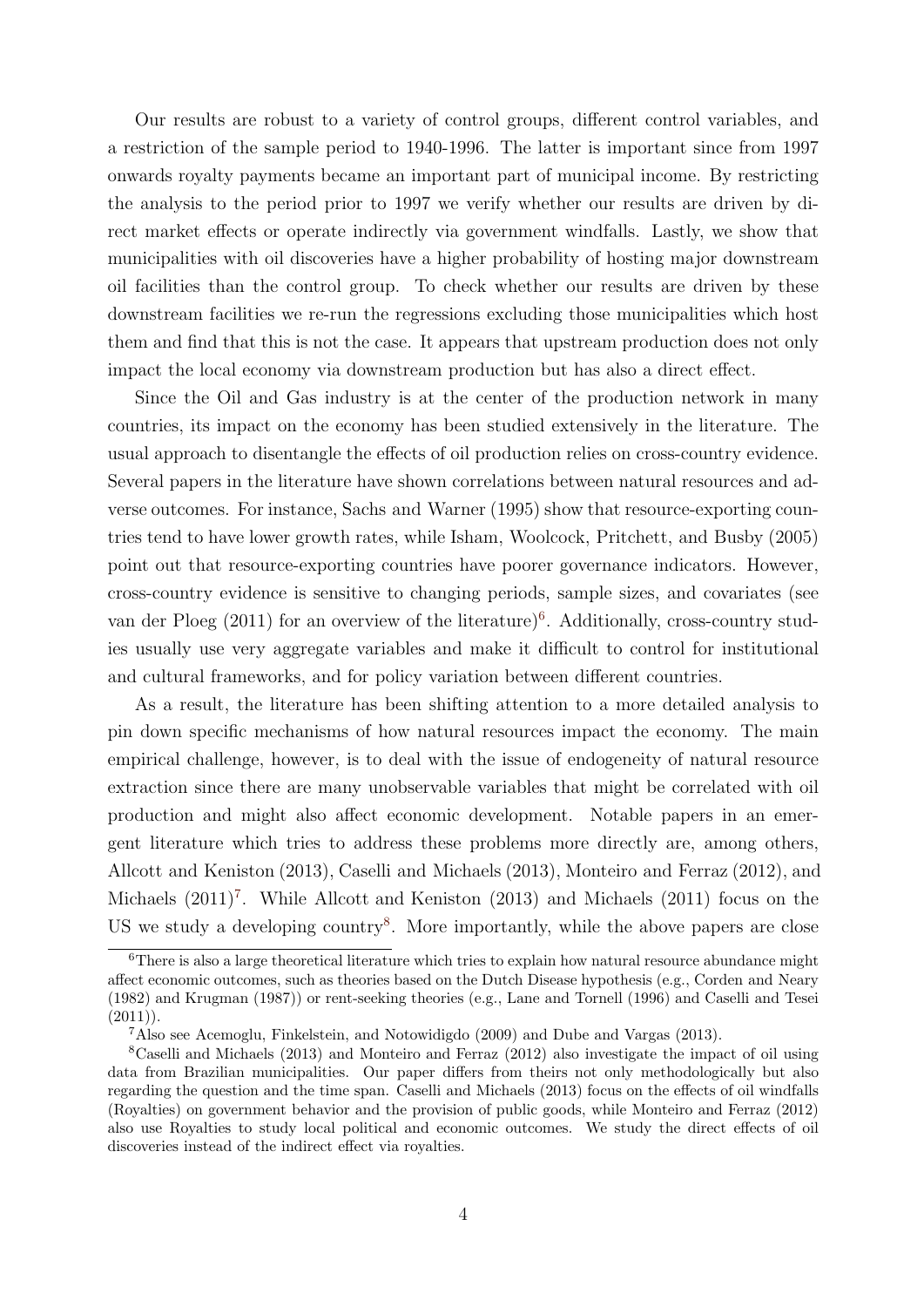in spirit to our exercise we are, to our knowledge, the first to identify the impact of oil using the entire track of oil discoveries, since the existing literature mainly limits attention to post-discovery periods. This paper is the first to estimate the impact of oil discoveries on local economic development using a (quasi-experimental) difference-indifference design. In terms of design and results our paper is also related to the literature on agglomeration externalities, especially the branch which investigates the impact of interventions on the concentration of economic activity (Davis and Weinstein (2002), Greenstone, Hornbeck, and Moretti (2010)). Similarly to our research, these papers are motivated by the insights about the importance of within-country differences in output and wages (see Acemoglu and Dell (2010) and Moretti (2011)). Lastly, our focus on sectoral GDP links the paper to studies on the determinants of structural transformation, particularly the ones focusing on the role of the oil sector (Stefanski (2010), Kuralbayeva and Stefanski (2013), Gollin, Jedwab, and Vollrath (2013)).

While our results are derived for a specific institutional framework we believe that some general lessons can be drawn from our empirical exercises. Specifically, being able to address issues of endogeneity and unobservable variables allows us to make causal statements. Our results are consistent with the view that oil abundance is not necessarily a curse at the local level. It is important to stress, however, that we cannot comment on the aggregate impact of oil discoveries on the country as a whole. Compared to national economies, municipalities are much more open and face macroeconomic policies which are invariant to their idiosyncratic conditions. By construction our research design rules out any effect which operates through the nominal exchange rate, for example.

This article proceeds as follows. Section 2 provides the background on oil drilling and on the key institutional aspects of oil exploration and production in Brazil. Section 3 details the research design used to identify the impact of oil on economic development. In this paper we combine several datasets which are detailed in a subsection of Section 3. Section 4 discusses the estimation strategy. Section 5 shows the results and robustness exercises. Section 6 concludes.

# **2 Background**

## **2.1 Oil Drilling**

Oil and Gas exploration is a risky business. Oil companies aim to find an oil field, which corresponds to a contiguous geographic area with oil. Oil companies search for areas with specific geological characteristics to drill for oil. For instance, oil companies search for areas that contain geological structures (subsurface contortions and specific rocks) for potential trapping of hydrocarbons. Based on geological, geophysical, and geochemical information,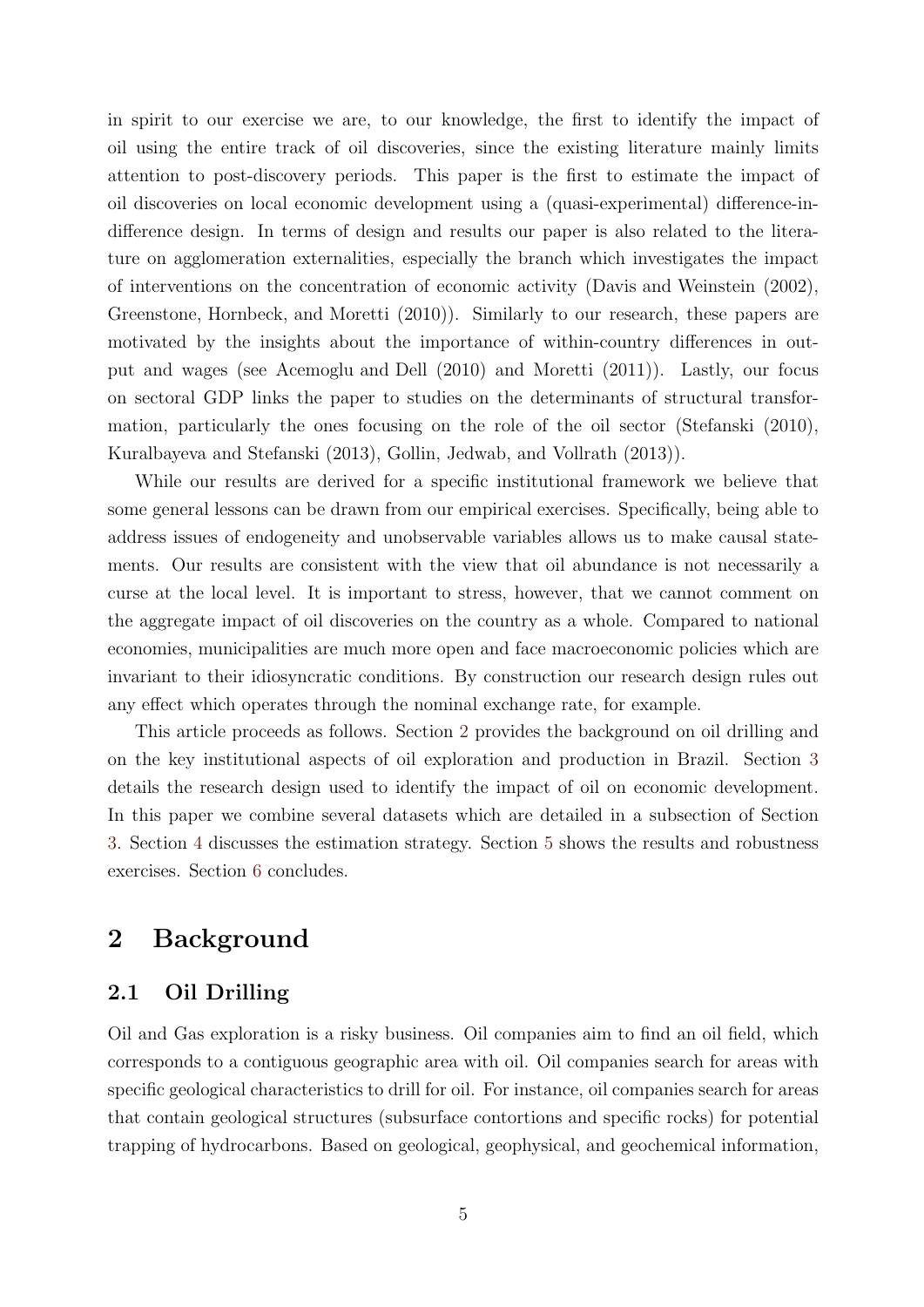an oil company selects an area to drill for oil. Geology and related disciplines provide guidance on where to search for oil traps and estimating the probability of discovery prior to drilling is an important aspect of petroleum exploration. However, only by drilling can the company be certain that hydrocarbon deposits really exist. In other words, the only direct way of confirming the *hypothesis* of oil presence is by drilling a well. Even with modern technology, it is only by drilling that the existence of oil can be confirmed. Oil companies may invest substantially in acquiring information to end-up with no discoveries or no profitable discoveries.

When an oil company drills a hole, the wells are classified according to the results of the attempt. A drilled well can be classified, among other categories, as a discovery well, a producer well, a dry hole, or an abandoned well (e.g., because of an accident). The likelihood of finding oil from drilling can be low even in areas with appropriate geological characteristics and learning-by-doing is an important aspect in the petroleum industry (Kellogg (2011)). Testing by drilling is expensive and may not reduce the uncertainty regarding the existence of oil. Numbers vary but in a newly explored area the likelihood of drilling for oil successfully can be very low and subjective probabilities are widely accepted in the petroleum industry (Harbaugh, Davis, and Wendebourg (1995)). Today, an exploration well (wildcat well<sup>9</sup>) can have a probability as low as  $10\%$  of finding viable oil, while a rank wildcat<sup>10</sup> has an even smaller chance of finding oil. Therefore, even with modern technology, drilling is not a "safe bet" since there is no guarantee that a company will find oil after drilling. Given the features of drilling, oil discovery depends both on geological characteristics and on "luck"<sup>11</sup>. Our data support the idea that discovering oil is sort of a "lottery": for every exploration well drilled which was successful there were many more unsuccessful ones.

A myriad of factors influence drilling success such as past drilling history, regional endowment, resource depletion, onshore or offshore drilling, and technological progress. While not immediately relevant for our research design it is worth pointing out that two of those factors changed during our period of analysis: the level of technology available and the availability of conspicuous targets of hydrocarbon deposits. A more detailed discussion of oil drilling is given in Appendix B.

#### **2.2 Oil in Brazil**

Our period of analysis is from 1940 to 2000. Under most of this period, only governmentowned entities were able to explore and produce oil in Brazil. In 1938, under a dictatorship

<sup>9</sup>A well drilled a mile or more from an area of existing oil production.

<sup>10</sup>A well drilled in an area where there is no existing production.

<sup>11</sup>According to Harbaugh, Davis, and Wendebourg (1995), "luck is obviously a major factor in exploration".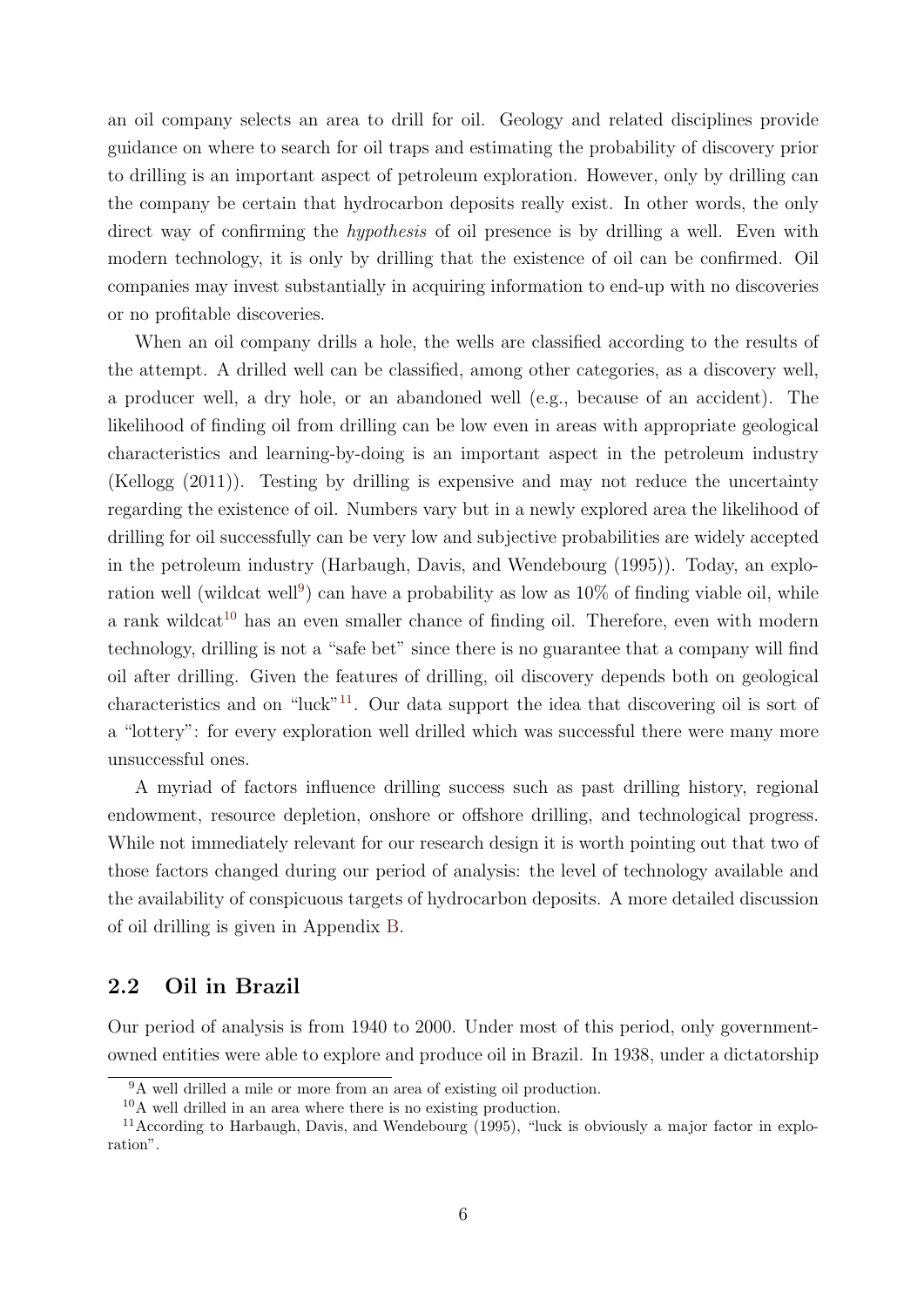period (1937-1945), Federal Law n. 395/38 established the state control of oil development and only by 1997 (Federal Law n. 9,478/97) private companies would be allowed to autonomously explore and produce oil in Brazil. Federal Law n. 395/38 created the CNP (In Portuguese, *Conselho Nacional do Petróleo*), the only entity responsible for exploring oil from 1938 to 1953.<sup>12</sup> Afterwards, from 1953 to 1997, only one company was allowed to drill for oil in Brazil: the government-controlled Petrobras<sup>13</sup>. Petrobras is an integrated exploration and production company whose activities reach all phases of the oil supply chain. To be precise, under certain circumstances other oil companies could explore oil in Brazil, but only in partnership with Petrobras. Following the oil crisis in 1973, Petrobras and other oil companies could sign a so-called "risk contract" to explore specific areas between 1975 and 1987. The terms of the contracts varied, but usual aspects included that the oil found under this type of contract could not be exported and that Petrobras could explore simultaneously an adjacent area by itself<sup>14</sup>. There is a sharp contrast in terms of ownership of resources between the United States in Brazil. There are thousands of oil companies with various business models in the  $U.S.<sup>15</sup>$ , while Brazil has been historically linked with Petrobras's monopoly.

Local governments had little space to influence Petrobras (or CNP) on where to search for oil and on the speed of drilling. First, Petrobras (as a National Oil Company) followed national goals that may be not correlated with local-level objectives. Petrobras had a long-term goal, namely, achieving Brazil's self-sufficiency in oil production (independent of preferences of the local authorities). Second, several factors which influence the exploration activity are determined exogenously such as the international price of oil (Mohn and Osmundsen (2008)). Third, Petrobras knew it could only drill in locations with selected geological characteristics. One concern might be that Petrobras' "risk contract" partners might have been local companies with a local agenda. However, the large majority of those contracts were signed with profit-maximizing multinational oil companies. Three smaller Brazilian companies also signed exploration contracts with Petrobras. Out

 $12$ According to Federal Law n. 395/38, private oil companies could only operate via concessions given by CNP. Anecdotal evidence point out that it was difficult to operate in Brazil as a private oil company at that time.

<sup>13</sup>Petrobras was created in 1953 by Federal Law n. 2,004/53. In 1954, Petrobras began its exploration activities. Constitutional Amendment 09/1995 and Federal Law 9,478/97 changed the upstream industry in Brazil: after 1997, the upstream oil market was open to national and foreign oil firms and Petrobras started to face competition. Nowadays, Petrobras is one of the largest oil companies in the world. Petrobras is a leading company in oil exploration with contributions to technology, especially of deep water exploration.

<sup>&</sup>lt;sup>14</sup>The first contracts were signed in 1976 through a public bidding of 10 areas to explore oil. Out of the 10 areas, 9 were offshore and 1 was in the Amazon basin. More than 100 risk contracts were signed during 12 years. According to the contracts, if oil was found, it should be sold to the internal market until the country reached its self-sufficiency in oil production. Brazil reached its self-sufficiency three decades later, in 2006.

<sup>&</sup>lt;sup>15</sup>Institutions such as the U.S. Energy Information Administration and the Independent Petroleum Association of America report the existence of several thousand oil operators in the U.S. economy.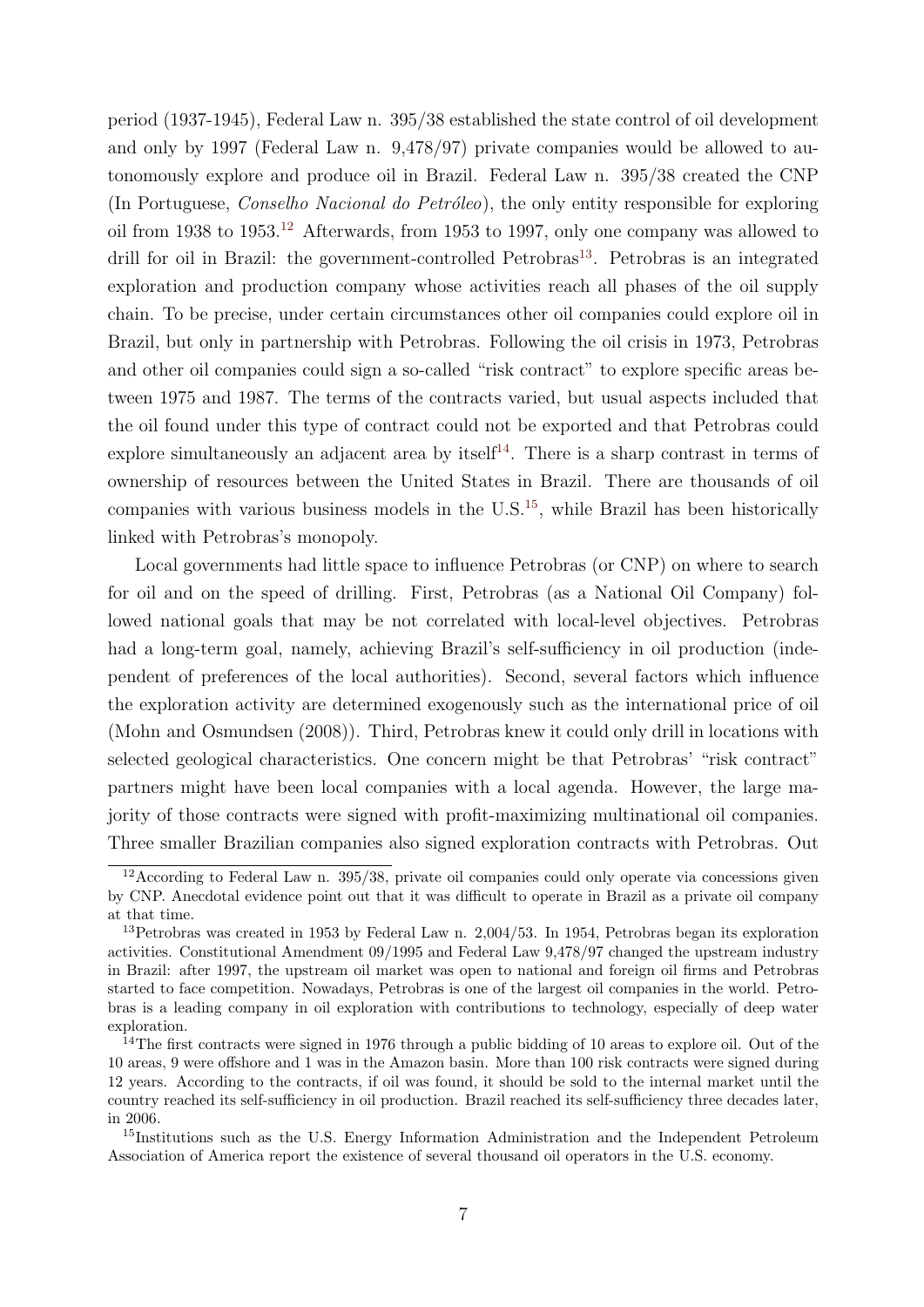of these three companies, only one was a government-owned company: the "Paulipetro" created in 1979 by São Paulo state<sup>16</sup>. Between 1980 and 1983, Paulipetro drilled 33 wells in one specific area. The drilling attempts lead to only one discovery well, but a noneconomical one (Bosco (2003)). Apart from Petrobras, Paulipetro drilling had support of other national-level institutions such as the CPRM (Brazil's Mineral Resource Research Company). Even guided by state-level goals, Paulipetro attempts were probably not linked to any local-level (local governments') influence and either way proved unsuccessful.

The Brazilian oil sector has experienced a substantial development from 1940 onwards. In 1939 the first onshore field was discovered (but non-commercial) and in 1941 the first onshore commercial producer well was drilled. The first oil discovery from an offshore well took place in 1968. In 2011, Brazil was the world's 13th largest producer of oil and gas with 2.2 millon barrels per day, which represents  $2.6\%$  of the total produced worldwide. Brazil was the world's 14th position in terms of proven petroleum reserves in the same year (ANP (2012)). The size of the oil sector is relevant to the Brazilian economy: in 2011 the oil sector represented 12% of the total Gross Domestic Product (CNI (2012)). Figure 1 summarizes domestic and international events related to oil exploration and production in Brazil.

The oil business is crucial to several municipalities. Out of the top 10 municipalities with highest *per capita* GDP, several of them have their main economic activity associated with upstream or downstream oil industry. Municipalities in the top 10 list include São Francisco do Conde (with a refinery<sup>17</sup>), Triunfo (petrochemicals industry), Quissamã, Campos, and Macaé (the last three municipalities linked to offshore production). Anecdotal evidence suggests that municipalities which discovered large amounts of oil underwent a significant transformation and substantial economic growth. For example, Macaé, a fishing municipality, transformed from a rural place to a very urban place after Petrobras discovered offshore oil in the area and located some of its key production facilities in Macae<sup>c</sup> in the 1970's. There are also anecdotes of Petrobras hiring hundreds and thousands of rural workers to join drilling expeditions. In the 1960's, the municipality of Carmopólis, located in a historically sugarcane producing area, discovered oil. Since then, Carmopólis has changed its main business due to the presence of Petrobras and related oil service companies. Carmopólis has presented a high GDP growth even though there are complains regarding the lack of connection between oil service firms and the community<sup>18</sup>. The municipality of Alagoinhas in Bahia discovered oil in 1964. A number of successive discovery wells lead Petrobras to locate some of its facilities in Alagoinhas in the late 1960s. Anec-

 $16S$ ão Paulo is the largest state in Brazil both in terms of population (22% of the Brazilian total population in 2010) and gross domestic product (33% of the Brazilian total GDP in 2008).

<sup>&</sup>lt;sup>17</sup>The first refinery was constructed in 1949 in the municipality of São Francisco do Conde (located in Bahia state). The refinery is called RLAM (Refinaria Landulpho Alves-Mataripe) and is located near the very first wells that discovered oil in the country.

<sup>18</sup>See http://www.uff.br/macaeimpacto/OFICINAMACAE/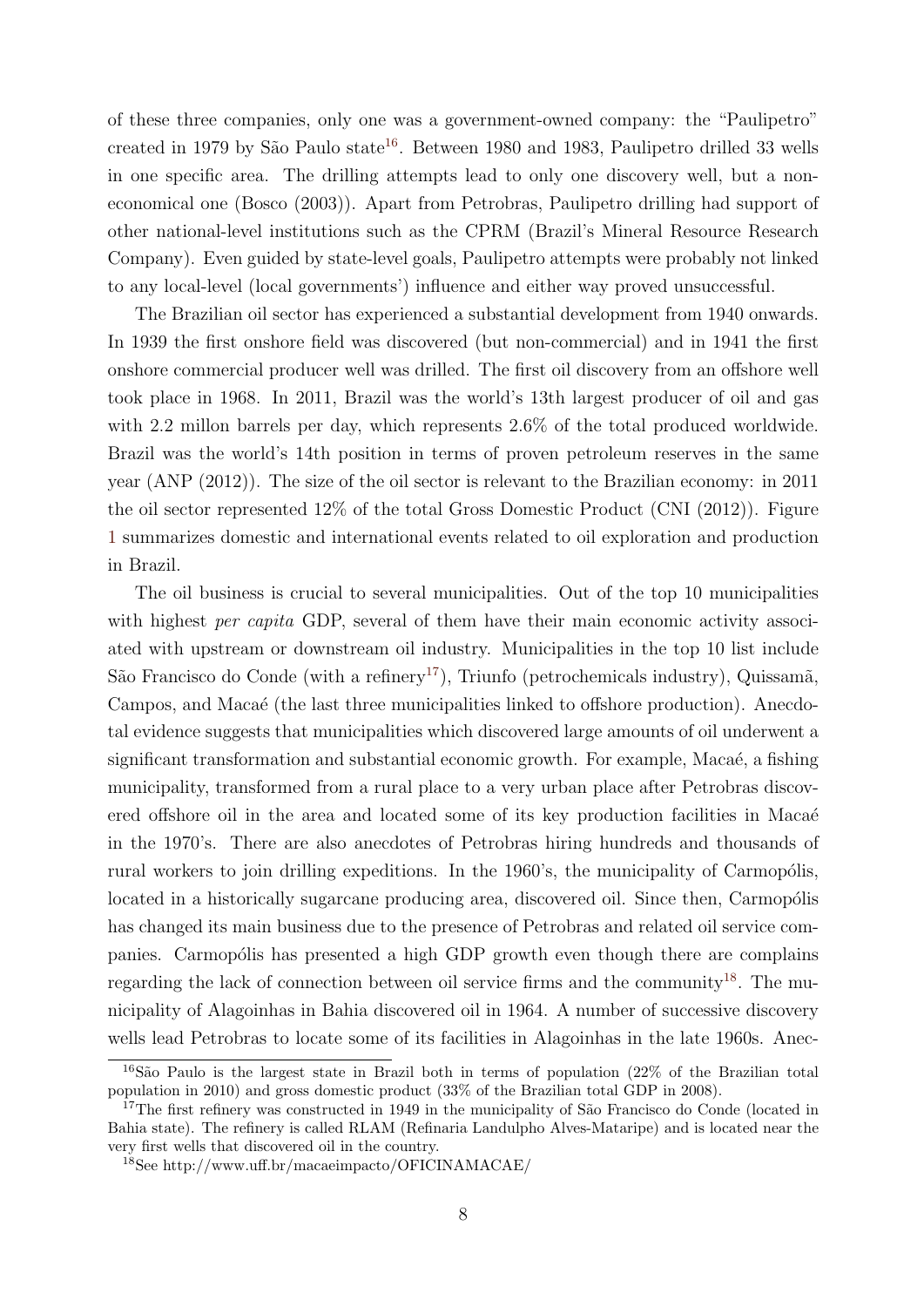dotal evidence suggests that this lead to rapid economic growth in the area, particularly in the services sector. Alagoinhas became a services hub for the surrounding municipalities and large commercial outfits located there.<sup>19</sup>

Figures 2, 3 and 4 show the development of GDP *per capita* for the period 1940-2000 in the states of Sergipe (onshore production), Rio de Janeiro (offshore production) and Bahia (first state to discover oil), respectively. For each state, the graphs illustrate the evolution of GDP of municipalities with and without oil. It can be seen that a wedge in GDP per capita between oil producing municipalities and those without oil production emerges over the years. Furthermore, the timing seems to correspond quite closely to the development of the oil sector in each respective state. At a first pass, oil production thus seems to substantially increase local GDP. Two questions arise from this. Firstly, is the observed correlation causal? And secondly, how does the non-oil sector develop? Since oil extraction is a very high value added activity, local GDP mechanically increase when oil is produced, bar any extreme "Dutch Disease" effect. We are interested in assessing whether the spillovers of oil production to other sectors are positive or negative.

An important warning is related to the distribution of oil windfalls. Royalties and other forms of "government take" are collected from both onshore and offshore oil production. By and large, a company that produces oil must allocate part of the value of the gross output in the form of royalties. Royalties are then divided among the three administrative levels in Brazil. The distribution of royalties started in 1953, but it represented only a very small fraction of local governments' budget. Only after 1997 (Federal Law n. 9,496/1997), did royalties start to represent a significant amount of revenue to local government. In the robustness exercise, we restrict our analysis to the years 1940-1996 to capture only the direct effect of oil production rather than the indirect effect through royalties. See Appendix C for an overview and discussion of Royalties.

In the next section we discuss the identification strategy used to retrieve the effect of oil discoveries on growth of local economies in Brazil.

## **3 Research Design**

We are interested in the impact of oil discoveries on local economic development. We study this question by defining the analysis in terms of the treatment evaluation literature where we see oil production as our treatment of interest and oil discoveries as the assignment to treatment. In this section, we detail our research design which is based on exploiting the quasi-random nature of oil discoveries. Our research design exploits unconfounded assignment and we perform several exercises to guarantee adequate overlap between the treatment and control group (strong ignorability as in Rosenbaum and Rubin

<sup>19</sup>See http://pt.wikipedia.org/wiki/Alagoinhas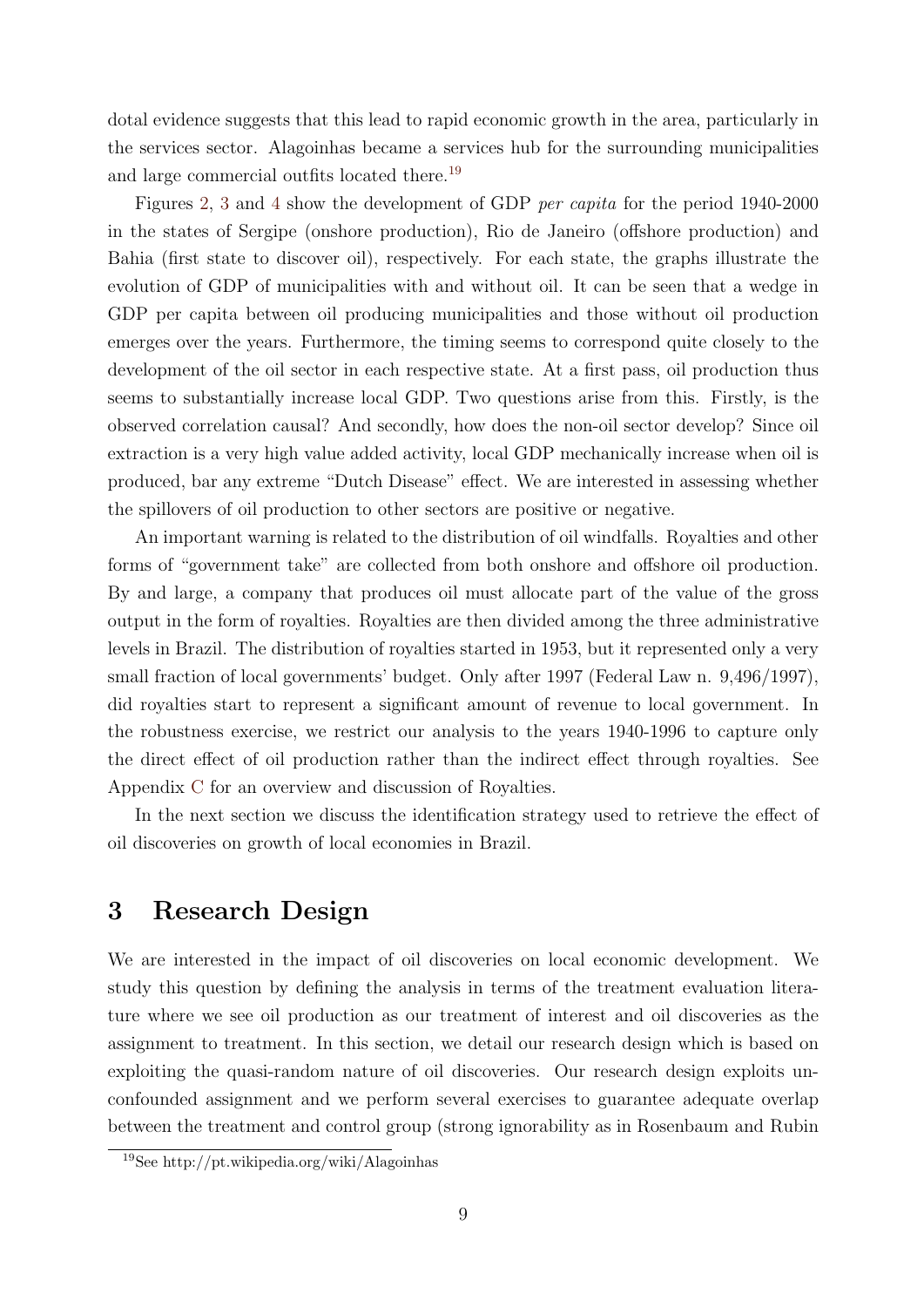(1983)). While it is common in the literature on natural quasi-experiments to match on observable variables, our research design additionally provides several strategies to "match on unobservables". We start by describing the data and then discuss the exogeneity of oil discovery and its relation to the treatment assignment. We then turn to the issue of balance in the covariate distributions between treatment and control groups.

#### **3.1 Data**

The data on drilling is from *Agência Nacional do Petróleo, Gás Natural e Biocombustíveis* (ANP), the Brazilian oil and gas industry regulator. The well dataset contains detailed information on the drilling of 19,493 wells in Brazil spanning from 1940 to 2000. The dataset contains the latitude and longitude coordinates of the well, so we are able to know the exact location of each well. The dataset also has information on the exact date of the drilling, on the result of the drilling (whether oil was found, whether the well is a dry hole, whether only water was found, or whether the well was abandoned because of an accident<sup>20</sup>). Furthermore, we have information on the viability of exploring the oil deposit (when oil was found), and on whether the oil company started production.

The richness of the well dataset allows us to study several possibilities regarding the stages of oil extraction and production (upstream oil industry). Given the data, we are able to separate places where drilling took place  $(J = 1)$  from places with no drilling  $(J = 0)$ . We can also obtain information on places with oil discoveries (*Z*) and with oil production (*D*). As a first step we created a dummy variable for drilling (*J*), two different dummy variables for discovery  $(Z)$ , and a dummy for well production  $(D)$ . The dummies for drilling and production follow immediately from the well data. The drilling dummy equals one when at least one well was drilled in the municipality and the production dummy is one when there is at least one producer well in the municipality. In terms of discoveries, there are several possibilities as the data allow us to differentiate between a field discovery, a subfield (reservoir) discovery and a field extension discovery. We define two different discovery dummies as follows. Firstly, "All Discoveries": the dummy is one when at least one field, subfield or field extension discovery was made in the municipality. Secondly, "True Discoveries": The dummy is one when at least one field or subfield discovery and at least one field extension discovery was made in the municipality. The rationale for the latter is that any substantial discovery includes a field or subfield discovery and subsequent field extension discoveries to delineate the size of the oil field (see Appendix B). For now

<sup>20</sup>We obtain more the 50 different classifications from the dataset, but we were able to aggregate all of them to the following major categories: discovery of a field or subfield (reservoir), extension of a field or subfield, producer, non-feasible production, dry holes, abandoned, and well used for injection of water, steam or gas. The data differentiate between oil well, gas well, and oil and gas well. One limitation of the dataset is that we do not have information on the amount of oil produced by each individual producer well for the period of interest. Data on well production is available only from the 2000's onward.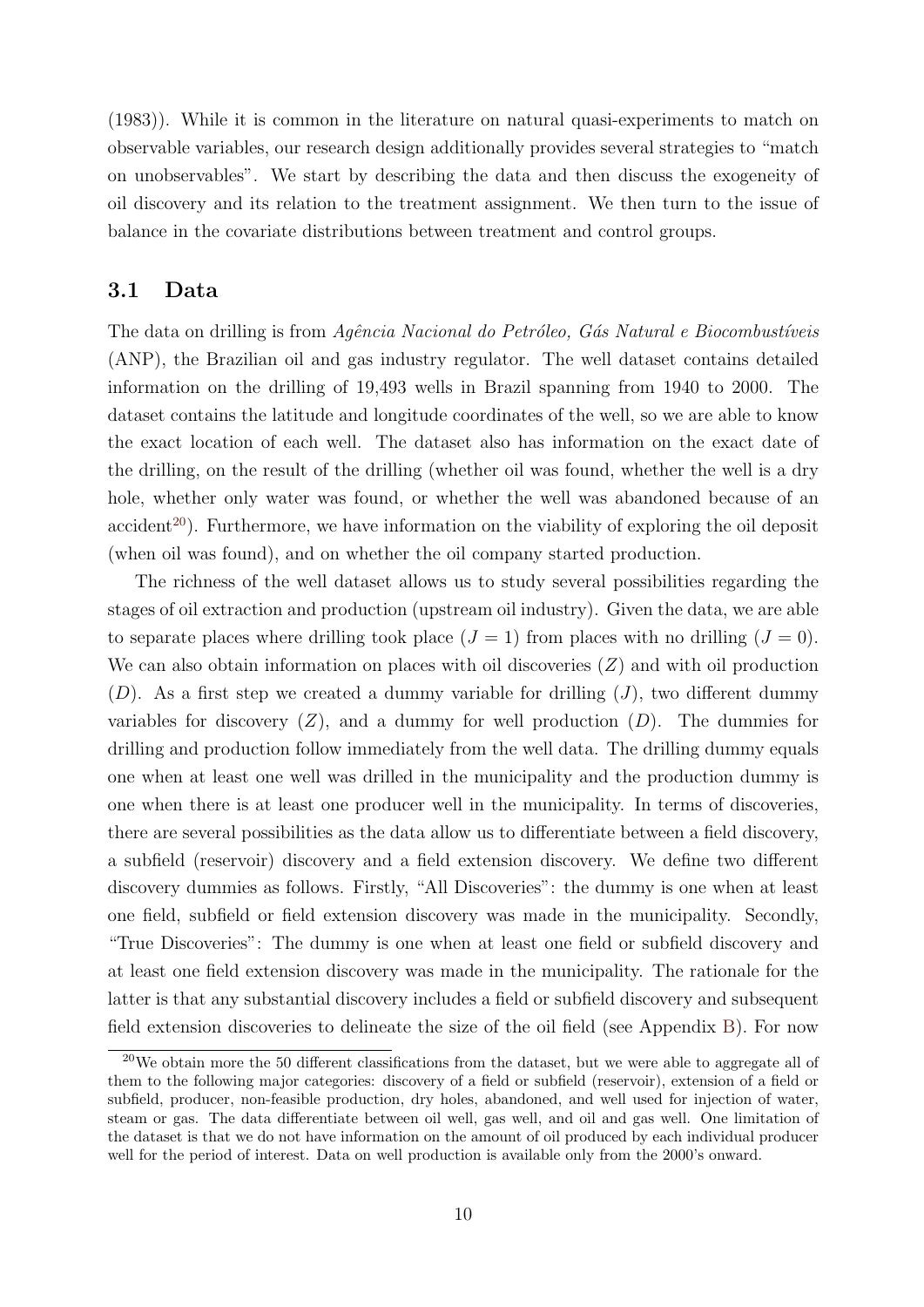we will use the "All Discoveries" dummy to start with the most general possible definition of discoveries.

The spatial unit of analysis is the Minimum Comparable Area (MCA). The Brazilian federation has three administrative levels: federal government, states, and municipalities. One complication when dealing with municipalities in Brazil is the process of detachments and splits that took place over the years. For instance, in 1940 there were 1,574 municipalities, while in 1997 there were 5,507 municipalities. In order to deal with the detachments, we used the concept of MCAs. MCAs consist of sets of municipalities whose borders were constant over the study period. Therefore, our data was aggregated to 1,275 Minimum Comparable Areas (MCAs) in 1940. Figure 6 shows the boundaries of municipalities in 1997 and the correspondent MCAs in 1940. More on MCA aggregation can be found in Da Mata, Deichmann, Henderson, Lall, and Wang (2007).

We allocate the wells into each MCA as follows. For onshore wells, we simply allocate the wells that were within the boundaries of each MCA. For offshore wells, we calculate the distance from each well to the nearest coastal MCA and allocate the offshore well to the selected nearest MCA. Figure 7 shows the location of the assigned to treatment (see Figure  $7(a)$  and of the treated locations (see Figure  $7(b)$ ).

Table 1 shows the number of wells discovered by decade. It contains information on the total number of discoveries, and on onshore and offshore discoveries. It also has information on the total number of units assigned to treatment over time. Table 2 shows the number of wells by category. Wells are classified broadly as exploratory wells and development wells. Exploratory wells are drilled to test for the presence of oil, while wells drilled inside the known extent of the field are called development wells (e.g., producer wells)<sup>21</sup>. Unsuccessful drilling is classified as a dry hole in both exploratory and development categories. See Appendix B for a detailed explanation on the types of wells.

We have the following numbers regarding oil discoveries in Brazil:

- Total number of MCA units  $= 1.275$
- All Discovery MCAs = 64
- True Discovery MCAs =  $45$
- Dry hole MCAs = 158
- Neighbors of discovery MCAs = 156

We work mainly with three outcome variables: population density, the urbanization rate<sup>22</sup> and *per capita* GDP (overall as well as sectoral). Data on total population, population located in urban areas, and total area of the municipality come from historical Population Censuses. We also tabulated data on employment (total and sectoral) from historical Population Censuses. Data on municipal Gross Domestic Product (GDP) and

 $^{21}$  Note that the two instruments (true discoveries and all discoveries) are all exploratory wells.

<sup>&</sup>lt;sup>22</sup>The urbanization rate is the proportion of the population living in urban areas.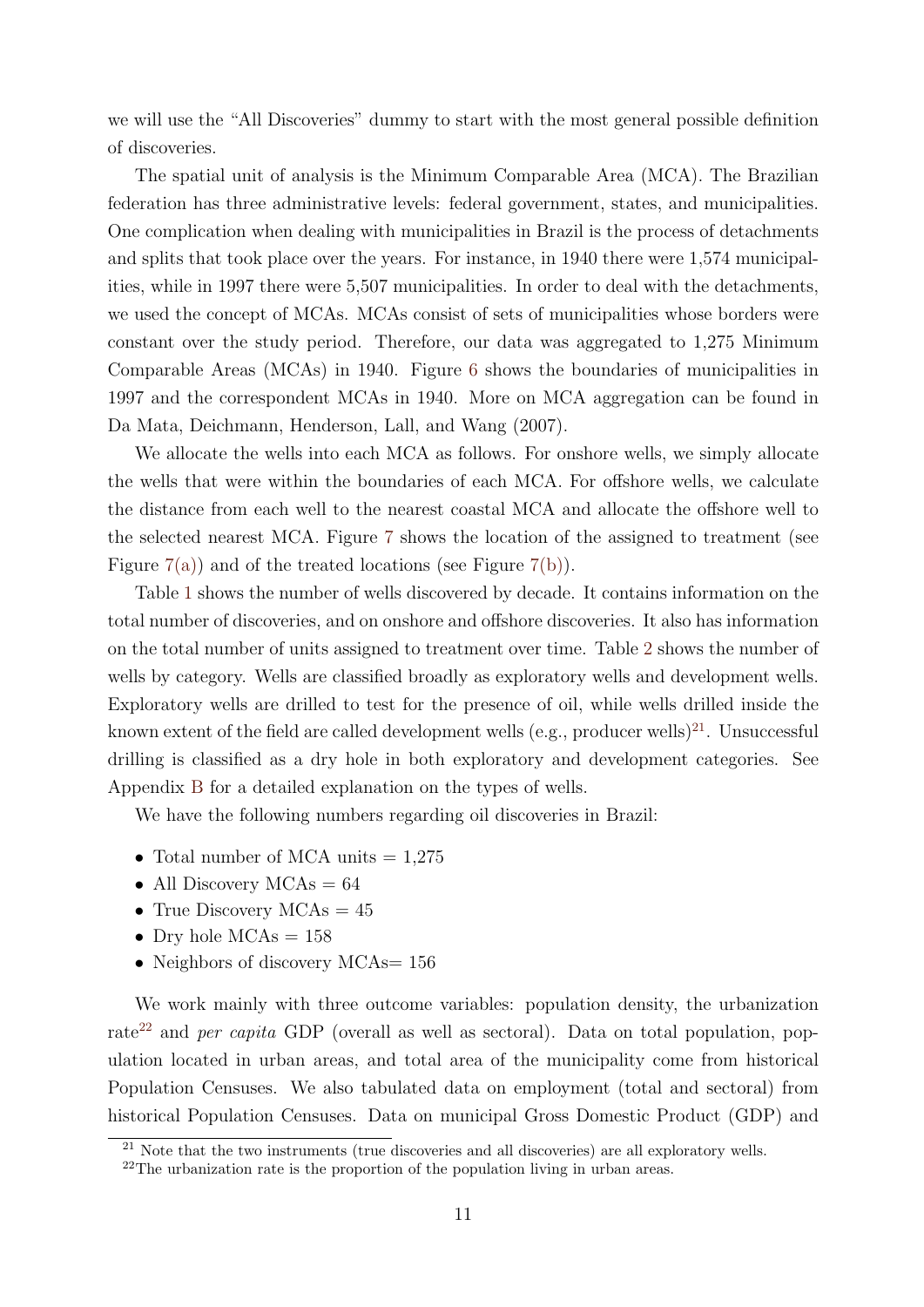on the share of manufacturing, agriculture, and services in GDP is from Ipeadata.<sup>23</sup> Using this information, we construct our outcome variables to obtain a panel from 1940 to 2000. In 1941, the first well started to produce oil, so the year 1940 is our pre-treatment year. The panel data is balanced and we do not observe any attrition. However, the time dimension is unequally spaced for GDP *per capita*. Because population Censuses where historically only conducted every 10 years and there is no data on GDP for 1990 or 1991, we end up with GDP *per capita* data for the years 1949, 1959, 1970, 1980, 1996 and 2000. By contrast, our panel is virtually equally spaced for the other two dependent variables (urbanization rate and population density): 1940, 1950, 1960, 1970, 1980, 1991, 1996 and 2000.

Additionally we collected data on average temperature, average rainfall and average altitude from Ipeadata<sup>24</sup>. Further data comprise latitude and longitude coordinates of the MCAs as well as indicator variables regarding the location of the MCA (on the coast, Amazon region, and semi-arid region).<sup>25</sup> Table 3 shows the summary statistics of the variables used in the analysis.

## **3.2 Treatment Assignment**

As discussed in Section 2, Petrobras is a national company with no discernable local preferences. Even in the unlikely event of influence by local governments, Petrobras could only drill in locations with selected geological characteristics and as our discussion above highlighted even given adequate geological characteristics the chances of discovering oil are still slim. Our data confirm that the probability of drilling and finding nothing is much higher than the probability of drilling and finding oil or gas (see for instance Figure 5). Therefore, we argue that conditional on geological characteristics, the discovery of oil is a "lottery".

Our treatment assignment is thus the discovery of oil: the assignment is being eligible to oil production via the discovery of oil. Our treatment assignment process has is very similar to a randomization: several attempts to drill oil were made, but only in some wells oil was discovered. Drilling took place in locations with selected geological characteristics with little room for influence by local governments. Conditional on geological characteristics, the discovery of oil is exogenous, i.e., assignment to treatment is random. The group assigned

<sup>23</sup>GDP calculations are detailed in Reis, Tafner, Pimentel, Serra, Reiff, Magalhaes, and Medina (2004). GDP is deflated using the national implicit price deflator. In subsection 5.1, we use the composition of GDP to argue that we capture a variation in real local GDP instead of a price effect by showing that oil municipalities undergo an important structural transformation.

<sup>&</sup>lt;sup>24</sup>Temperature is measured in degrees Celsius, precipitation in millimeters per month, and altitude in meters.

 $25$ To construct the shapefile of 1940 MCAs, we combined (i) the shapefile of 1997 municipalities with (ii) the matching between 1940 MCAs and the corresponding 1997 municipalities. From the shapefile of 1940 MCAs, we constructed the geographical coordinates and indicator variables.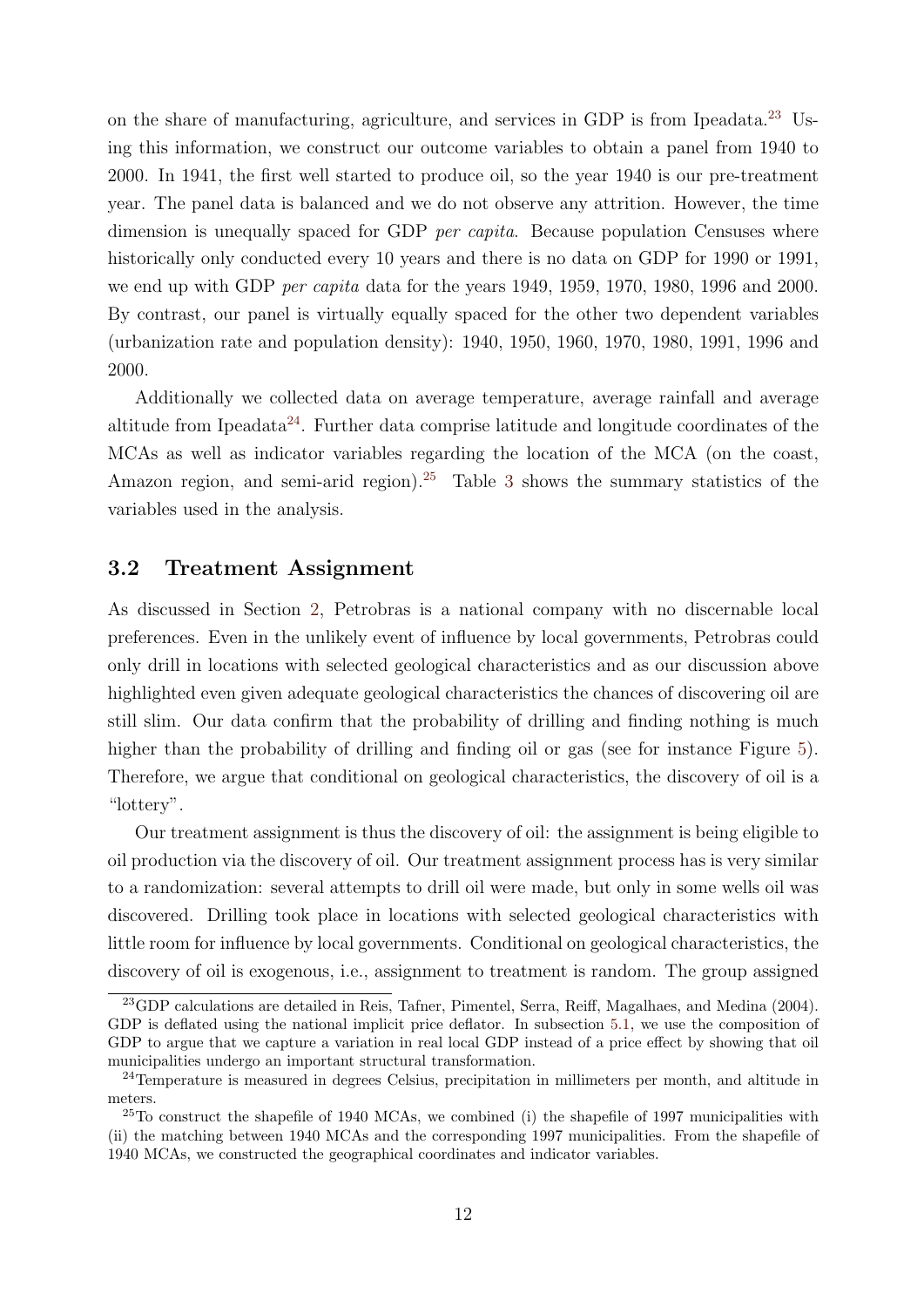to treatment include the locations with drilling and oil discoveries. The untreated (control) group comprises the locations with drilling but no oil discoveries. Since the location of oil reserves is determined by geology, selection into treatment is unlikely or impossible. In other words, municipalities had no control over the assignment mechanism and thus could not influence their treatment regime.

We have some noncompliance with the assigned treatment, i.e., some locations discovered but do not produce oil. We have information on whether a recently discovered oil field is economically viable to begin production. Viability depends to the largest extent on the characteristics of the oil field but potentially also on some local characteristics. Part of the costs of producing oil may be systematically correlated with unobservable local characteristics. For instance, existing infrastructure and institutional support from the local and state governments might influence the decision to produce oil at the margin. As a result, the research design implies random assignment of locations to treatment and control groups, but allows for non-random selection of participants into treatment (once assigned to treatment). As part of our empirical strategy we will thus use discoveries as an instrumental variable for production as explained below in Section 4. 26

Given this discussion we can then define the following categories of municipalities. We have places assigned to treatment, i.e., places with drilling and discoveries  $(J = 1, Z = 1)$ and other places with drilling but no discoveries  $(J = 1, Z = 0)$ . After an exploratory well indicates the discovery of an oil field or subfield, other drilling attempts (called step-out or delineation wells) are carried out to verify the size and viability of the field or subfield. The step-out wells generally indicate whether it is worth producing oil. The data show places with drilling, discovery and no viable production  $(J = 1, Z = 1, D = 0)$ , and places with drilling, discovery and production  $(J = 1, Z = 1, D = 1)$ . The drillingdiscovery-production locations are the group that actually received the treatment, which includes only compliers since always-takers do not exist in this case<sup>27</sup>. Imperfect compliance to treatment (drilling-discovery-no-production group) includes never-takers and dropouts from the treatment.

#### **3.3 Assessing the Design**

Our research design is based on the idea that drilling took place only in locations with selected geological features with no influence from local governments. Nevertheless, one can argue for instance that richer, more populous places (which need more oil consumption)

 $^{26}$ Part of the non-compliance is due to MCAs discovering oil towards the end of our sample period but only starting production after 2000.

<sup>&</sup>lt;sup>27</sup>Compliers are those who have received the treatment solely because they were eligible, but would not have received it otherwise (Angrist, Imbens, and Rubin (1996)). Always-takers are those who always get treated, irrespective of whether assigned to the treatment or to the control group. Correspondingly, never-takers are those who never get treated regardless of being assigned to treatment or control.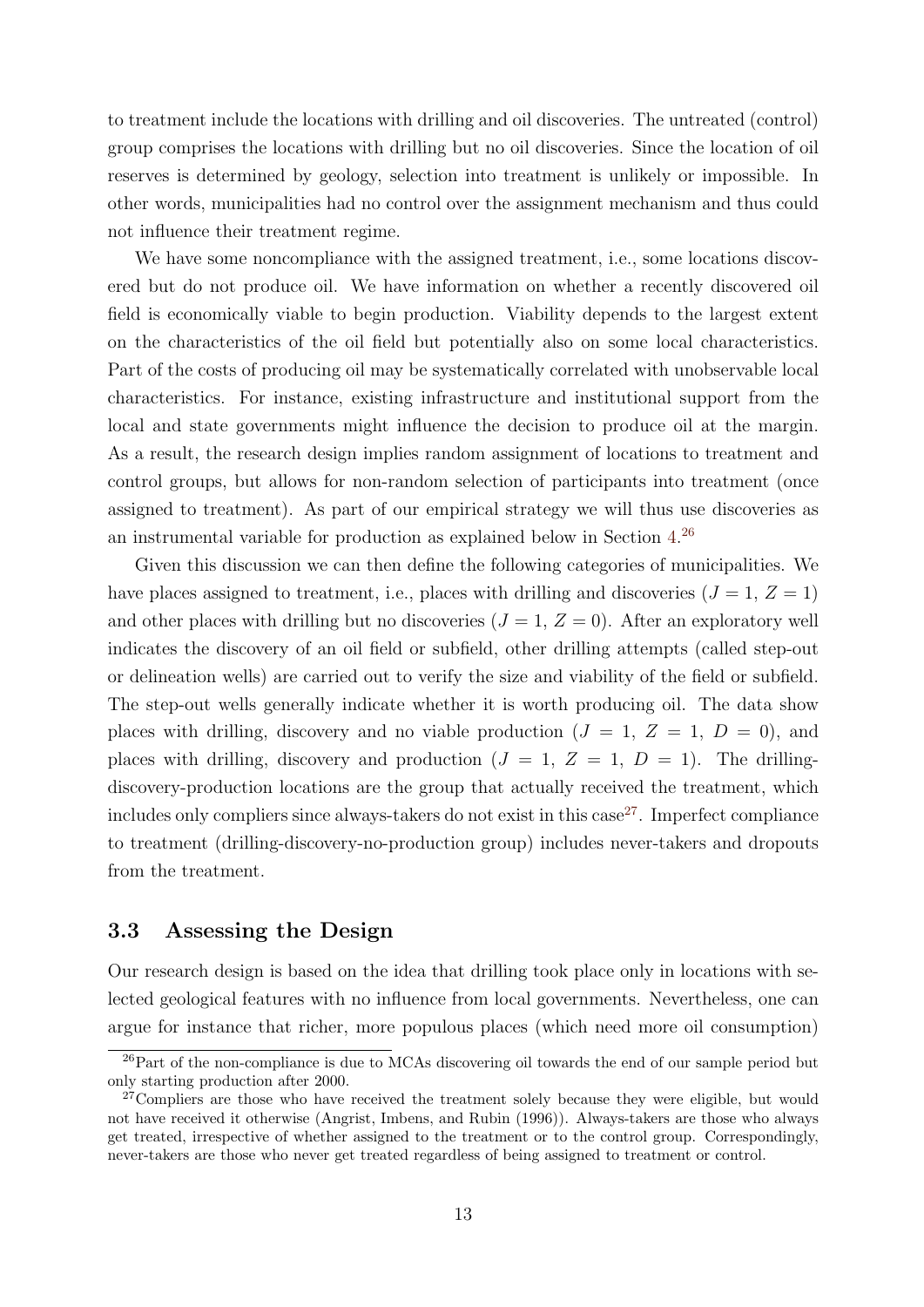could get the treatment more easily. We discussed thus far several points that support the exogenous nature (in the viewpoint of local economies) of drilling in Brazil: the risky characteristics of oil exploration, the self-sufficiency goal of Petrobras, and the concentration of drilling attempts in geological target areas in the Amazon and on the Coast (recall figure 5). We now provide further evidence of a lack of relationship between drilling and local characteristics.

Table 4 shows simple regressions between drilling attempts and pre-treatment characteristics. We aim to show that there is no correlation between drilling and pre-treatment characteristics. We consider our three main outcome variables (population density, urbanization, and *per capita* GDP) in the 1940's. We construct two variables related to drilling: a dummy that equals 1 if any drilling attempt happened in 1940-2000 in each Minimum Comparable Area (MCA) and another that equals the number of drilling attempts in each MCA. Using different models, regressions  $(1)$ ,  $(3)$ ,  $(5)$  and  $(7)$  initially point out that pretreatment is correlated with the drilling dummy or count (but interestingly most of the variation remains unexplained). However, when we use simple geographical controls in regressions  $(2)$ ,  $(4)$ ,  $(6)$  and  $(8)$  such as coastal and Amazon indicators, the significance of the pre-treatment variables vanishes. The correlations of Table 4 strongly support the patterns from Figure 5: drilling is determined by geological and geographic characteristics and not by pre-treatment population, GDP, or urbanization dynamics.

As mentioned previously there are different ways for us to capture discoveries. Table 7 compares the predictive power of the "All Discoveries" and "True Discoveries" dummies for explaining production. We include MCA and Year FE as well as the initial economic conditions and baseline geographic controls with time-varying coefficients. The "True Discovery" dummy is more closely related to production. It has the higher t-statistic and F-statistic, and its coefficient also turns out to be larger. Since any substantial field discovery will be followed by a field extension discovery, it is not surprising that the "True Discovery" Dummy is more closely related to actual production.

For the "True Discovery" dummy to be valid it is not sufficient to show that drilling is uncorrelated with initial conditions but we have to check whether conditional on a discovery, additional discoveries are also unrelated to local economic development. Specifically, if Petrobras tried harder to find a field extension discovery in a location which was growing fast, or which had high demand, this would bias our results. Table 5 shows that this is not the case. Unsurprisingly, drilling attempts increase significantly after an initial discovery was made in an MCA. A first discovery is a strong signal and naturally Petrobras subsequently intensifies its efforts in that particular area. Importantly, however, there is no indication that drilling increases *more* in MCAs with higher GDP *per capita*, more urbanized MCAs or more densely populated ones. Both initial drilling attempts and follow-up drilling are thus orthogonal to local economic conditions.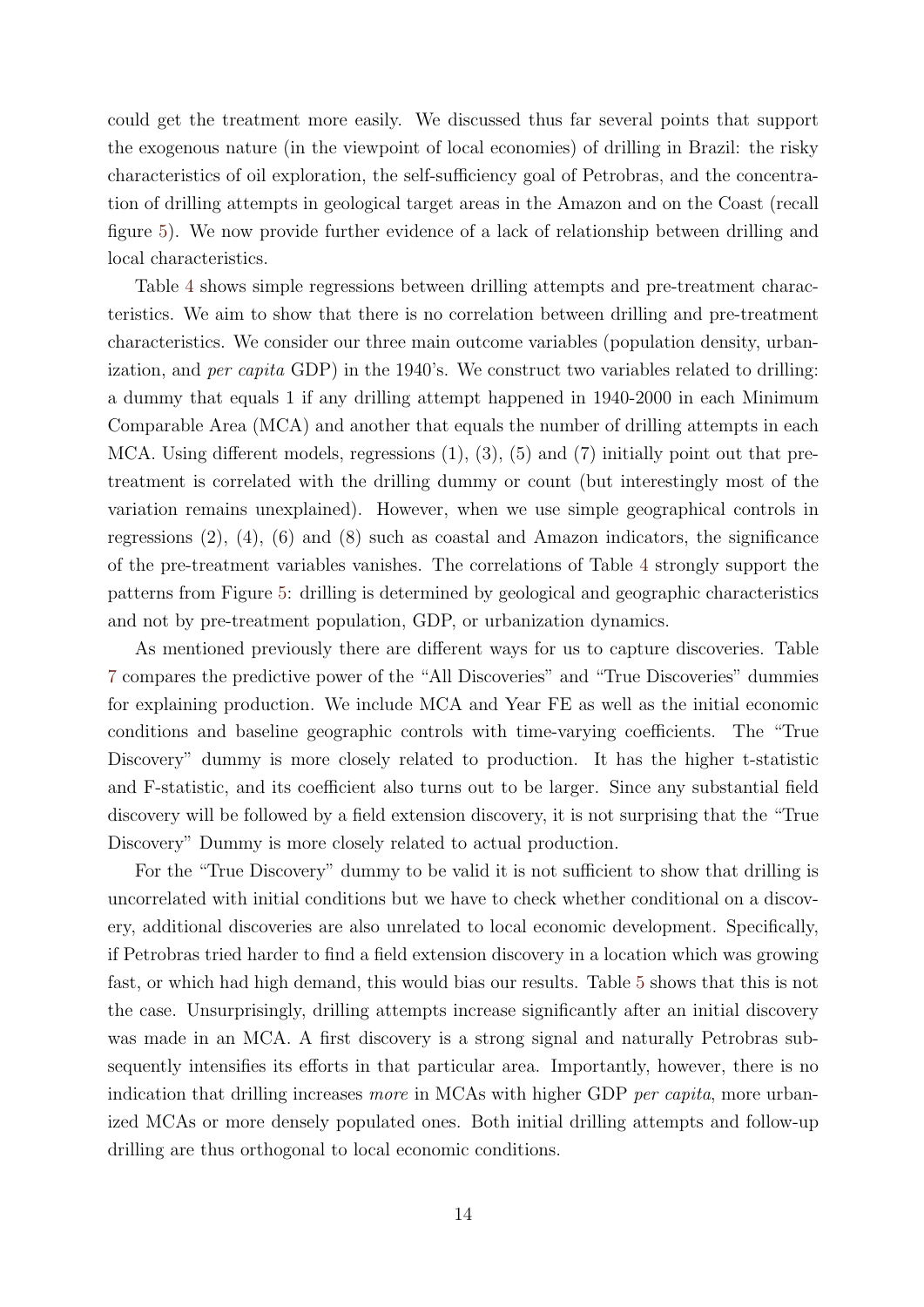## **3.4 Assessing the Overlap of Covariates**

Our baseline strategy to control for unobservables is to use municipalities where there was drilling for oil but no discovery as our control group. However, even if an oil-discovery place is sort of a "lottery winner", which would guarantee unconfoundedness, a lack of overlap (or common support) would still be a threat to internal validity. Figure 5 shows that oil deposits are not randomly distributed across the country, but rather concentrated in the basin of the Amazon River (onshore wells) and on the Atlantic Coast (offshore wells).

To guarantee adequate overlap, we created a matched subsample of the "drilling but no discovery" group. Propensity score matching (or trimming) is a common way to improve overlap (Imbens and Wooldridge (2009)). The set of pre-treatment characteristics used in the propensity score model includes: population density in 1940, urbanization rate in 1940, GDP *per capita* in 1949, share of manufacturing out of the total GDP in 1949, share of services in 1949, share of agriculture in 1949, three indicator variables for location (whether the MCA is located in the coast, whether in the Semiarid region, and whether in the Amazon region), historical average rainfall, historical average temperature and geographic coordinates. One issue is whether the GDP variables in 1949 are really pre-treatment and thus not a consequence of the treatment. Since the very large share of relevant discoveries happened after the creation of Petrobras in 1953 (recall from Table 1 that only 9 wells discovered oil during the 1940's), GDP variables in 1949 should not be a concern. We then choose the 64 municipalities out of the set of "drilling but no discovery" with the highest propensity score and call this control group "matched dry drilling".

As an alternative to using those municipalities where there was drilling but no discovery as a control group we also use direct neighbors as one of our control groups. This is a strategy widely employed in the literature. Neighbors are likely to have similar geographical and institutional characteristics and are likely to be very similar across other unobservables. Additionally, we consider all non-oil MCAs in oil states, all dry drilling MCAs which are not neighbors of discovery MCAs (dry drilling, no neighbor) and a trimmed subsample of the neighboring MCAs. The idea is to create multiple comparison groups to strengthen the results.

Figure 8 shows several maps with the location of the control groups. Figure 8(a) displays where drilling took place, while Figure  $8(b)$  shows the overlap of drilling and discoveries. Therefore, from Figure 8(b) one can verify the set of MCAs where drilling took place and no oil was found. Figure 8(c) displays the matched dry-hole subpopulation. Additionally, Figure 8(d) shows the location of the neighbors of the oil MCAs, while Figure 8(e) shows the matched neighbors subpopulation.

We investigate systematic difference between the treatment and the control groups. Rubin (2001) proposes a set of criteria to check for overlap. In this paper, we use the normalized (or standardized) difference to assess the difference in location in the covari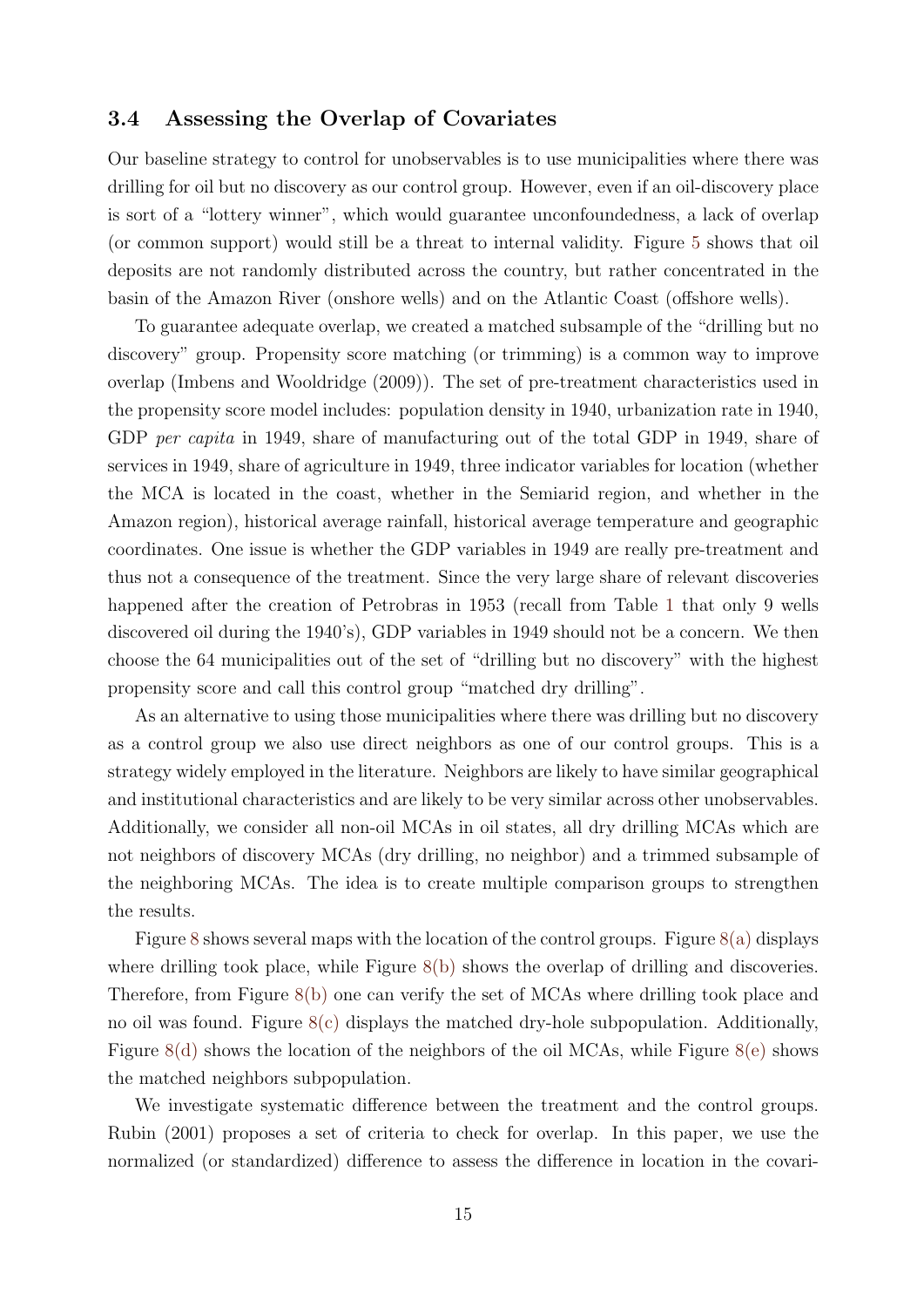ate distributions (Imbens and Wooldridge (2009)). The normalized difference (ND) for continuous variables is given by

$$
ND = \frac{\mu_t - \mu_c}{\sqrt{\sigma_t^2 + \sigma_c^2}},
$$

where  $\mu_t$  and  $\sigma_t^2$  is the mean and variance of the treated group, and  $\mu_c$  and  $\sigma_c^2$  are the corresponding values for the control group. The ND for dichotomous variables is defined as

$$
ND = \frac{p_t - p_c}{\sqrt{p_t(1 - p_t) + p_c(1 - p_c)}},
$$

where  $p_t$  and  $p_c$  are the proportions (prevalence) for the treated and control group respectively. Standardized differences are not influenced by sample size, unlike t-tests and other statistical tests.

Table 6 shows the results of this assessment. Matched dry drilling and matched neighbors are the best control group based on observables. It is useful to emphasize that while it improves internal validity, the matching may reduce the external validity of the results because we are now focusing on a subset of the original sample (Imbens and Wooldridge  $(2009)$ ).

An implicit assumption in the analysis is the stable unit treatment value assumption (Rubin (1980)), i.e., that there is no interference of the treatment on the control group. One might fear spillovers from the intervention: in the presence of spillover effects, neighboring locations may also receive part of the treatment. To alleviate doubts about spillovers we have included the "dry drilling, no neighbor" group as one of our control groups. The next section discusses the empirical strategy used to recover the main estimand of interest.

## **4 Estimation**

We now briefly discuss the empirical strategy to recover the impact of oil discoveries. The estimand of interest is the Intention-to-Treat (ITT): the average impact of being assigned to treatment. Let  $y_i$  is the potential outcome for local economy  $i$  and let the indicator of treatment assignment be  $Z_i = \{0, 1\}$ . The ITT estimand is represented by  $ITT = \mathbb{E}[y_i|Z_i = 1] - \mathbb{E}[y_i|Z_i = 0]$ . We discuss what conditions (identifying assumption) must be met to estimate a ITT parameter.

In the discussion below, the oil discovery dummy is represented by  $Z_{it}$  (treatment assignment): *Zit* equals 1 if oil was discovered in the MCA unit *i* in period *t*. We represent the oil production dummy by  $D_{it}$  (the actual treatment). Notice that we can run regression using either  $Z_{it}$  or  $D_{it}$  as the treatment indicator. A regression using  $Z_{it}$  is an intent-totreat (ITT) analysis, while a regression using  $D_{it}$  is an as-treated (AT) regression. We will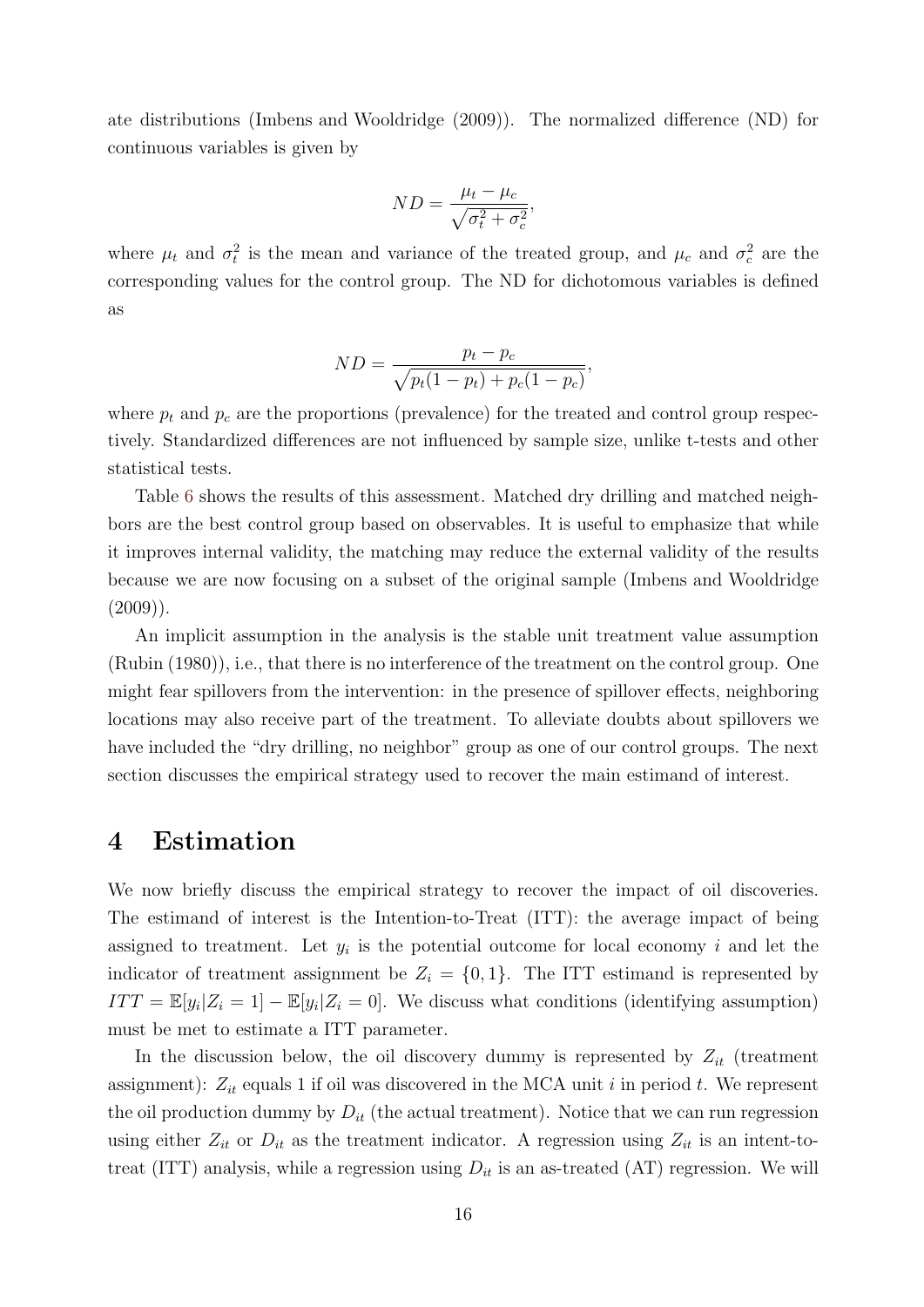discuss both ITT and AT regressions in this section.

We assume an additive and linear empirical specification to estimate an ITT effect as follows:

$$
Y_{it} = \alpha + \tau_{\text{ITT}} Z_{it} + \beta_t' X_i + \gamma_i + \rho_t + \epsilon_{it},\tag{1}
$$

where  $Y_{it}$  is the outcome variable,  $X_i$  are time-invariant MCA characteristics including the pre-treatment level of the dependent variables,  $\epsilon_{it}$  is an error term,  $\rho_t$  are year fixed effects and *γ<sup>i</sup>* denotes MCA fixed effects. The time span *t* goes from 1940 to 2000. The (exogenous) source of cross-sectional and time variation is given by the discovery of oil in unit *i* at time *t*. As a result, the parameter  $\tau_{IT}$  should capture an intent-to-treat effect. Note that ITT is considered a lower bound for the average treatment effect. We add  $\gamma_i$  to capture time-invariant characteristics and  $\rho_t$  to capture common aggregate shocks that hit all locations.

After matching by using the propensity score, model dependence is not eliminated but will normally be reduced. Parametric procedures have the potential to improve causal inferences even after matching when the match is not exact (Ho, Imai, King, and Stuart  $(2007)$ ). Therefore, we use a set of additional covariates  $X_i$  in equation (1). In other words, including the set of covariates  $X_i$  allows us to control for remaining differences between treated and control groups that are unrelated to the discovery of oil. Notice that the trimming used to create the control groups also helps with the common trend assumption.

Lastly, note that policy variation takes place at the MCA level and errors may be correlated within the spatial units. Therefore, standard errors are clustered at the MCA level in all regressions (Bertrand, Duflo, and Mullainathan (2004)).<sup>28</sup>

In a second step we focus on the impact of oil production on the outcome variables. Because we are interested in the impact of oil production, the estimand of interest now is the treatment-on-the-treated (TOT): the average impact of oil on those municipalities which produce it. Oil discovery is the variable that induces exogenous changes in the treatment assignment, but oil production may be endogenous due to time-varying unobservables. The regression to capture the effect producing oil  $D_{it}$  (AT Effect) is also assumed to be additive and linear:

$$
Y_{it} = \alpha + \tau_{AT} D_{it} + \beta'_t X_i + \gamma_i + \rho_t + \epsilon_{it}.
$$
\n<sup>(2)</sup>

Notice that Equation (2) captures an AT effect which is is not necessarily equivalent to the *TOT*. As a consequence, the parameter  $\tau_{AT}$  from Equation (2) will not produce an

<sup>&</sup>lt;sup>28</sup>Time can be a threat for identification if discoveries took place in boom periods: places where oil was discovered during a boom may have had a better opportunity to promote local growth. Our use of time fixed-effects helps to alleviate this issue. Additionally, the bulk of drilling activity (and some important discoveries) took place in the 1980s, a decade labeled as the "lost decade" because of its low GDP growth. Therefore, important discoveries did not happen during boom periods in Brazil.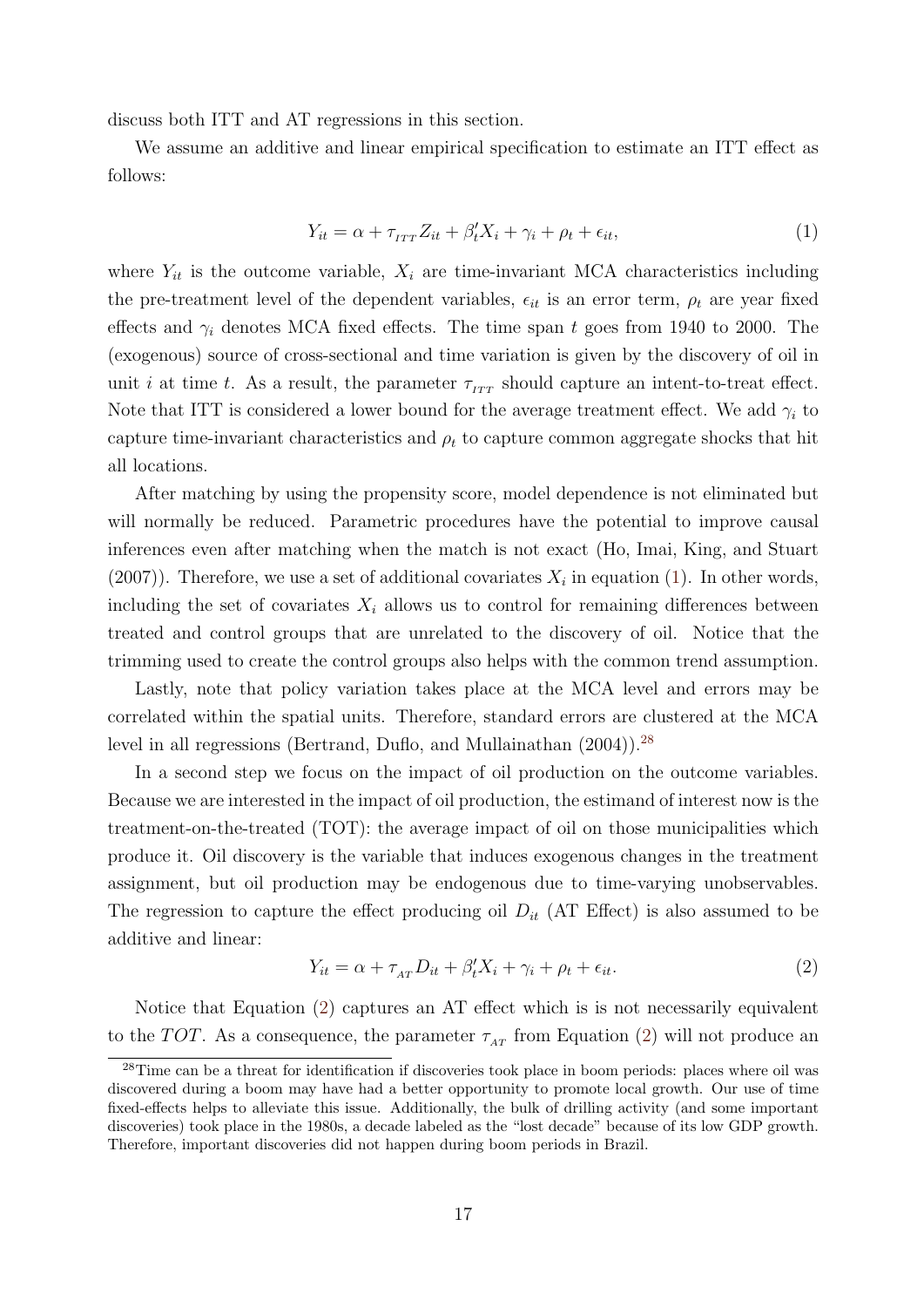unbiased estimate of the treatment-on-the-treated parameter because oil production may be endogenous due to time-varying unobservables. We need to consider the endogeneity by estimating a regression using discovery as an instrumental variable for oil production (the endogenous covariate). When we instrument  $D_{it}$ , we are estimating a specification that should capture a LATE effect: the average effect of oil for compliers. The LATE estimand is represented by  $LATE = \mathbb{E}[Y_{1i} - Y_{0i} | D_{1i} > D_{0i}]$ , where  $D_{1i}$  is the treatment status of location *i* when  $Z_i = 1$  (oil discovery) and  $D_{0i}$  is the treatment status of location *i* when  $Z_i = 0$  (no discovery).

Note that the following four conditions need to be satisfied for the instrumental variable regressions to be valid: independence, monotonicity, exclusion restriction, and inclusion restriction. Independence means the instrument should be as good as a random assignment. We have discussed the independence assumption during the description of the research design. Monotonicity implies that treatment eligibility can only make actual treatment more likely, not less, i.e., if one participated when not eligible, one participates when eligible. Monotonicity or "no-defiers" assumption is plausible in our analysis because an oil discovery does not make production less likely. The exclusion restriction assumption requires that the instrument (oil discovery) affects our dependent variables (e.g. *per capita* GDP) only through its effects on oil production. The exclusion restriction should hold, but it is possible to devise scenarios when it fails to be verified. For example, knowledge that the location was now eligible for oil production might cause it to change its expenditure on public infrastructure, which might change GDP growth. Finally, the inclusion restriction implies that the treatment assignment must predict who receives the actual treatment. In the present analysis, the number of discovery wells highly predicts the number of production wells and the discovery indicator highly predict the production indicator. <sup>29</sup>

## **5 Results**

This section is divided into four parts. The first and main part discusses the baseline results and a host of robustness exercises regarding the effects of oil discoveries. We then show an additional subsection which compares onshore to offshore discoveries. The last two parts discuss oil production and treatment intensity, and the link between upstream and downstream oil production, respectively.

 $^{29}$ Note that Figure 7 displays a clear relationship between discovery and production. There are only two MCAs in the dataset that receive the treatment without being eligible, i.e., that produce oil without any discovery within its boundaries. Even though there was no discovery in those two MCAs, they have step-out wells used to delineate a oil field discovered in a neighbor MCA. In other words, the non-eligible MCAs contains few step-out/delineation wells (6 wells in total) from an oil field discovered in an adjacent MCA. The results are robust to the exclusion of these two MCAs. See Appendix B for a discussion on the various types of wells.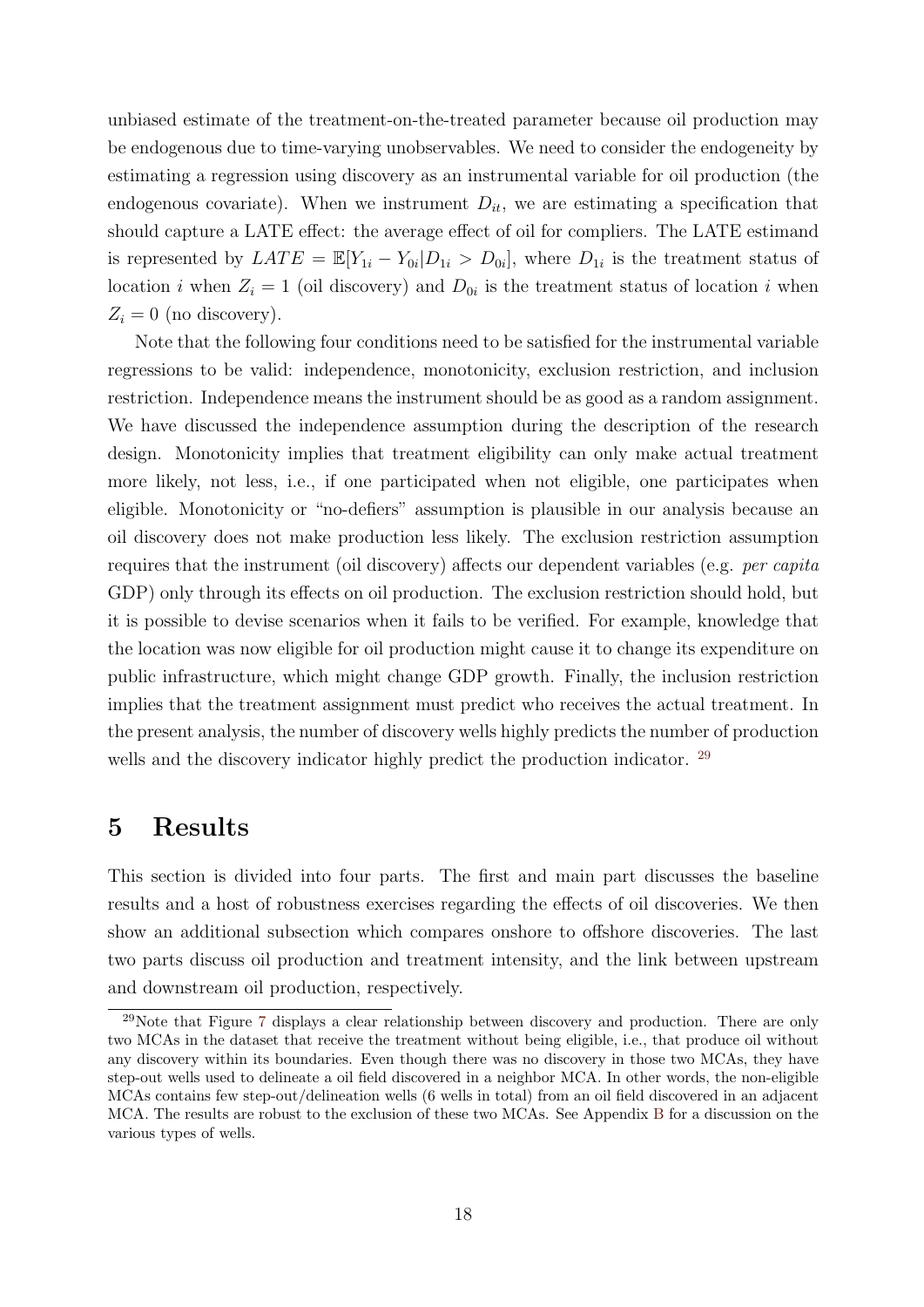## **5.1 ITT Results**

As discussed in the estimation section (see Section 4), we include MCA and year fixed effects and cluster standard errors at the MCA level in all regressions. Additionally we control for geographic characteristics and initial conditions with time varying coefficients. Controls included in all regressions are: *per capita* GDP in 1949, Urbanization rate in 1940, Population Density in 1940, Latitude, Longitude, a dummy for being in the Amazon area and a dummy for being on the coast.

**Results for Socio-Economic Variables.** Table 8 shows the baseline ITT results using the "All Discovery" dummy as our treatment assignment. We show results for our preferred control group (matched dry drilling) as well as for the full dry drilling sample. The key independent variable is a dummy and both *per capita* GDP and population density are expressed as logs. Therefore, we can interpret the coefficient in those regressions as a percentage change. Urbanization is a rate bounded between 0 and 1 so that we can interpret the coefficient on oil production as a change in percentage points. GDP *per capita* increases by 12.5-14.6% over a 60 year period as a result of oil discoveries. Population density and the urbanization rate are unaffected by oil discoveries in this specification.

As discussed previously the "All Discovery" dummy has some drawbacks both conceptually as well as in terms of its ability to predict oil production. The "True Discoveries" dummy excludes MCAs where initially oil was discovered but then there were no follow-up discoveries, i.e. the oil field was very small, as well as MCAs where there was no field discovery but only a field extension, i.e. the bulk of the field lies in a different municipality.<sup>30</sup> Table 9 shows the baseline ITT results using our preferred treatment assignment. Unsurprisingly, the coefficients are markedly higher than in Table 8. The increase in *per capita* GDP is estimated at 24.6-25.9%. While population density is not significantly affected, urbanization increases by 4.3-4.4% points over the period as a consequence of oil discoveries. In other words, when we compare municipalities with significant discoveries to municipalities where Petrobras drilled for oil and either did not find any or made no substantial discovery then we find a strong positive impact on *per capita* GDP and urbanization.

**Robustness.** Table 10 shows that this result is both quantitatively and qualitatively robust to using alternative control groups. Our additional control groups are: all nonoil MCAs in oil discovery states, dry drilling MCAs which are not adjacent to discovery MCAs (which we call dry drilling, no neighbor), all MCAs which are adjacent to discovery MCAs and a matched subsample of adjacent MCAs (matched neighbors). The results for the dry drilling, no neighbor control group are reassuring in the sense that any potential spillovers should be particularly limited for this group. The matched neighbors group

<sup>&</sup>lt;sup>30</sup>Implicitly, other recent papers on the impacts of oil abundance have also defined relevant discoveries. For example, Michaels (2011) uses a threshold of 100 millions barrels of reserves and Allcott and Keniston (2013) use a cutoff of a production of \$100 U.S. dollars per habitant.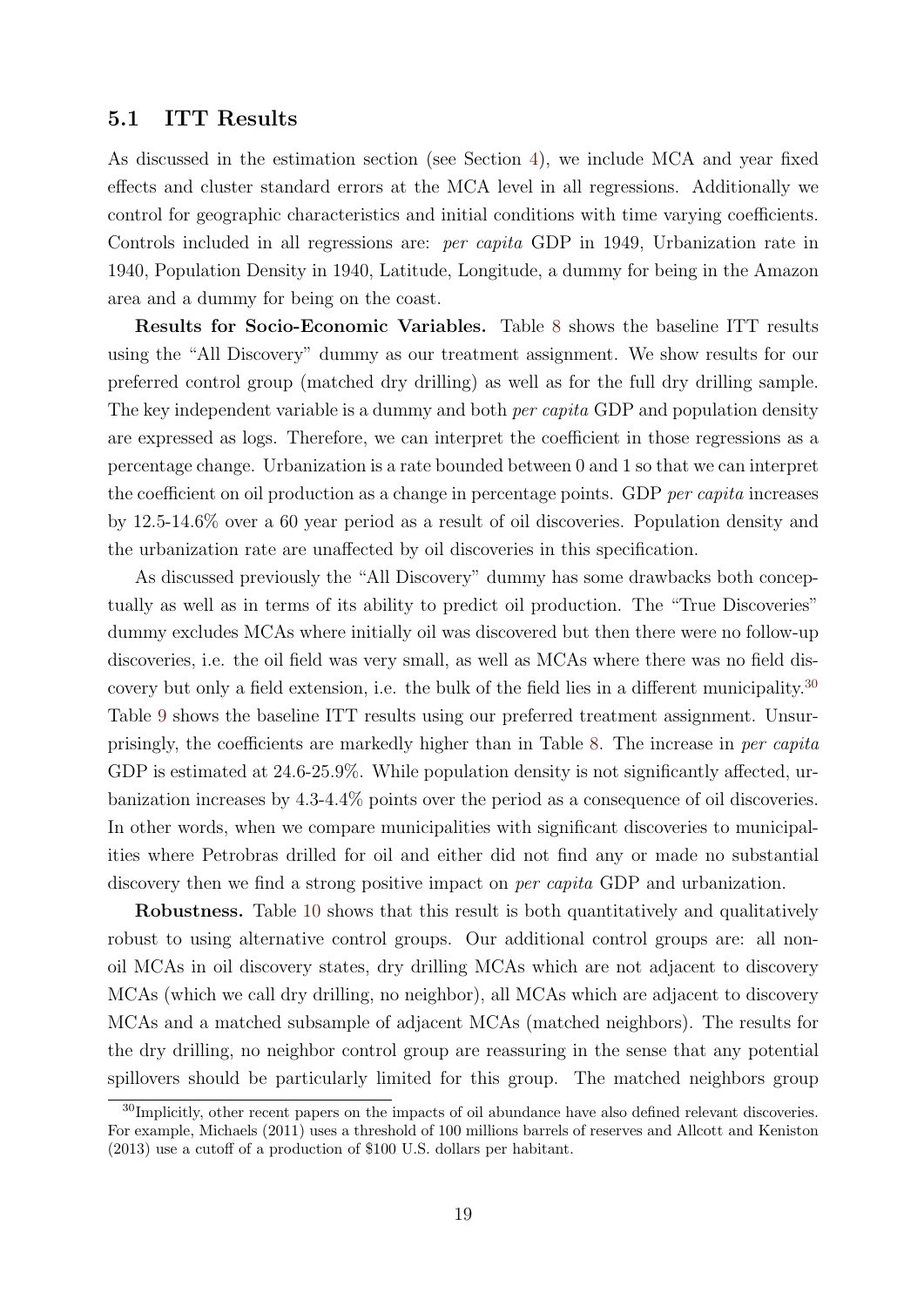on the other hand is susceptible to spillovers but offers a good control group in terms of observable MCA characteristics (see Table 6). Overall, the results are remarkably similar across control groups, perhaps highlighting that our controls and the parametric fitting (the linear and additive specification represented by Equation (1)) are doing a good job in providing a precise estimate of the effects of oil on the municipalities in Brazil.<sup>31</sup> The estimate for *per capita* GDP ranges from 19.5-26.2% while urbanization is estimated to increase  $3.6 - 5.2\%$  as a consequence of oil discoveries.<sup>32</sup>

Our baseline results are also robust to including the additional geographic controls which are available, namely average temperature and average rainfall over the last 50 years, average altitude of the MCA, and a dummy for being located in a semiarid region. As can be seen in Table 11 the impact of oil discoveries on *per capita* GDP is marginally lower than in the analogous regressions without the additional controls. However, since the overall fit barely improves and the coefficients on the additional controls tend to be insignificant we prefer to exclude them to avoid a problem of over-controlling. Either way, including them only somewhat changes the results quantitatively but not qualitatively in all specifications. Lastly, we verify that changing the time period to 1940-1996 does not change the results. Table 12 shows that the results are virtually the same when we set 1996 as the final year. This is important because it supports the claim that our findings are driven by the direct effect of oil production rather than the indirect effect through royalties (recall the discussion in Subsection 2.2).

**Sectoral GDP Results.** While the results for urbanization point in a different direction, there might be a concern that the increase in GDP *per capita* is purely mechanical in the sense that there are no spillovers from oil production to other sectors of the economy. To investigate this, Table 13 shows the impact of oil discoveries on sectoral GDP. GDP is broken up into manufacturing, services and agriculture. Natural resource extraction is included in the manufacturing sector. While ideally we would like to decompose this further the data does not allow us to do so. As such it is not surprising or particularly insightful that manufacturing GDP increases significantly with oil discoveries. Importantly, however, services GDP increases by about 20% while agricultural GDP is unaffected.<sup>33</sup> This is interesting for two reasons. First of all, it is reassuring in terms of our research design, that agricultural GDP is not affected. An increase in agricultural GDP might have raised the doubt that we are mainly picking up local price effects rather than changes in real municipal GDP. Secondly, the results suggests that there are spillovers from oil discoveries to the services sector. A candidate for a channel might be direct demand from oil firms and high-paid oil workers. In terms of thinking about a test of local dutch disease the result

<sup>31</sup>Results are also robust to excluding major urban centers, i.e. state capitals.

<sup>32</sup>We also constructed trimmed (rather than matched) subsamples of the dry drilling and neighbors control groups. Results are robust to using those.

<sup>33</sup>we cannot comment of the impact of oil discoveries on non-oil manufacturing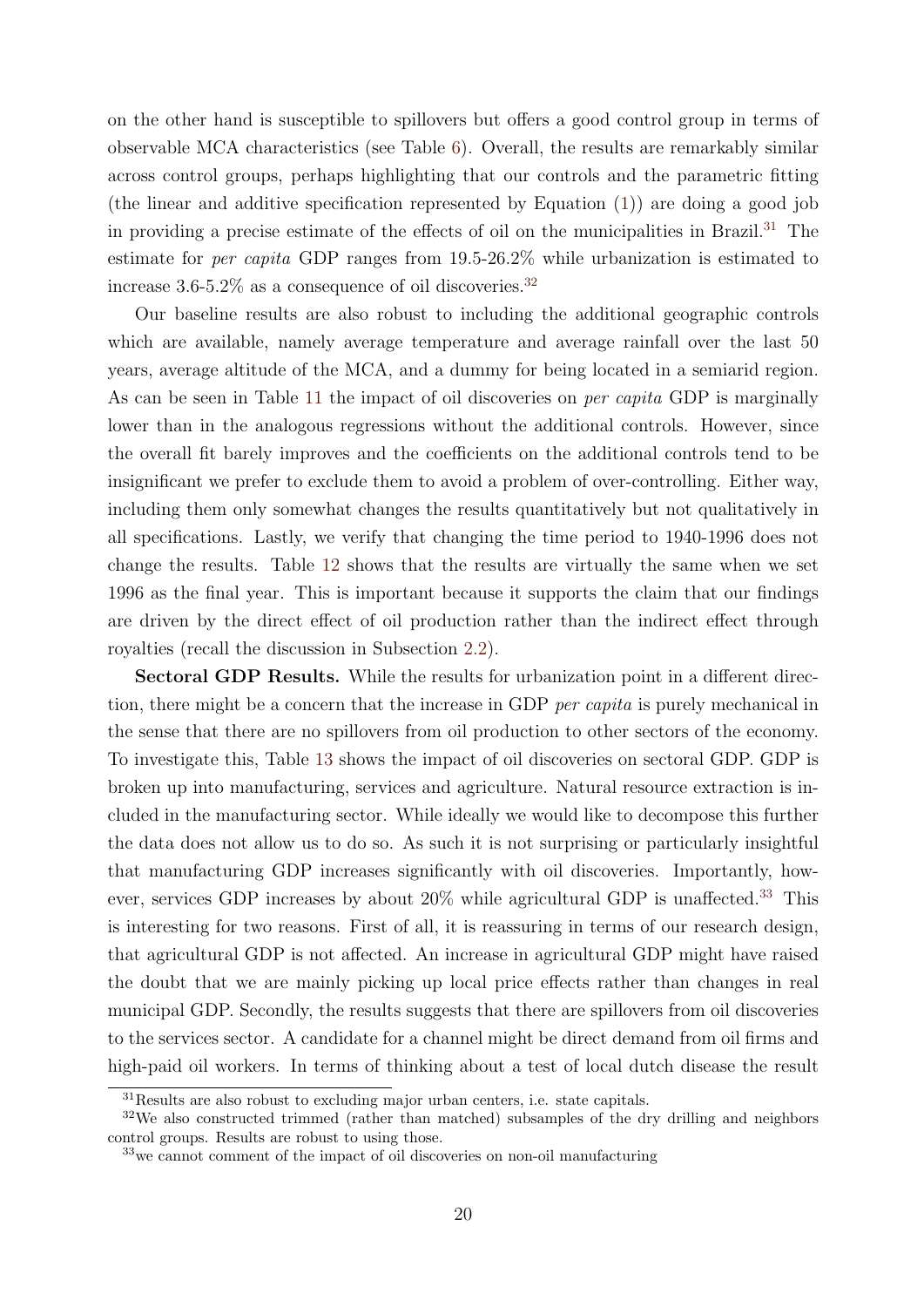that agricultural GDP is not affected is also interesting. Agricultural output is a tradable and as such might be expected to decrease if a strong local cost effect were present.

**Labor Productivity.** To investigate the sectoral GDP results in more detail, we collected data on sectoral employment by municipality going back to 1940 using historical censuses. We then constructed a rough measure of labor productivity by dividing the sectoral GDP data by the sectoral employment data for every MCA.<sup>34</sup> We thus obtain sectoral labor productivity data for the years 1950, 1960, 1970, 1975, 1980, 1985, 1996 and 2000.<sup>35</sup>

Table 14 shows that oil discoveries increase labor productivity in the manufacturing sector by slightly over 20% (recall again that this includes oil production) and labor productivity in the services sector by roughly 20%. The agricultural sector in not affected. While the result is significant for the services sector for both control groups it is marginally insignificant at conventional levels in one of the two regressions for the manufacturing sector. Comparing the estimated coefficients with the increases in sectoral GDP *per capita* which we documented in Table 13 it seems that while the increase in services GDP is largely accounted for by increased productivity, the manufacturing sector is also experiencing an increase in employment. These results are consistent with the anecdotal evidence we discussed in Section 2.2. Oil discovering municipalities become local services and commerce hubs for the surrounding area, with these large outfits presenting a significantly higher labor productivity than the traditional small scale service providers.<sup>36</sup>

**Summary of Baseline Results.** Taken together, our baseline results suggest that local GDP *per capita* and urbanization increase significantly as a result of oil discoveries. While the increase in GDP *per capita* we document is large, the ITT estimates lie within the range estimated for the United States in the literature. Michaels (2011) finds that income is 05-28 log points higher in oil abundant counties than non-oil counties in the US south. He also shows that population density is 30-100 log points higher in oil abundant counties. Allcott and Keniston (2013) look at the impact of resource booms in the US and also find strong results: resource booms increase both labor income (by about 0.3-0.5 percent points per year during a boom) and employment density (by 60-80 percent) in treated counties. As far as we are aware there are no previous reliable estimates for the impact of oil discoveries on local economic variables for developing countries. We find that the increase is services GDP is driven by increased productivity but the increase in manufacturing GDP must also be driven by an increase in employment.

We do not find a statistically significant increase in population density but we do

<sup>34</sup>This is valid if we assume a Cobb-Douglas production function, for example.

<sup>35</sup>Since GDP data is available for 1949 and 1959 but employment data for 1950 and 1960, we use the 1949 and 1959 GDP data to get estimates of the 1950 and 1960 labor productivity.

<sup>&</sup>lt;sup>36</sup>The results for sectoral GDP and labor productivity are robust to all of the above robustness exercises but we do not report those tables in the interest of space. Tables are available from the authors upon request.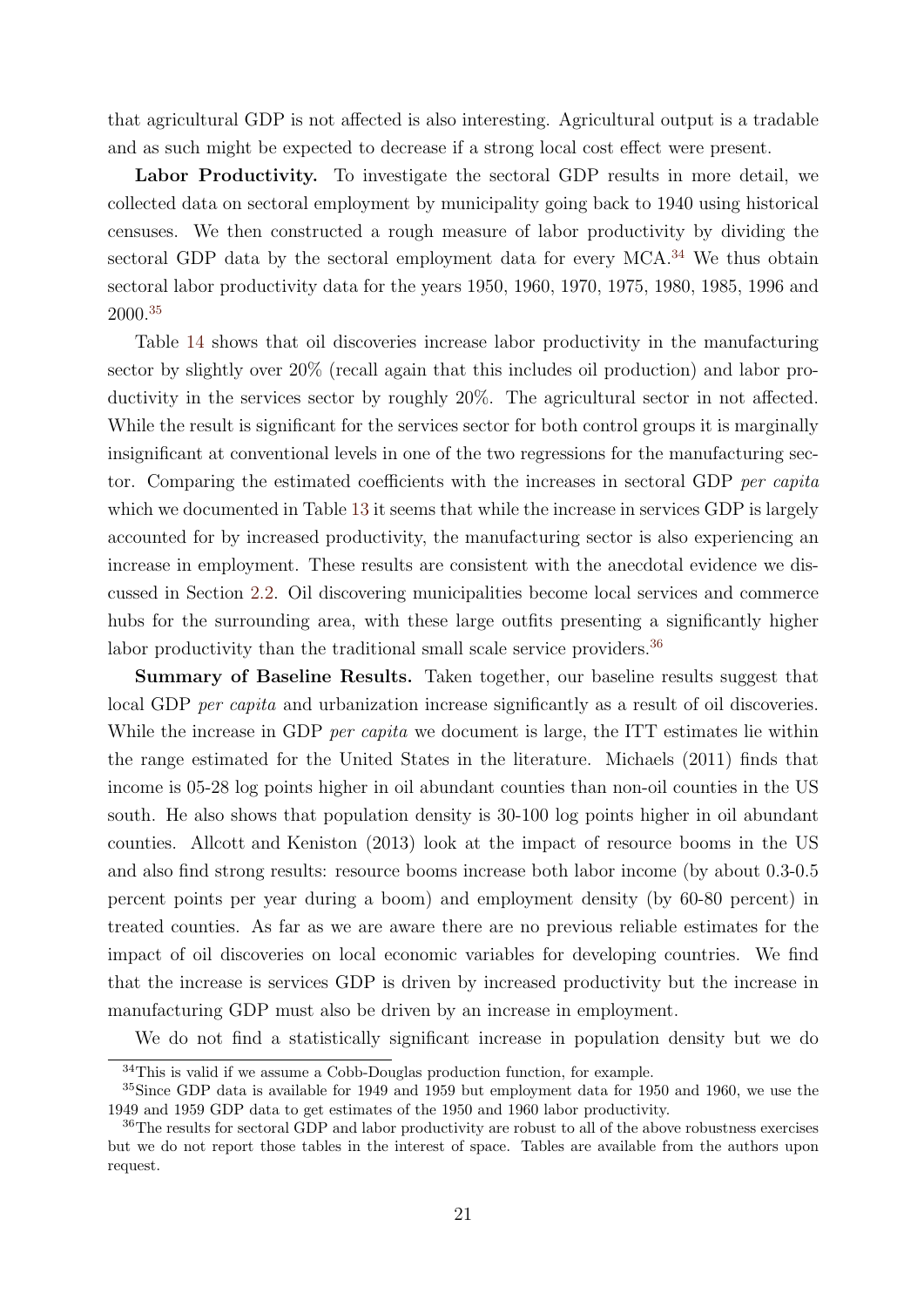document an increase in urbanization.<sup>37</sup> Our sectoral GDP results indicate that oil municipalities might be experiencing a move from rural agricultural activities to service provision in the city. Migration as a consequence of oil production in Brazil seems to have been from the countryside to the city within the same MCA rather than from non-oil MCAs to oil MCAs. Inter-municipal migration flows in Brazil tended to be mainly from the northeast of the country to the big urban centers in the southeast (Sao Paulo and Rio de Janeiro), and not within regions (de Lima Amaral (2013)).

In the remainder of this section, we proceed as follows. We first split discoveries into onshore and offshore and show that only onshore discoveries seem to have significant positive spillovers on average. We then use an alternative empirical strategy and estimate a regression which allows us to retrieve the Local Average Treatment Effect of oil production. Additionally, we investigate treatment intensity. Lastly, we explore the connection between downstream and upstream oil production and show that our results are robust to excluding municipalities with large processing production facilities such as refineries and main storage and transportation hubs. In the interest of space, we only report tables for our preferred control group (matched dry drilling) from now on, but as before all results are very stable across different control groups and all results are available upon request.

### **5.2 Onshore versus Offshore Discoveries**

We distinguish between onshore and offshore discoveries since some of the channels which we believe can lead to spillovers (such as the physical presence of well paid oil workers) might be more obviously present for onshore than for offshore locations. In fact, the offshore production is very concentrated of the coast of Rio de Janeiro, and most personnel is stationed in the municipality of Macaé.

GDP *per capita* in the manufacturing sector increases significantly in both onshore and offshore municipalities. However, when we focus on our measures of spillovers, namely productivity in the services sector and the urbanization rate, we see that neither of those is affected by offshore discoveries, but there is a large positive impact of onshore discoveries. Labor productivity in the services sector increases by 28% while the urbanization rate increases by over 5% points. (see Tables 15 and 16). The increase in manufacturing GDP shows that offshore discoveries do increase GDP in a mechanical sense. However, we do not find any impact on the local economy. It is also worth pointing out, however, that the estimated increase in manufacturing GDP is very similar for onshore and offshore discoveries, perhaps indicating that the impact of oil discoveries on non-oil manufacturing is rather limited also for onshore discoveries.

While assigning onshore discoveries to municipalities is straightforward, the mapping is

 $37$ The result on population density is confirmed when instead we use overall employment density.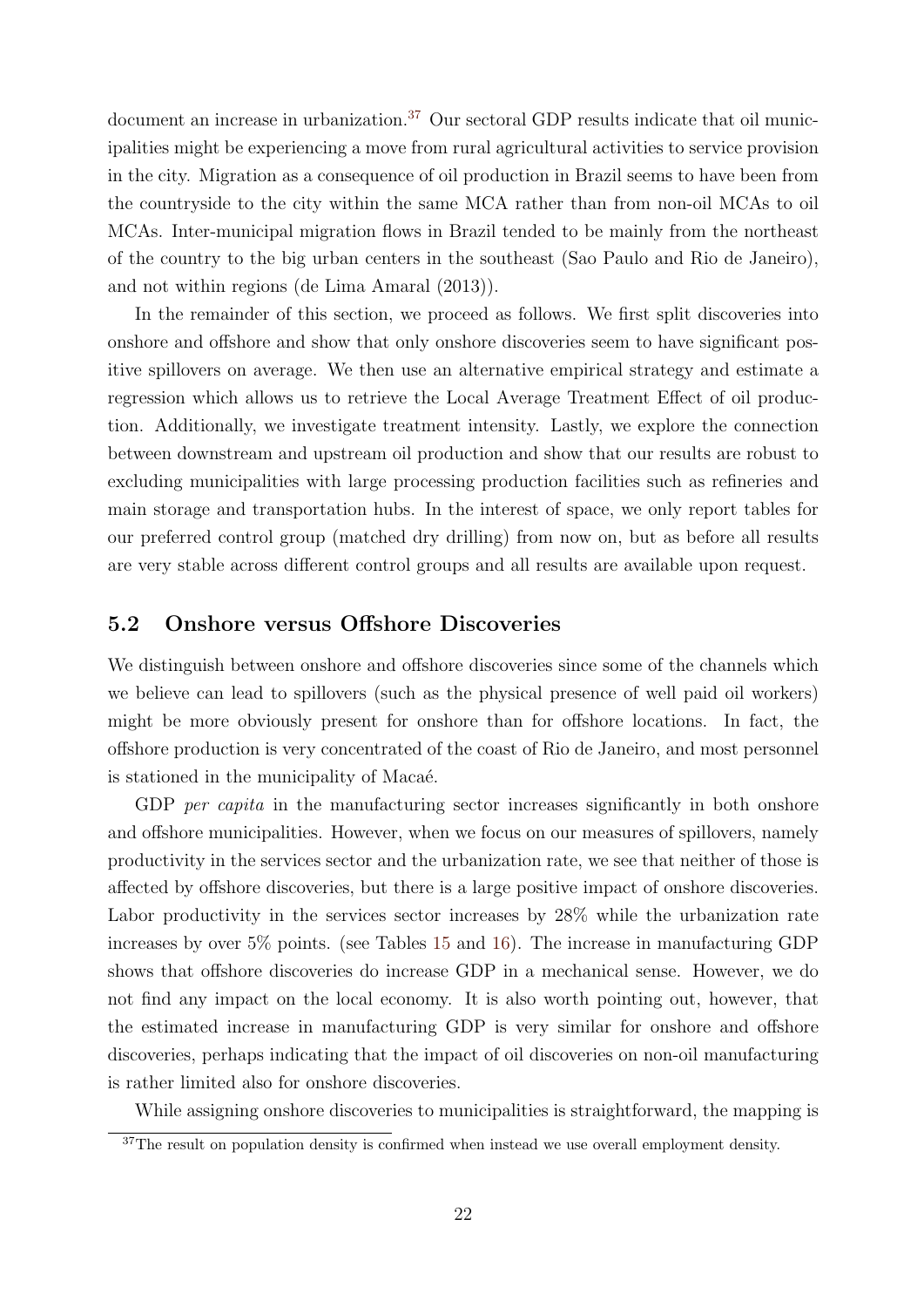not as clear for offshore discoveries (see Section 3.1). To verify whether the offshore result is driven by our measure of offshore discoveries we used an alternative one: facing areas. Facing areas are calculated by the Brazilian Oil and Gas regulator (ANP) to calculate royalties. It is a complex measure, but, as the name suggests, essentially captures whether a municipality's maritime borders face an oil field (see Monteiro and Ferraz (2012) for a detailed discussion). The resulting measure is substantially broader than ours, since only one MCA can be the closest to a well, but many MCAs can potentially face it. It thus is ex-ante less likely to pick up spillovers from production. The correlation between the two measures of offshore discoveries is 0.53. We re-ran the regressions using the alternative measure of offshore discoveries but the results are unchanged.

## **5.3 Oil Production and Treatment Intensity**

We now turn to estimating the impact of oil production rather than oil discoveries on economic outcomes. There are 46 municipalities which have at least one oil production well. As noted above production might be endogenous. In a first step we thus instrument for a production indicator using our discoveries indicator to recover a Local Average Treatment Effect. Table 17 qualitatively confirms our earlier ITT results. The estimated coefficients are, as expected, larger. GDP *per capita* increases by over 40% and urbanization by over 6% points as a consequence of oil production. Similarly, the impact on sectoral GDP is larger.<sup>38</sup> It is intuitive that the ITT results are scaled up by the proportion of compliers. Since the producing municipalities are not a perfect subset of the true discovery municipalities the instrumental variables specification is not our favourite one and we prefer to report the ITT results as a safe lower bound on the treatment effect.

In a second step we try to measure the effect of treatment intensity. We ask how the outcome is related to the "dose" of the treatment. The literature on treatment intensity emphasizes the estimation of a weighting function to capture which group or observation is contributing the most to the results (e.g., Angrist and Imbens  $(1995)$ , Frölich and Lechner (2010)). In the spirit of Angrist and Imbens (1995), our goal is to estimate a coefficient that can be interpreted as a weighted-average of per-unit treatment effect. We thus estimate the following equation

$$
Y_{it} = \alpha + \tau prod_{it} + \beta'_{t} X_{i} + \gamma_{i} + \rho_{t} + \epsilon_{it}. \tag{3}
$$

where we instrument the number of production wells  $(pred<sub>it</sub>)$  with the number of discovery wells (field, subfield and field extension wells)  $((disc<sub>it</sub>))$ <sup>39</sup> As an alternative measure of

<sup>38</sup>Same for sectoral labor productivity (not reported).

<sup>&</sup>lt;sup>39</sup>We obtained production data by field from ANP for the year 2000 to construct production volume by MCA and compare it to the number of production wells. While the correlation between the two is high, it is higher for onshore than offshore production, for example.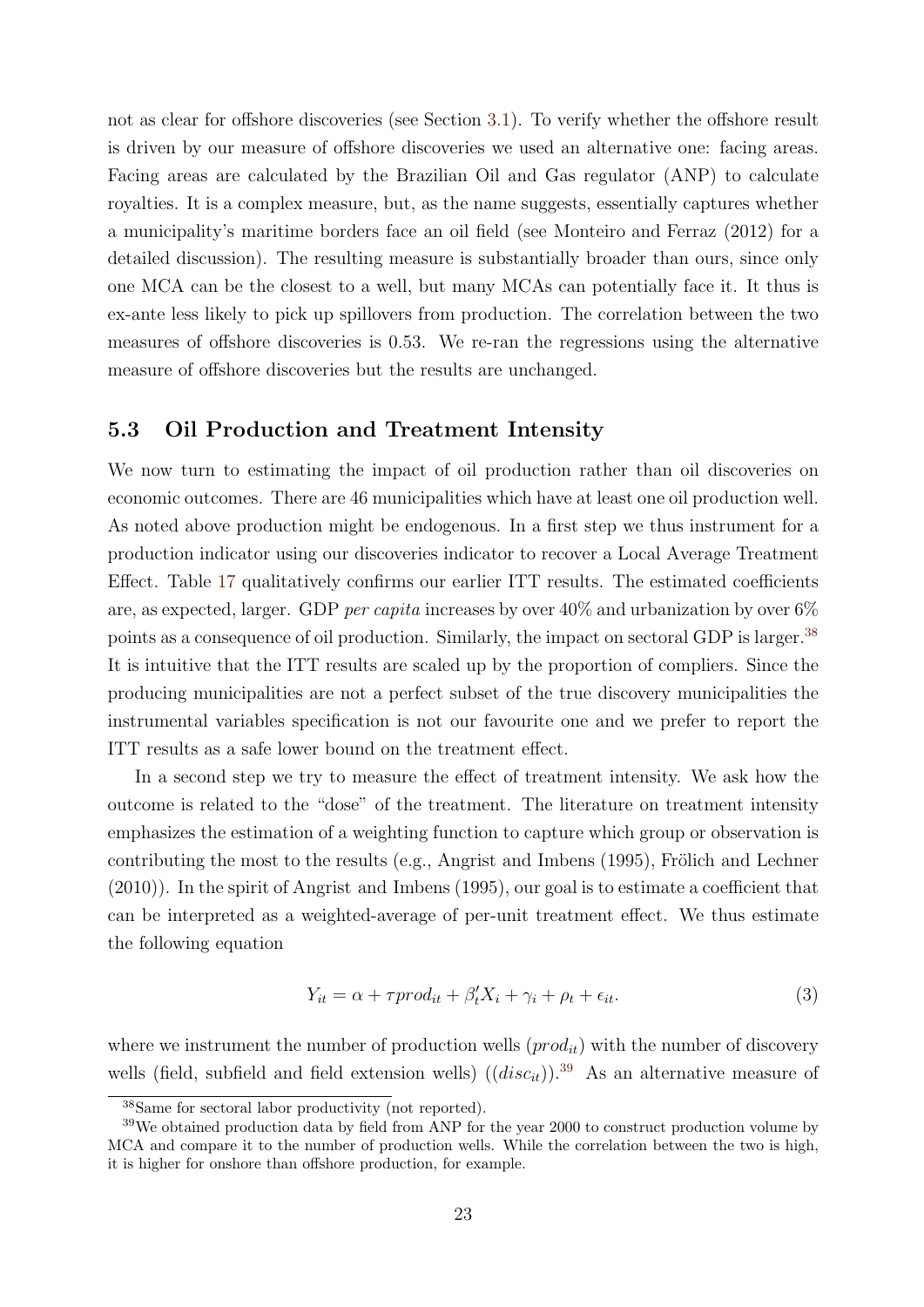treatment intensity, we use the number of injection wells. Reservoir's pressure is a key element in oil production because it drives oil and gas out of the reservoir. Normally, after some time, pressure decreases and the oil company needs to (artificially) add pressure to the well. The oil company then starts to drill "injection wells" to inject water, gas, chemicals or steam to supplement falling pressure. Injection wells give us indirect information on the producing life of the oil field because injection wells are used only to enhance production. Oil companies design an optimal distribution of injection wells to optimize long-term extraction: enhanced recovery is so important in the petroleum industry that the location of the producer well is chosen with the injection well in mind. Efforts to enhance production are costly and are dependent upon the potential oil recovery volume. In other words, it is only viable to design injection wells to enhance production above a certain level. Therefore, we use injection wells as a measure of treatment intensity.<sup>40</sup> Note that while the t-statistic on the number of discovery wells in the first stage is always very high, the F-Statistic for the GDP regressions are not particularly strong, indicating a potential weak instrument problem.

The sign in the various regressions is as before and so we focus on quantifying the average per unit effect on GDP *per capita* and urbanization. The results are reported in Table 18. GDP *per capita* increases by 0.066% per production well and by roughly 1% per injection well. The urbanization rate increases by 0.007% per production well and by 0.15% per injection well. The coefficients on production wells are quite small. With the average producer MCA having 150 production wells this gives an average impact of oil production of 150\*0.0007=10.5%*<*20%. On the other hand, the coefficients for injection wells seem very large. This is a consequence of their ability to isolate the large production fields very well. In fact only a handful of large fields onshore in the northeast and of the coast of Rio de Janeiro have any significant number of them. Our interpretation of these results is that large discoveries have a disproportionately large impact and most of the spillovers are potentially concentrated in municipalities with large oil fields.

## **5.4 Oil and Gas Processing Production Facilities**

For a sample of U.S. counties Greenstone, Hornbeck, and Moretti (2010) show that there are important local spillovers from the opening of large manufacturing plants. This might also hold true for large downstream oil production facilities such as refineries. Clearly, the decision of where to locate such facilities is likely to be correlated with many unobservable local characteristics. We therefore do not aim to formally evaluate the impact

<sup>40</sup>Tabulations from Brazil support this fact. For the year 2000, for onshore fields, those MCAs with discovery wells and injection wells have much higher production volume of both oil and gas than those with discovery wells but without injection wells. In other words, in the data those MCAs with injection wells are the ones with a lot of production.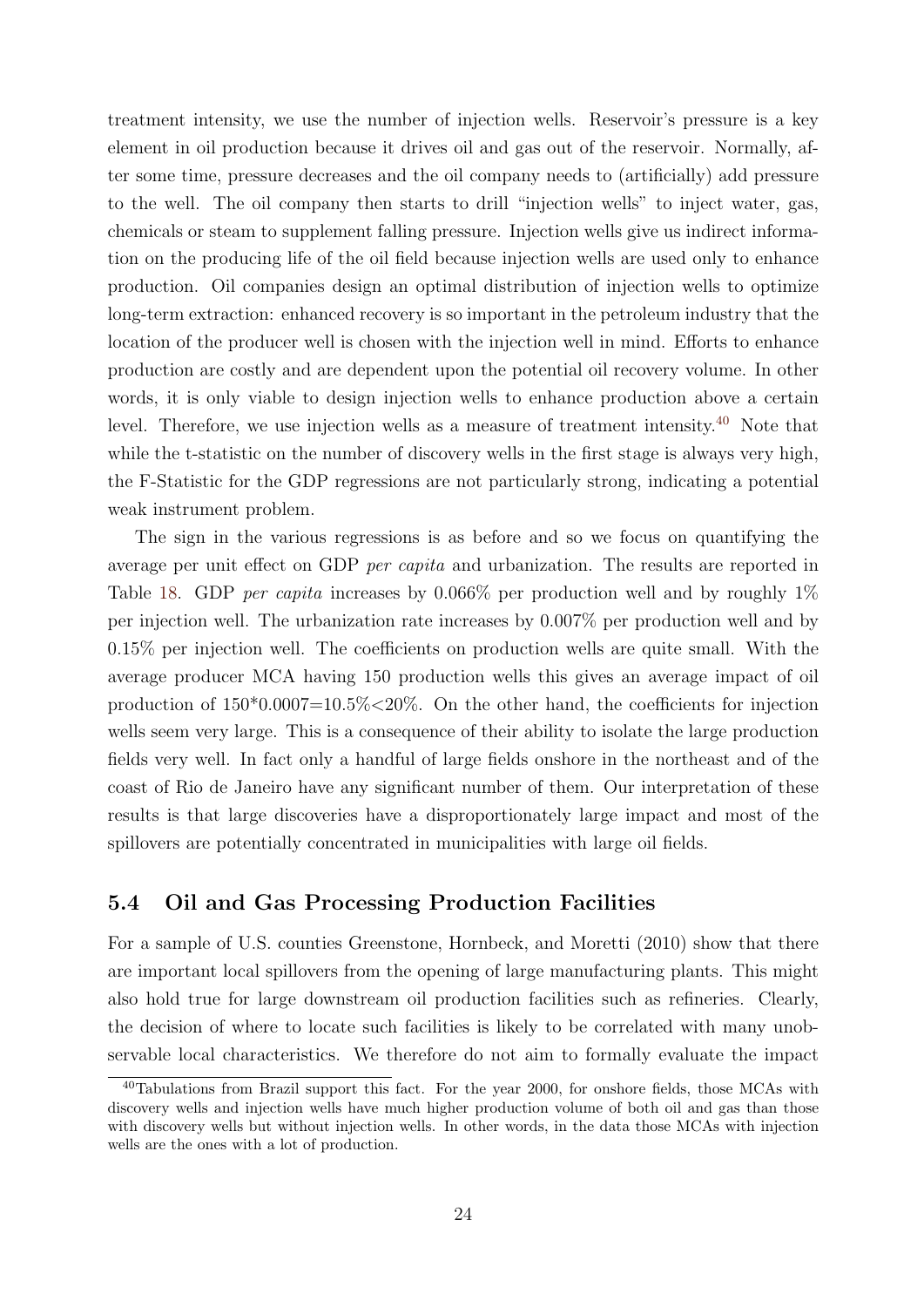of downstream production on local economic development, but we want to test whether downstream production facilities are driving most of our observed results.

To investigate this hypothesis we collected data on the location and date of construction of all refineries, directly oil related factories (such as petrochemicals plants) and oil terminals. We also collected data on thermoelectric power plants, which are associated with the oil and gas industry.<sup>41</sup> So far, we have focused on the upstream oil and gas industry (i.e., exploration and production of oil). We now complement this analysis by looking at the role of the downstream industry in Brazil (processing and transportation facilities). By the year 2000 there were 15 refineries or directly oil related factories, 18 onshore oil terminals, 22 offshore terminals and 2 thermoelectric power plants in Brazil. Using this data we constructed an indicator which equals 1 if an MCA has at least one of those oil related production facilities. Figure 9 shows the distribution of these production facilities in the Brazilian territory. To evaluate the link between the upstream and downstream oil sector we regress the production facilities dummy on the indicator for "True Discoveries". As before a full set of controls is included. Additionally, we again include MCA and year fixed effect and cluster standard errors at the MCA level. Regardless of the control group, the coefficient on the discovery dummies is positive and significant. Discoveries increase the probability of hosting a downstream facility by roughly 10% which is not negligible but not overwhelming either. This rises to 15% when we and ad-hoc measure for large discoveries (top 20 in the year 2000 in terms of number of discovery wells), see Table 19.

We also collected data provided by ANP (2001) detailing which municipalities they classify as the main production and main production support sites, respectively. The idea is to perform an additional test of the hypothesis that production facilities are more likely to be located in MCAs which discovered large reserves of oil. Main production sites are defined as locations with facilities for processing, treating, storing and transporting oil. Support sites are those with ports, airports, heliports, offices or similar facilities used to support the extraction, production and processing of oil. We match this municipal data to the relevant MCAs and then construct a new indicator at the MCA level. Unfortunately, this data is only available for the year 2000 and we do not know the first year in which municipalities became main production or support sites. We, therefore, cannot use these variables in a panel regression. Nevertheless it is worth pointing out that the correlations between having had a discovery and being a main production or main production support site are 0.2466 and 0.2747, respectively.

Taken together, the above offers support for the hypothesis that discoveries tend to lead to the establishment of downstream production facilities in an MCA. To evaluate the pure impact of the upstream sector we thus exclude those municipalities which host

<sup>&</sup>lt;sup>41</sup>Information on the construction date of each refinery, each onshore and offshore terminal is from Petrobras and Transpetro. Information on the construction date of petrochemical plants and thermoelectric power plants is from Petrobras and various online sources.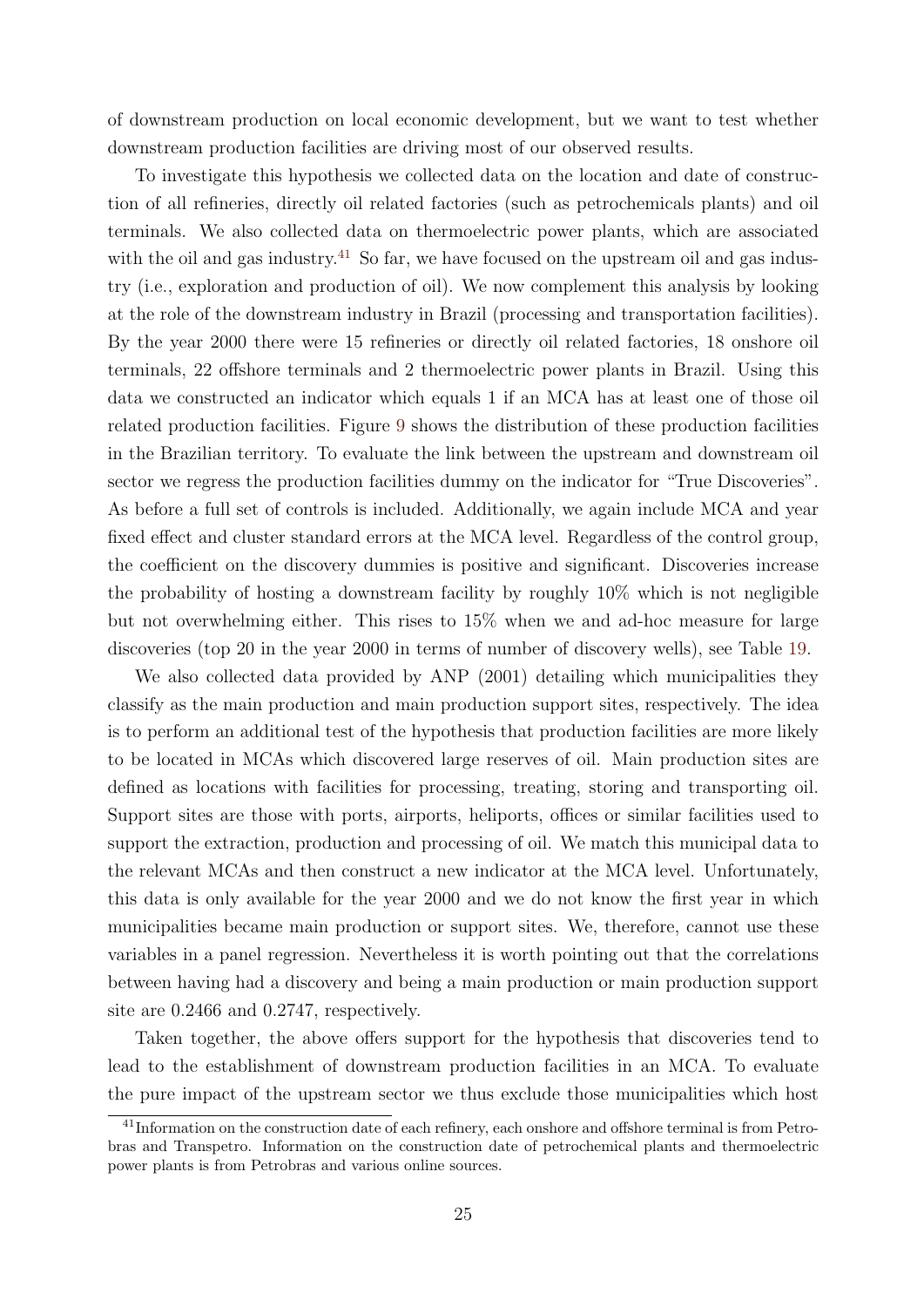a downstream production facility from both the treatment and the control group and reestimate our baseline specification. As can be seen by comparing Table 20 with Tables 9 and 13 the results do not seem to be driven by downstream production facilities only. Upstream oil production thus directly impacts the local economy, even when it generates no significant royalties and does not lead to the establishment of downstream production facilities.

## **6 Conclusion**

We investigated the effects of natural resource extraction on economic growth and urbanization in a developing economy in transition. The focus is on how oil discoveries affect the performance of local economies (municipalities) in Brazil during the period from 1940 to 2000. The main result is that oil production has an average positive impact on local *per capita* GDP. The lower bound of our results shows that oil production increases local *per capita* GDP by 12.5-27.3%, but has no statistically significant impact on local population density. In most specification urbanization is estimated to increase by about 4% points. Moreover, the composition of GDP is affected by oil discoveries. Especially the increase in services GDP we document offers support for the hypothesis that there are positive agglomeration spillovers. Labor productivity in the services sector is estimated to increase by over 20% as a result of oil discoveries. The size of the discovery seems important in determining the magnitude of the effects.

Our paper provides a contribution to the literature on the effects of natural resources and is the first paper that uses a quasi-experimental research design based on the outcome of drilling. It has been difficult to isolate the effects of natural resources because of endogeneity problems. Our quasi-experimental design uses exogenous variation in oil discovery to identify the impacts of oil on local economies. Our design is particular suited to the Brazilian setting and might be less appropriate for other institutional environments, such as the U.S. and Canada, where individual wildcatters (explorationists) played an important role in hydrocarbon exploration of local economies.

Even though our design allows us to discuss several threats to internal validity, our matching of observations reduces the external validity of the results. Besides, the results are for a specific institutional framework given that we are studying only one country. Nevertheless, we can draw some general lessons from our empirical exercise. Specifically, being able to control for endogeneity allows us to comment on the direction of correlation observed in cross-country studies. Take the case of the relationship between oil and urbanization. Oil can impact urbanization by attracting rural workers to activities related to the supply of goods and services to the oil industry chain. Urbanization can also impact the oil industry: urban agglomerations demand oil and thus impact oil industry. In the present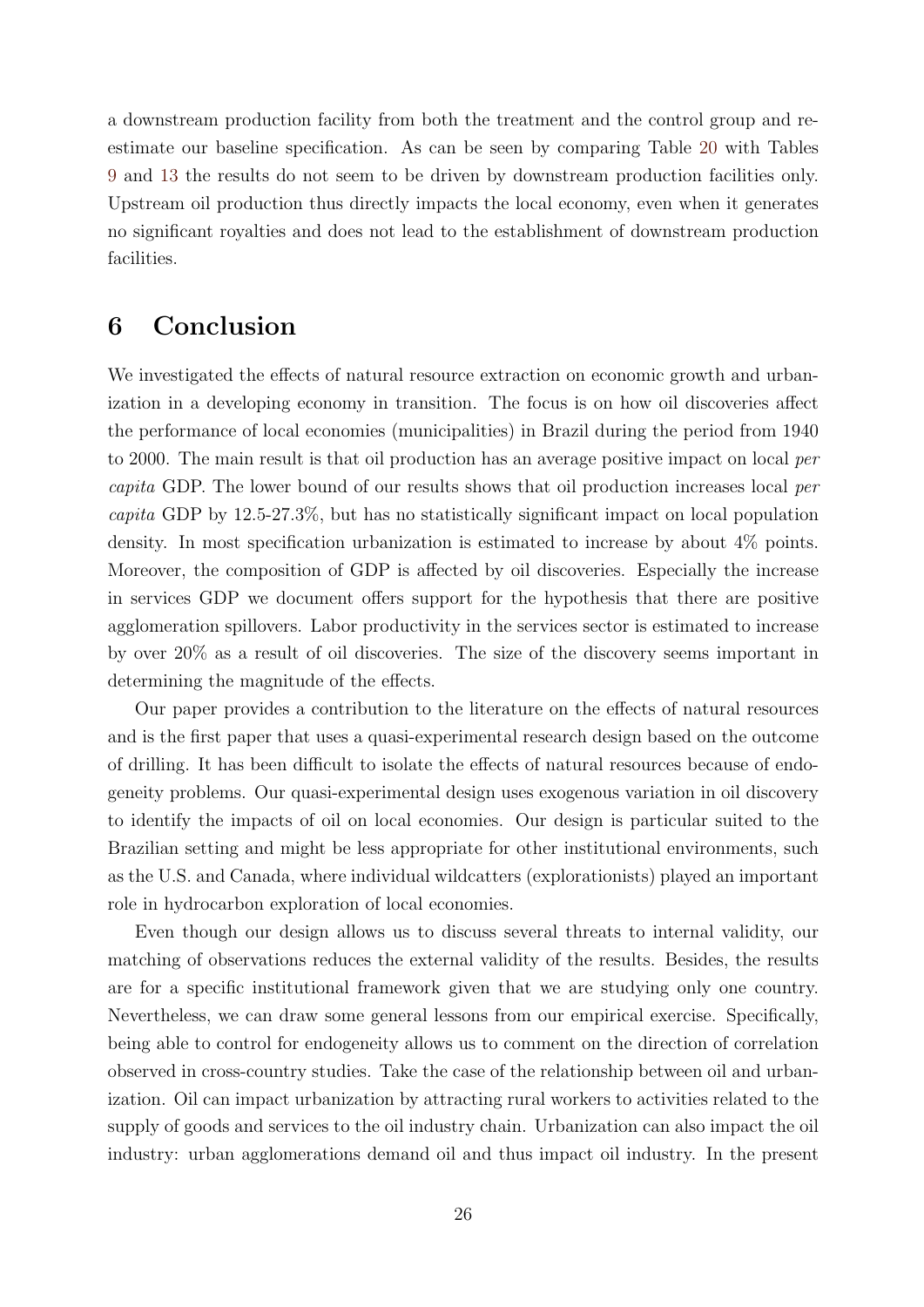application, oil is exogenously discovered and we can identify its impact on urbanization.

In summary, our results do not support the view that oil production is *per se* a curse. Overall, oil production seems to be beneficial for local economic growth, even in a developing country. Our results do not apply at the national level, however, since our identification strategy controls for national policies and institutions. It would also be interesting to explicitly analyse the impact on non-oil manufacturing but, unfortunately, the data does not allow us to do so. Exploring the direct and indirect spillovers from oil production to other manufacturing sectors by exploiting a quasi-experiment would be an interesting topic for future research. Since local oil windfall (royalties) only played a very minor role in Brazil during our period of analysis our results must be driven by direct market effects rather than indirect channels. How the government can use oil rents to improve living standards is an important but different question.

One policy implication of our work would be to consider encouraging small and medium sized firms to enter the oil sector in Brazil. With ownership concentration, the Marshalian agglomeration effects (thick input, labor and ideas markets) are also likely to be concentrated. We showed that Petrobras tends to concentrate its downstream production facilities in those localities with particularly large discoveries. Furthermore, (i) staff employed in upstream operations (e.g., construction, maintenance, seismic personnel) and (ii) manufacturers of equipment, inspection companies, specialized construction and maintenance personnel are usually all located in a few big urban areas linked to the oil sector. Deconcentration of the oil sector may be key to further stimulate the local economy of oil discovering municipalities. Indeed, in 1997 Petrobras' monopoly was broken and there are now many more private oil companies operating in Brazil. Recently, there have been plans by ANP (the oil regulator in Brazil) to allow bidding (concession auctions) for selected areas exclusively by small and medium oil companies. The future impact of this process might offer some indications for the potential of small and medium oil companies and local entrepreneurship to stimulate local economic development.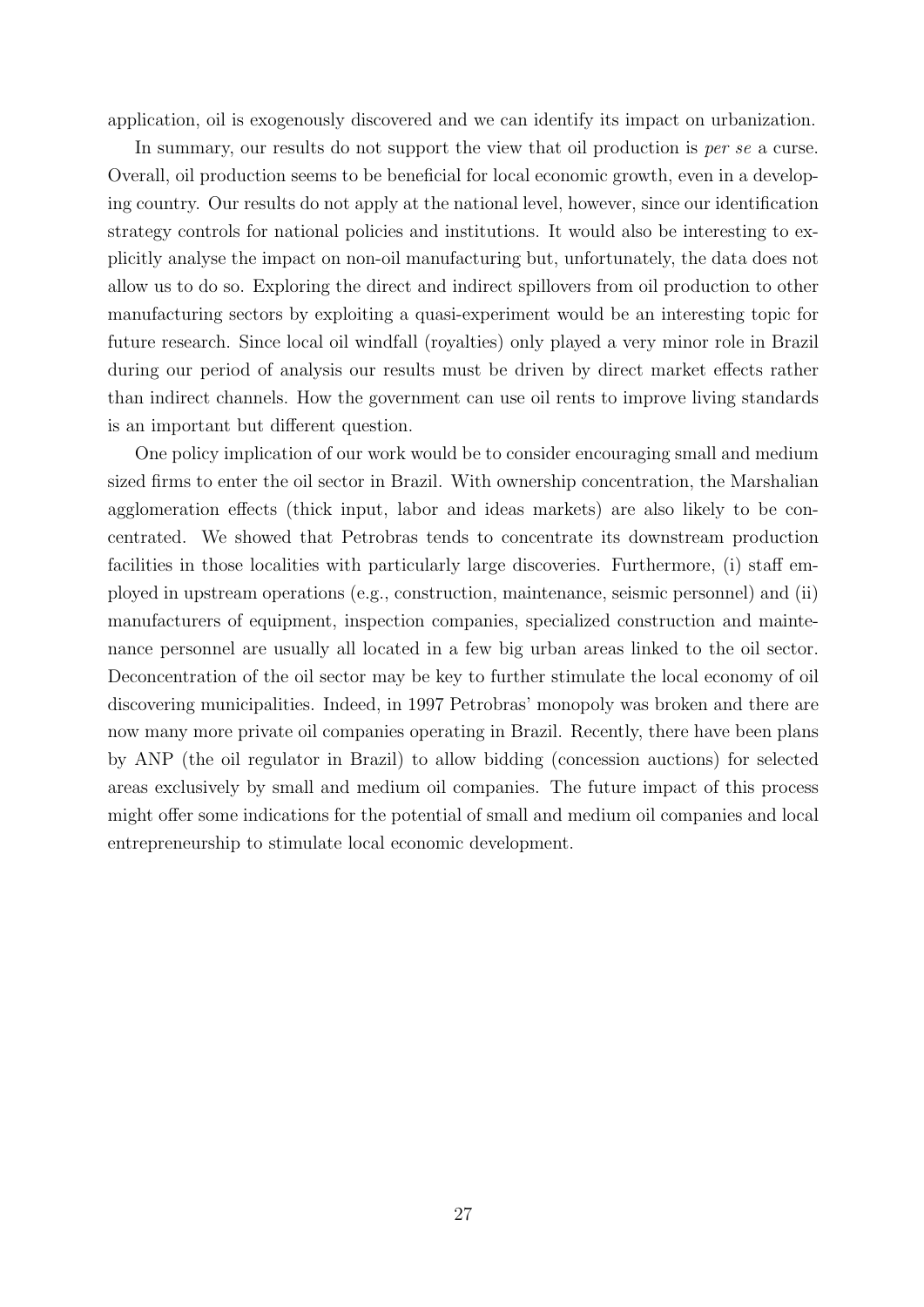# **References**

- ACEMOGLU, D., AND M. DELL (2010): "Productivity Differences between and within Countries," *American Economic Journal: Macroeconomics*, 2(1), 169–88.
- ACEMOGLU, D., A. FINKELSTEIN, AND M. J. NOTOWIDIGDO (2009): "Income and Health Spending: Evidence from Oil Price Shocks," Working Paper 14744, National Bureau of Economic Research.
- ALLCOTT, H., AND D. KENISTON (2013): "Dutch Disease or Agglomeration? The Local Economic Effects of Natural Resource Booms in Modern America," mimeograph, Yale University.
- ANGRIST, J. D., AND G. W. IMBENS (1995): "Two-Stage Least Squares Estimation of Average Causal Effects in Models with Variable Treatment Intensity," *Journal of the American Statistical Association*, 90(430), pp. 431–442.
- Angrist, J. D., G. W. Imbens, and D. B. Rubin (1996): "Identification of Causal Effects Using Instrumental Variables," *Journal of the American Statistical Association*, 91(434), pp. 444–455.
- ANP (2001): "Guia dos Royalties do Petróleo e do Gás Natural," Discussion paper, Agencia Nacional do Petróleo, Gás natural e Biocombustíveis.

(2012): "Anuário Estatístico Brasileiro do Petróleo, Gás natural e Biocombustíveis," Anuário estatístico da anp, Agencia Nacional do Petróleo, Gás natural e Biocombustíveis.

- BERTRAND, M., E. DUFLO, AND S. MULLAINATHAN (2004): "How Much Should We Trust Differences-In-Differences Estimates?," *The Quarterly Journal of Economics*, 119(1), 249–275.
- Bosco, F. (2003): "50 anos da Petrobras," *Petro&Qu´ımica*, 252(1).
- Caselli, F., and G. Michaels (2013): "Do Oil Windfalls Improve Living Standards? Evidence from Brazil," *American Economic Journal: Applied Economics*, 5(1), 208–38.
- Caselli, F., and A. Tesei (2011): "Resource Windfalls, Political Regimes, and Political Stability," Working Paper 17601, National Bureau of Economic Research.
- CNI (2012): "A contribuição do setor brasileiro de petróleo, gás e biocombustíveis para o desenvolvimento sustentável no país," Cadernos setoriais rio $+20$ , Confederação Nacional da Indústria.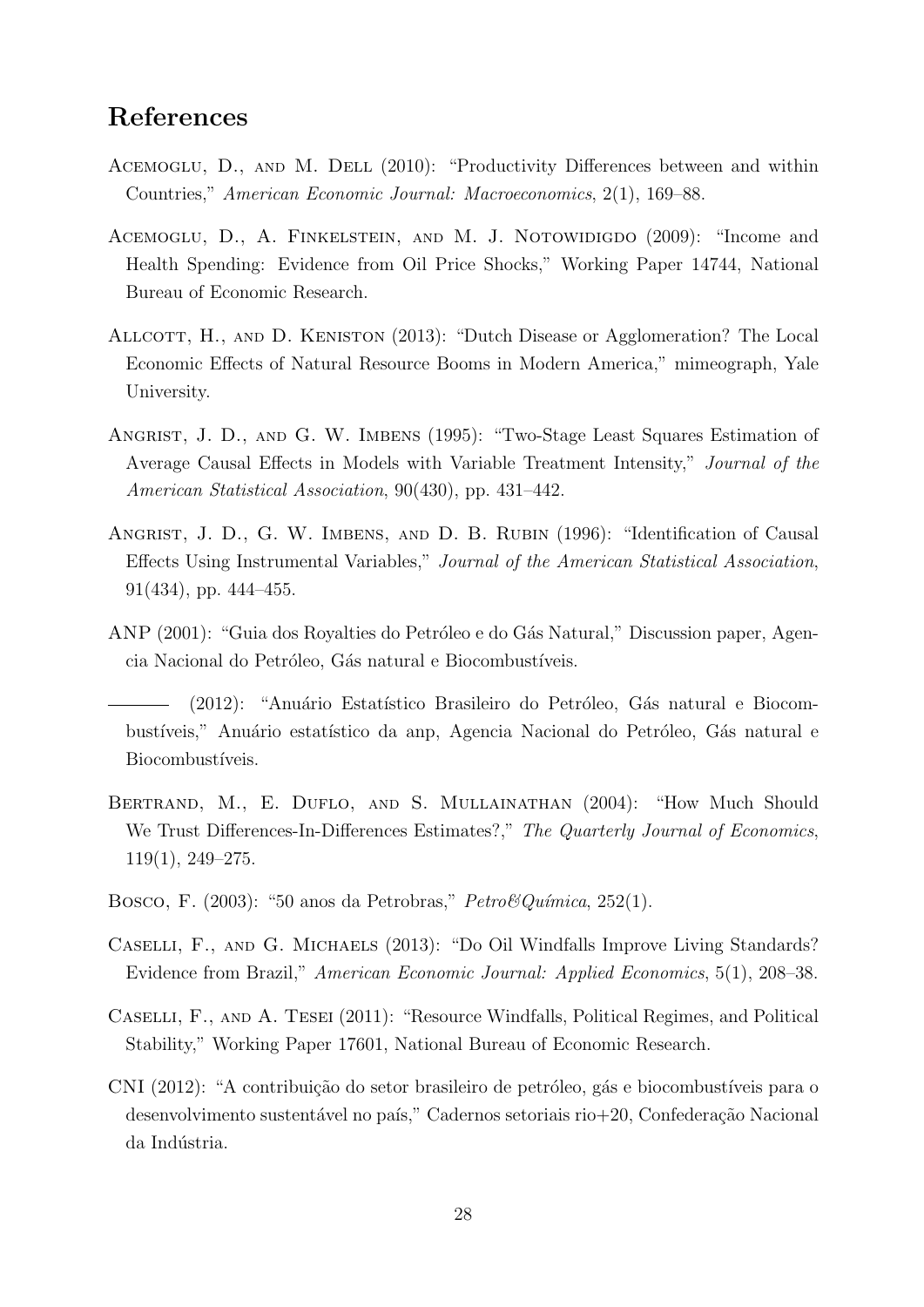- CORDEN, W. M., AND J. P. NEARY (1982): "Booming Sector and De-Industrialisation in a Small Open Economy," *The Economic Journal*, 92(368), pp. 825–848.
- DA MATA, D., U. DEICHMANN, J. HENDERSON, S. LALL, AND H. WANG (2007): "Determinants of city growth in Brazil," *Journal of Urban Economics*, 62(2), 252–272.
- Davis, D. R., and D. E. Weinstein (2002): "Bones, Bombs, and Break Points: The Geography of Economic Activity," *American Economic Review*, 92(5), 1269–1289.
- de Lima Amaral, E. F. (2013): *Brazil: internal migration.*Blackwell Publishing Ltd.
- DUBE, O., AND J. VARGAS (2013): "Commodity Price Shocks and Civil Conflict: Evidence from Colombia," *The Review of Economic Studies*, Forthcoming.
- Fahim, M., T. Al-Sahhaf, and A. Elkilani (2009): *Fundamentals of Petroleum Refining*. Elsevier Science.
- FRÖLICH, M., AND M. LECHNER (2010): "Exploiting Regional Treatment Intensity for the Evaluation of Labor Market Policies," *Journal of the American Statistical Association*, 105(491), 1014–1029.
- GOLLIN, D., R. JEDWAB, AND D. VOLLRATH (2013): "Urbanization with and without Structural Transformation," mimeograph, George Washington University.
- GREENSTONE, M., R. HORNBECK, AND E. MORETTI (2010): "Identifying Agglomeration Spillovers: Evidence from Winners and Losers of Large Plant Openings," *Journal of Political Economy*, 118(3), 536–598.
- Harbaugh, J., J. Davis, and J. Wendebourg (1995): *Computing Risk for Oil Prospects: Principles and Programs*, Computer Methods in the Geosciences. Elsevier Science.
- Ho, D. E., K. Imai, G. King, and E. A. Stuart (2007): "Matching as Nonparametric Preprocessing for Reducing Model Dependence in Parametric Causal Inference," *Political Analysis*, 15(3), 199–236.
- Hyne, N. (2001): *Nontechnical Guide to Petroleum Geology, Exploration, Drilling, and Production*, PennWell nontechnical series. PennWell Corporation.
- IMBENS, G. W., AND J. M. WOOLDRIDGE (2009): "Recent Developments in the Econometrics of Program Evaluation," *Journal of Economic Literature*, 47(1), 5–86.
- ISHAM, J., M. WOOLCOCK, L. PRITCHETT, AND G. BUSBY (2005): "The Varieties of Resource Experience: Natural Resource Export Structures and the Political Economy of Economic Growth," *The World Bank Economic Review*, 19(2), 141–174.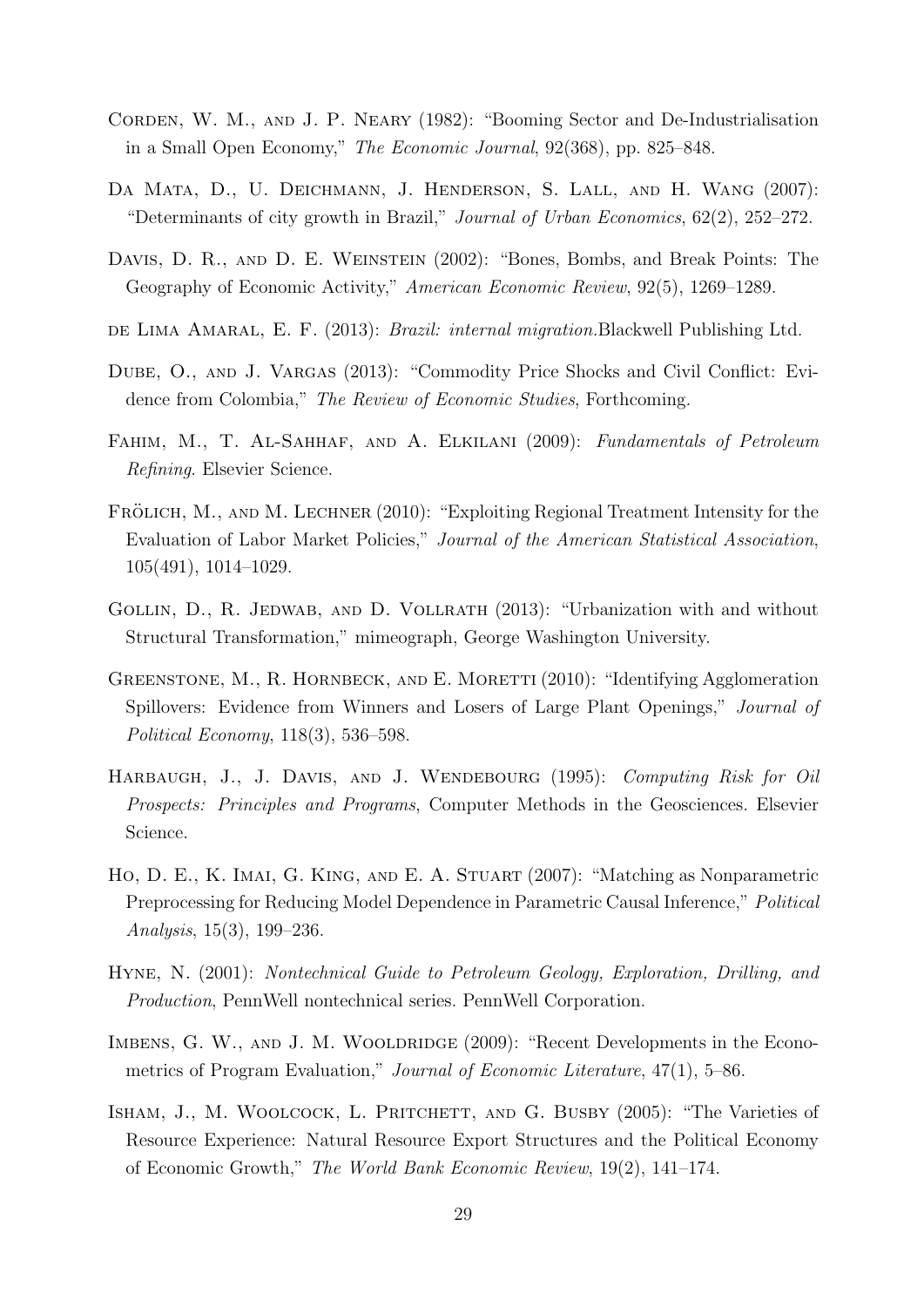- KELLOGG, R. (2011): "Learning by Drilling: Interfirm Learning and Relationship Persistence in the Texas Oilpatch," *The Quarterly Journal of Economics*, 126(4), 1961–2004.
- Krugman, P. (1987): "The narrow moving band, the Dutch disease, and the competitive consequences of Mrs. Thatcher : Notes on trade in the presence of dynamic scale economies," *Journal of Development Economics*, 27(1-2), 41–55.
- Kuralbayeva, K., and R. Stefanski (2013): "Windfalls, structural transformation and specialization," *Journal of International Economics*, 90(2), 273 – 301.
- LANE, P. R., AND A. TORNELL (1996): "Power, Growth, and the Voracity Effect," *Journal of Economic Growth*, 1(2), pp. 213–241.
- McKinsey (2013): "Reverse the Curse: Maximizing the Potential of Resource-Driven Economies," .
- MICHAELS, G. (2011): "The Long Term Consequences of Resource-Based Specialisation," *Economic Journal*, 121(551), 31–57.
- MOHN, K., AND P. OSMUNDSEN (2008): "Exploration economics in a regulated petroleum province: The case of the Norwegian Continental Shelf," *Energy Economics*, 30(2), 303 – 320.
- Monteiro, J., and C. Ferraz (2012): "Does Oil Make Leaders Unaccountable? Evidence from Brazil's offshore oil boom," mimeograph, PUC-Rio.
- Moretti, E. (2011): *Handbook of Labor Economics*vol. 4b, chap. Local Labor Markets, pp. 1237–1313. New York: Elsevier.
- Petroleum Extension Service (1997): *Fundamentals of Petroleum*. Petroleum Extension Service, University of Texas at Austin.
- (2005): *A Dictionary For The Oil And Gas Industry*. Petroleum Extension Service, University of Texas at Austin.
- Reis, E., P. Tafner, M. Pimentel, R. Serra, L. Reiff, K. Magalhaes, and M. MEDINA (2004): "Estimativas do PIB dos Municípios Brasileiros, 1970-1996: Metodologia e Resultados," mimeograph, Ipea.
- ROSENBAUM, P. R., AND D. B. RUBIN (1983): "The central role of the propensity score in observational studies for causal effects," *Biometrika*, 70(1), 41–55.
- Rubin, D. (2001): "Using Propensity Scores to Help Design Observational Studies: Application to the Tobacco Litigation," *Health Services and Outcomes Research Methodology*, 2(3-4), 169–188.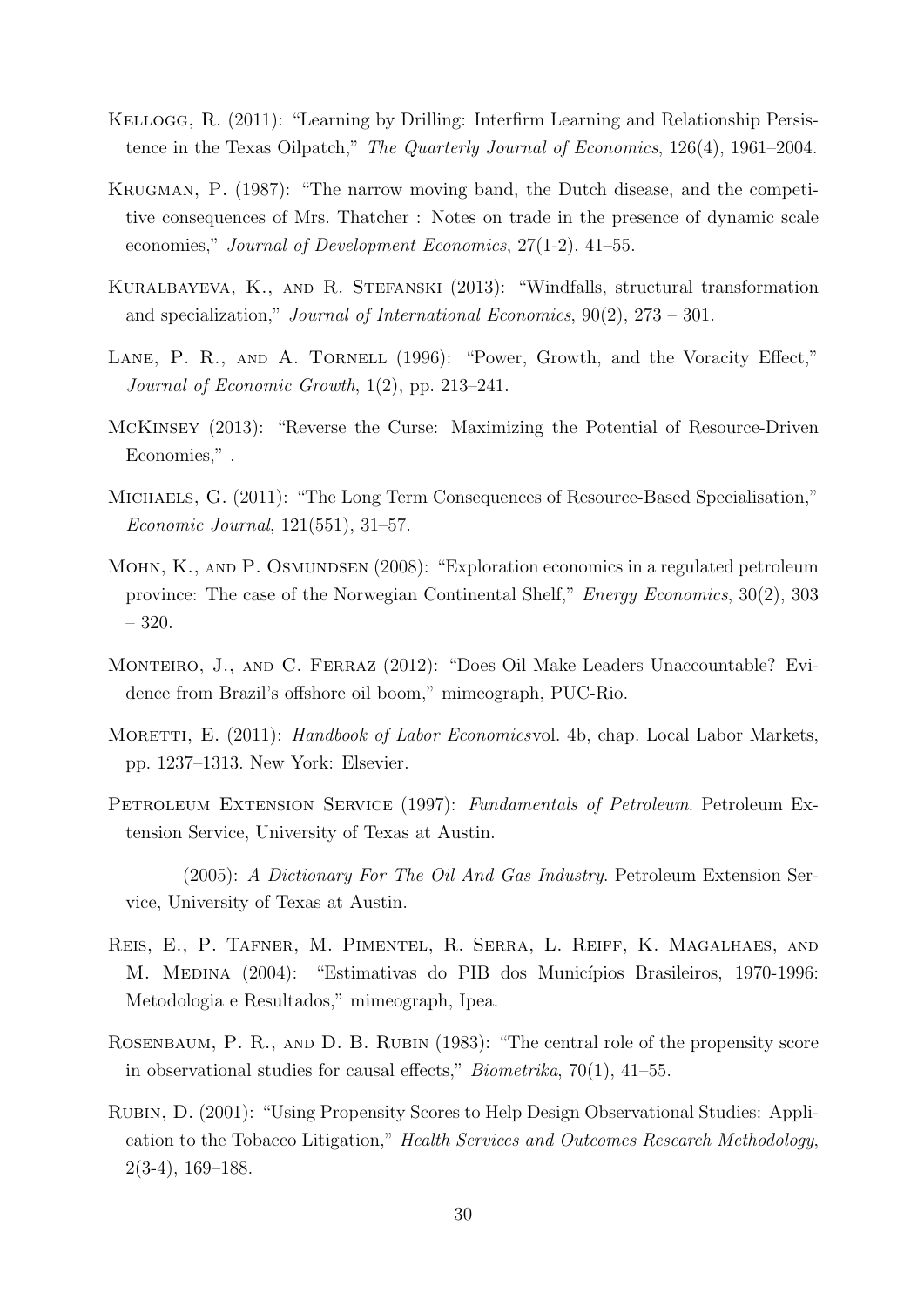- Rubin, D. B. (1980): "Randomization Analysis of Experimental Data: The Fisher Randomization Test Comment," *Journal of the American Statistical Association*, 75(371), pp. 591–593.
- SACHS, J., AND A. WARNER (1995): "Natural Resource Abundance and Economic Growth," *NBER Working Paper 5398*.
- Stefanski, R. (2010): "Structural Transformation and the Oil Price," OxCarre Working Papers 048, Oxford Centre for the Analysis of Resource Rich Economies, University of Oxford.
- van der Ploeg, F. (2011): "Natural Resources: Curse or Blessing?," *Journal of Economic Literature*, 49(2), 366–420.
- Yergin, D. (2008): *The Prize: The Epic Quest for Oil, Money & Power*. Simon & Schuster.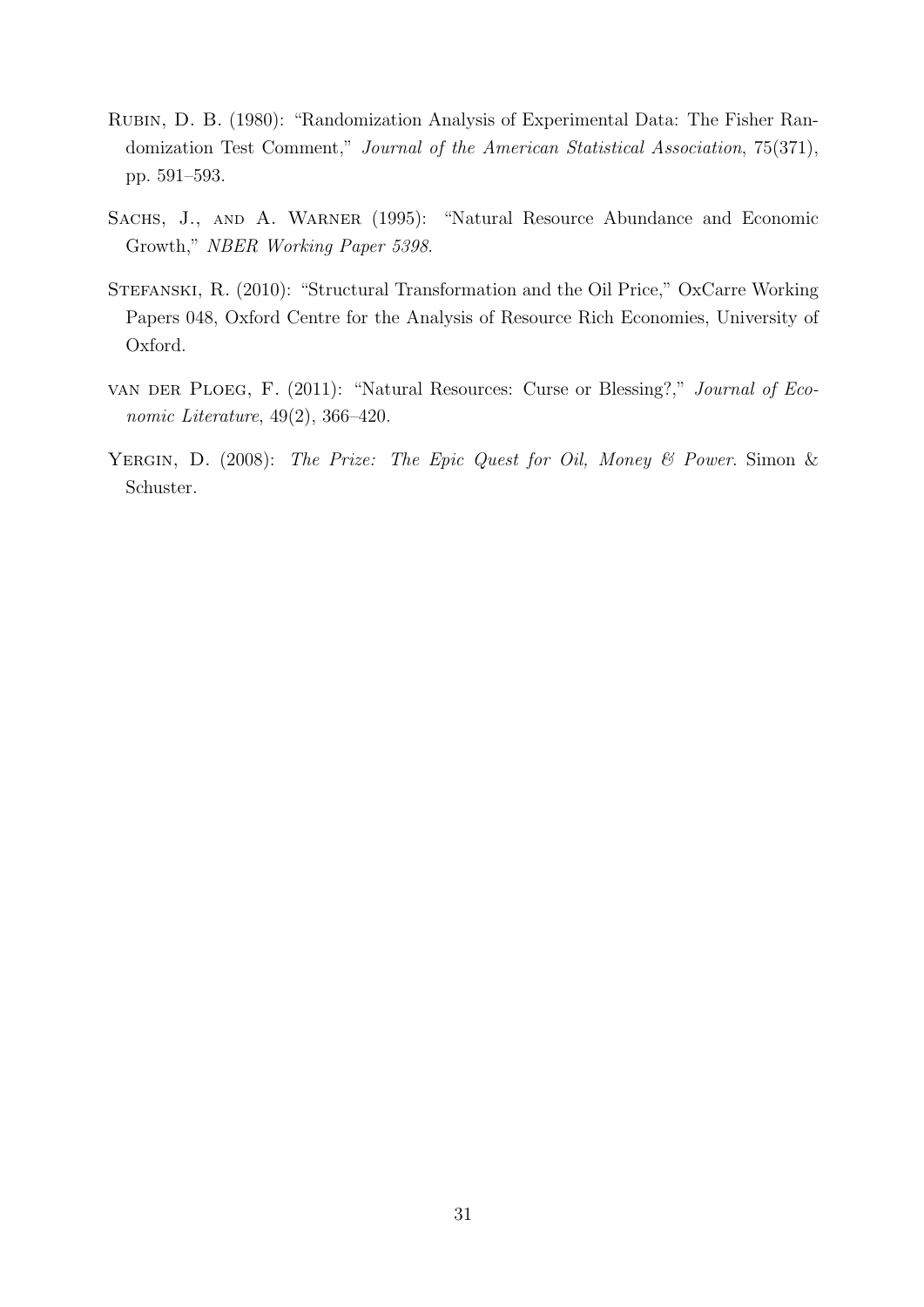# **A Figures and Tables**



**Fig. 1: Events and Oil Drilling: 1940-2011**

Notes. Figure show the cumulative of oil wells drilled in Brazil during the period from 1940 to 2011.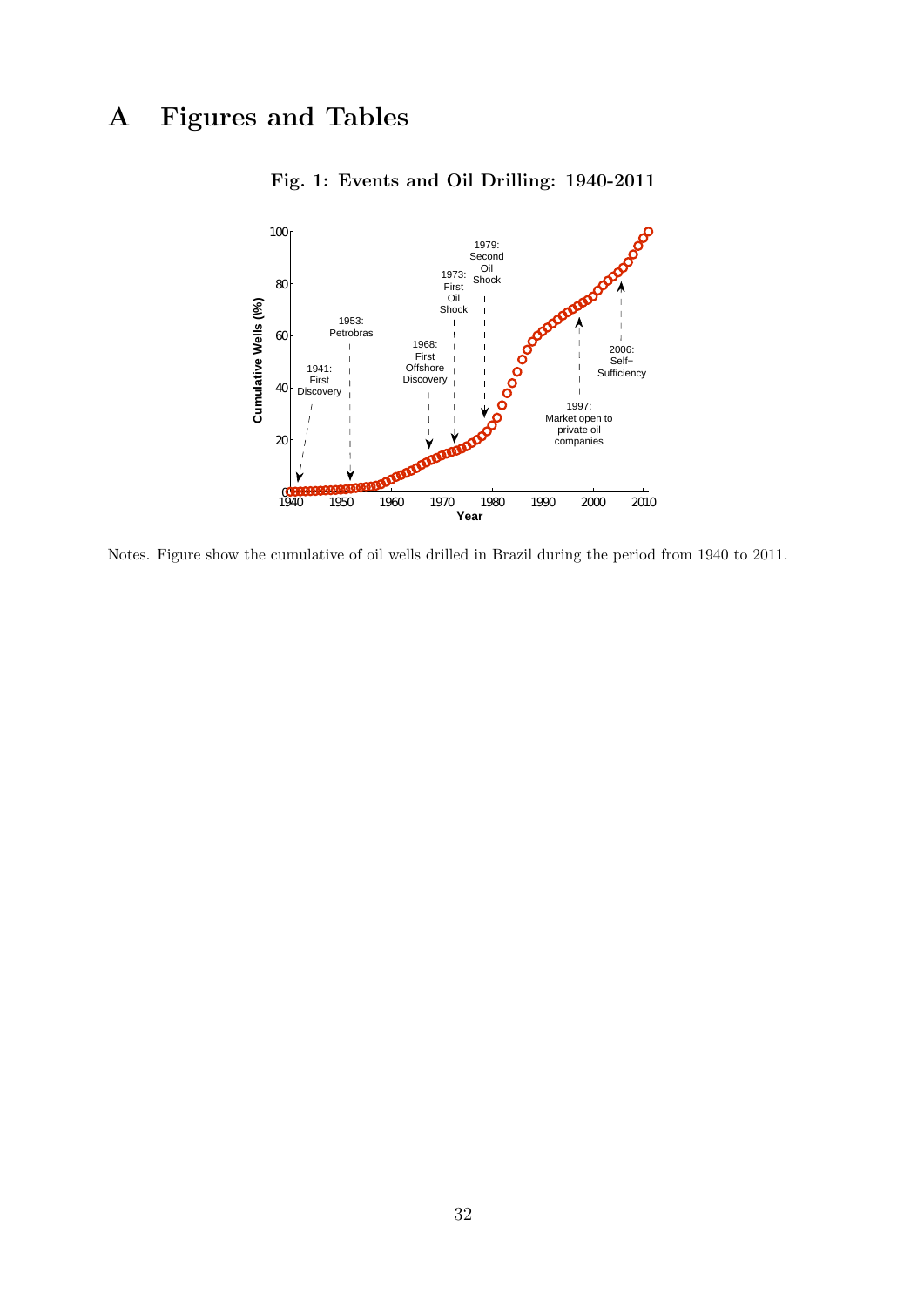



Notes. Figure shows the development of *per capita* GDP in municipalities which discovered oil and those which did not discover oil in the state of Sergipe from 1940 to 2000. Sergipe is an important onshore producer and the first oil discovery took place in the mid 1960's.



**Fig. 3: GDP** *per capita* **in Rio de Janeiro: 1940-2000**

Notes. Figure shows the development of *per capita* GDP in municipalities which discovered oil and those which did not discover oil in the state of Rio de Janeiro from 1940 to 2000. Rio is the major oil producer in Brazil (mainly offshore production) and the first oil discovery took place in the late 1970's.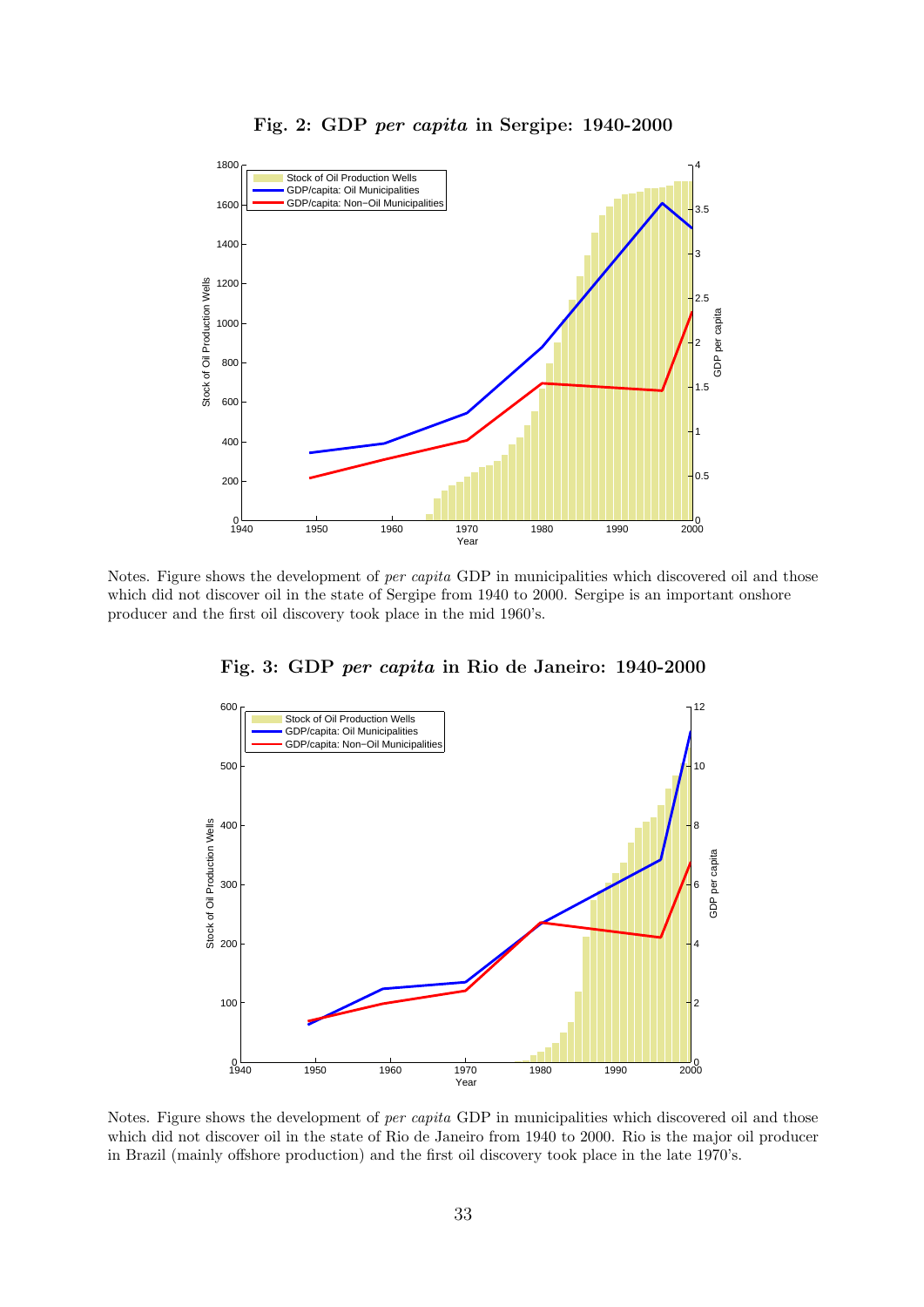

**Fig. 4: GDP** *per capita* **in Bahia: 1940-2000**

Notes. Figure shows the development of *per capita* GDP in municipalities which discovered oil and those which did not discover oil in the state of Bahia from 1940 to 2000. The first commercial oil well was discovered in Bahia in 1941.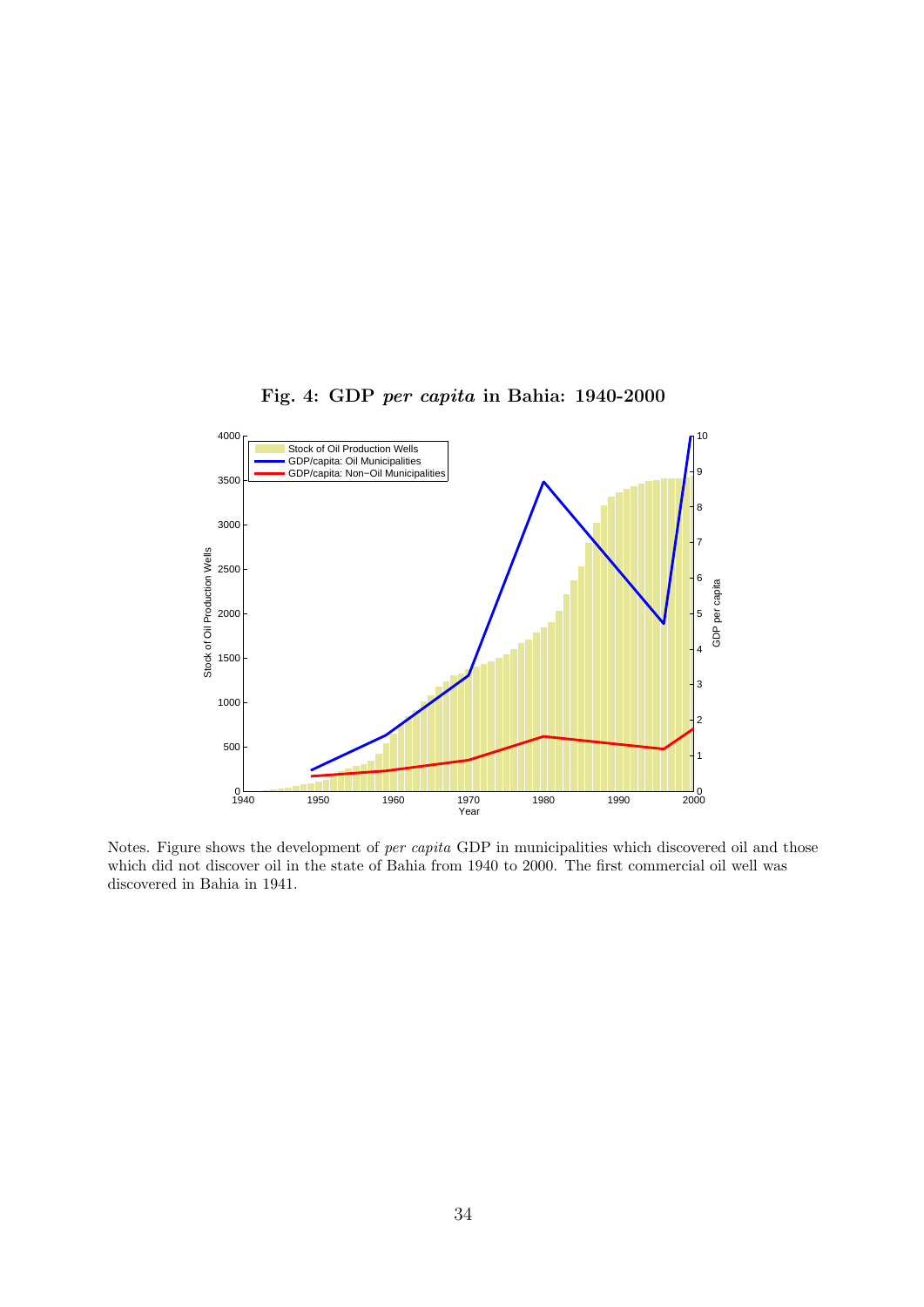![](_page_35_Figure_0.jpeg)

**Fig. 5: Location of Oil Wells in Brazil: 1940-2000**

(b) Oil Discovery (Red), Dry Wells (Yellow), Other (White)

Notes. The figures show the location of approximately 20,000 drilled wells (the universe of wells drilled in Brazil during the period from 1940 to 2000). The figure shows the administrative boundaries of the 27 states that exist since 1988 in Brazil. (See https://www.youtube.com/watch?v=\_ZKdnUeBcOI for a short video on the geographic distribution of drilling activity in Brazil from 1940-2000.)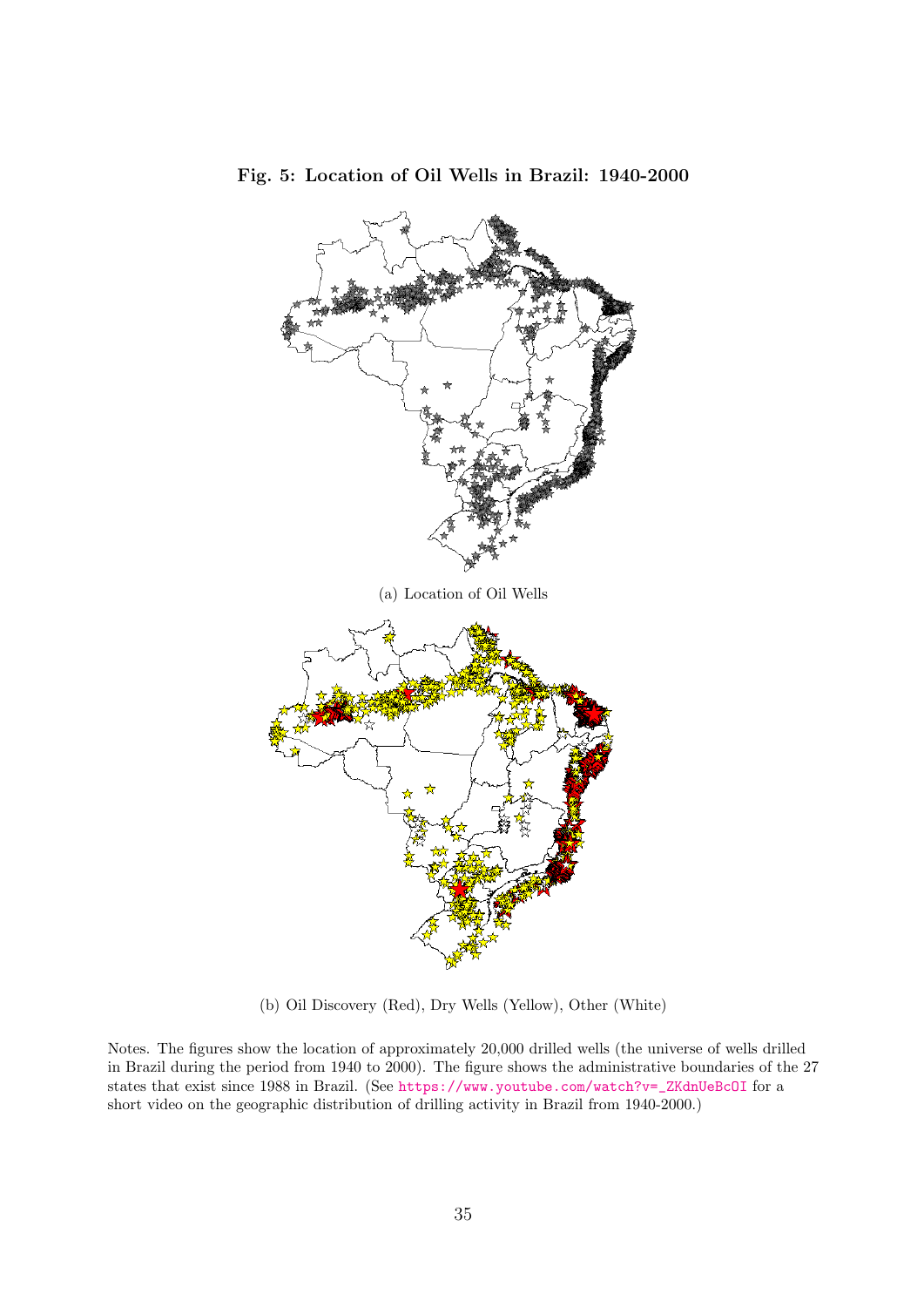![](_page_36_Figure_0.jpeg)

**Fig. 6: Municipalities and Minimum Comparable Areas (MCAs)**

(b) 1,257 MCAs in 1940

Notes. Figure 6(a) shows the administrative boundaries of the 5,507 municipalities that existed in 1997 in Brazil. Figure 6(b) shows the aggregation to the 1,275 Minimum Comparable Areas (MCAs) in 1940.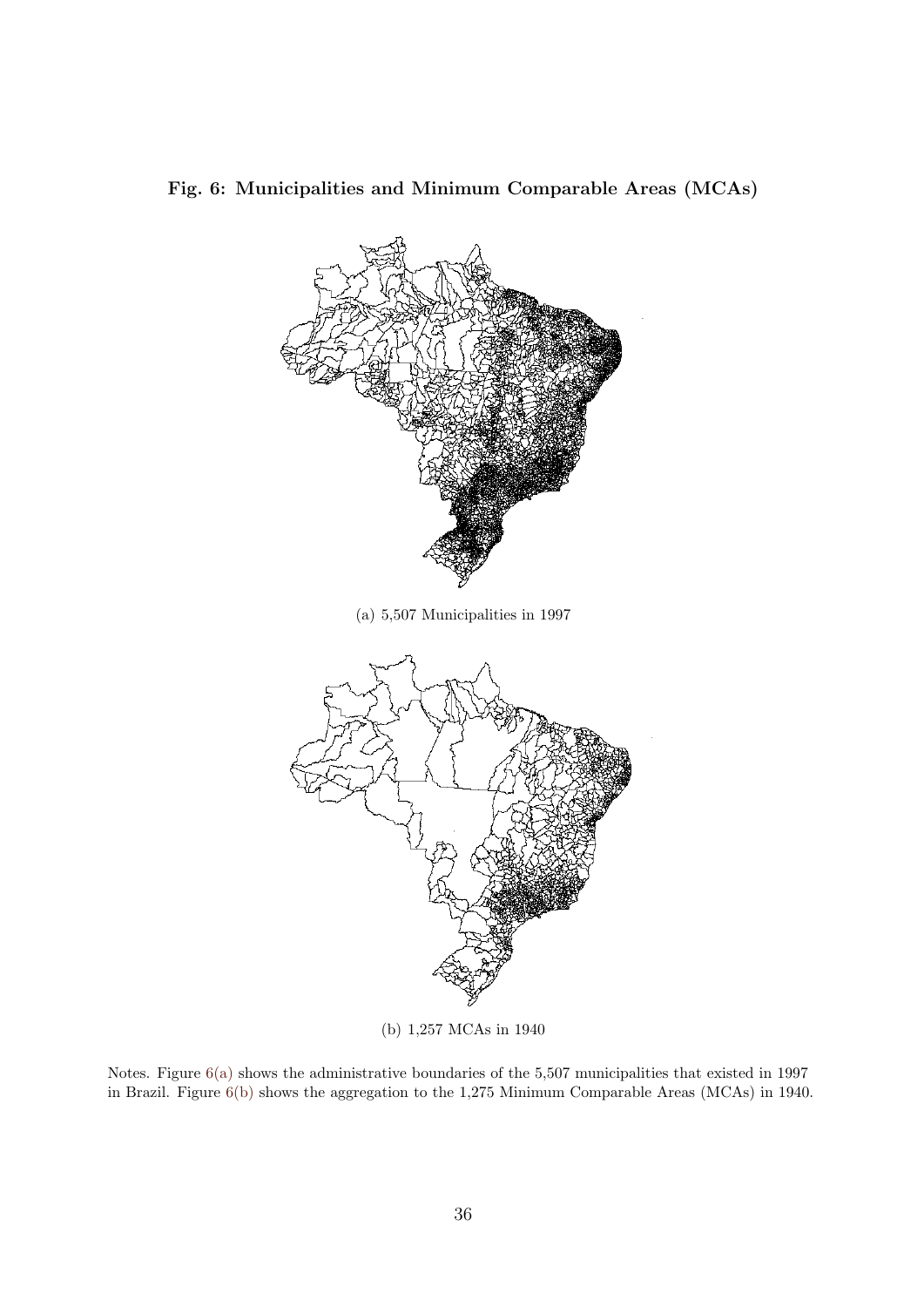**Fig. 7: Treatment, Discovery and Upstream Production of Oil**

![](_page_37_Figure_1.jpeg)

Notes. MCAs in red are assigned to treatment, while MCAs in green received the treatment. Figures show 1,275 Minimum Comparable Areas (MCAs) in 1940. The discovery dummy is the "All Discoveries" dummy (which equals one when at least one field, subfield or field extension discovery was made within the MCA's boundaries).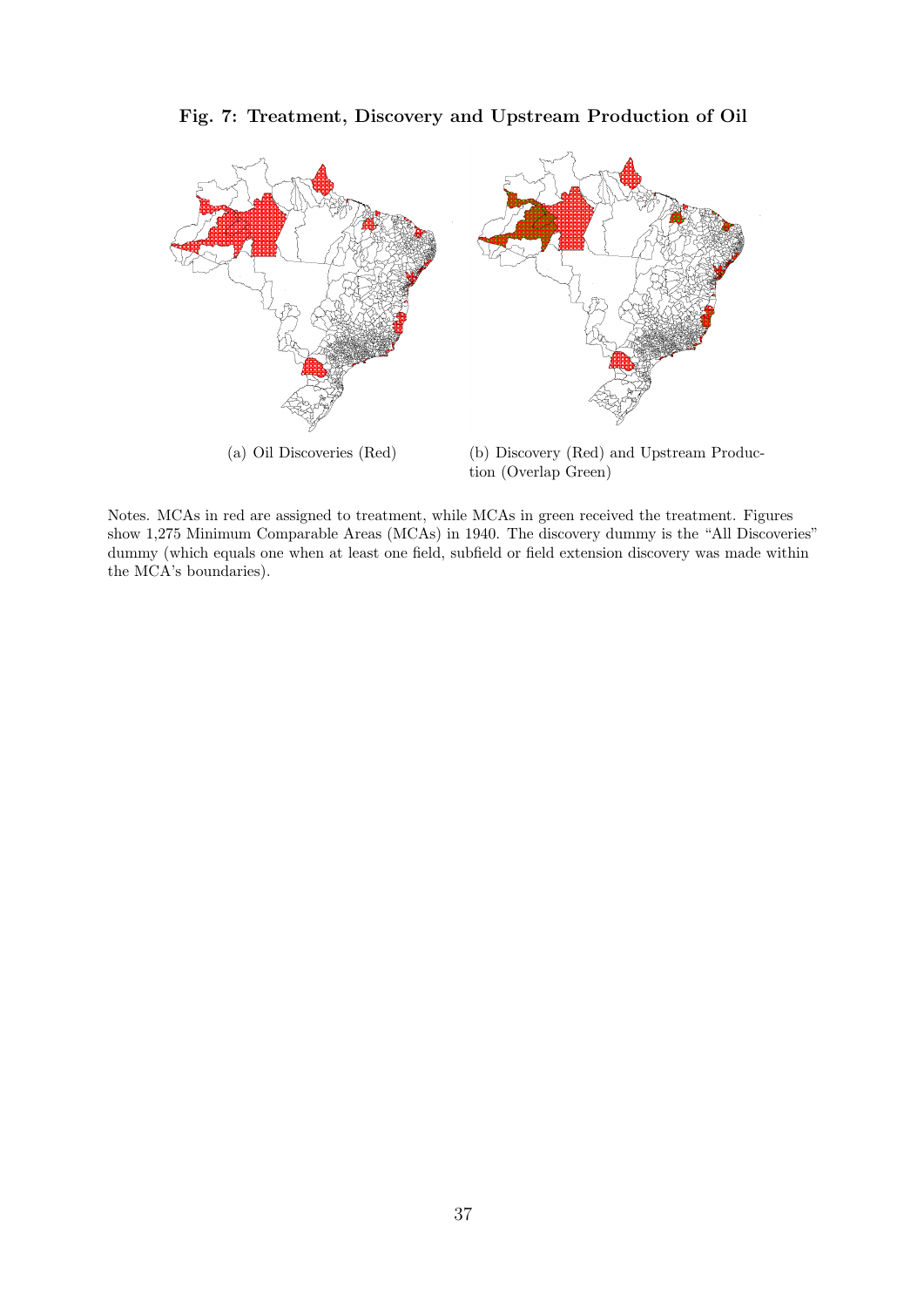![](_page_38_Figure_0.jpeg)

**Fig. 8: Control Groups: Drilling, Discoveries, Neighbors, and Matching**

(c) Discovery (Red) and Matched Dry (d) Discovery (Red), Neighbors (Yel-Drilling Sample (Yellow) low)

![](_page_38_Figure_3.jpeg)

(e) Discovery (Red) and Matched Neighbors (Yellow)

Notes. Figures show 1,275 Minimum Comparable Areas (MCAs) in 1940. The discovery dummy is the "All Discoveries" dummy (which equals one when at least one field, subfield or field extension discovery was made in the municipality).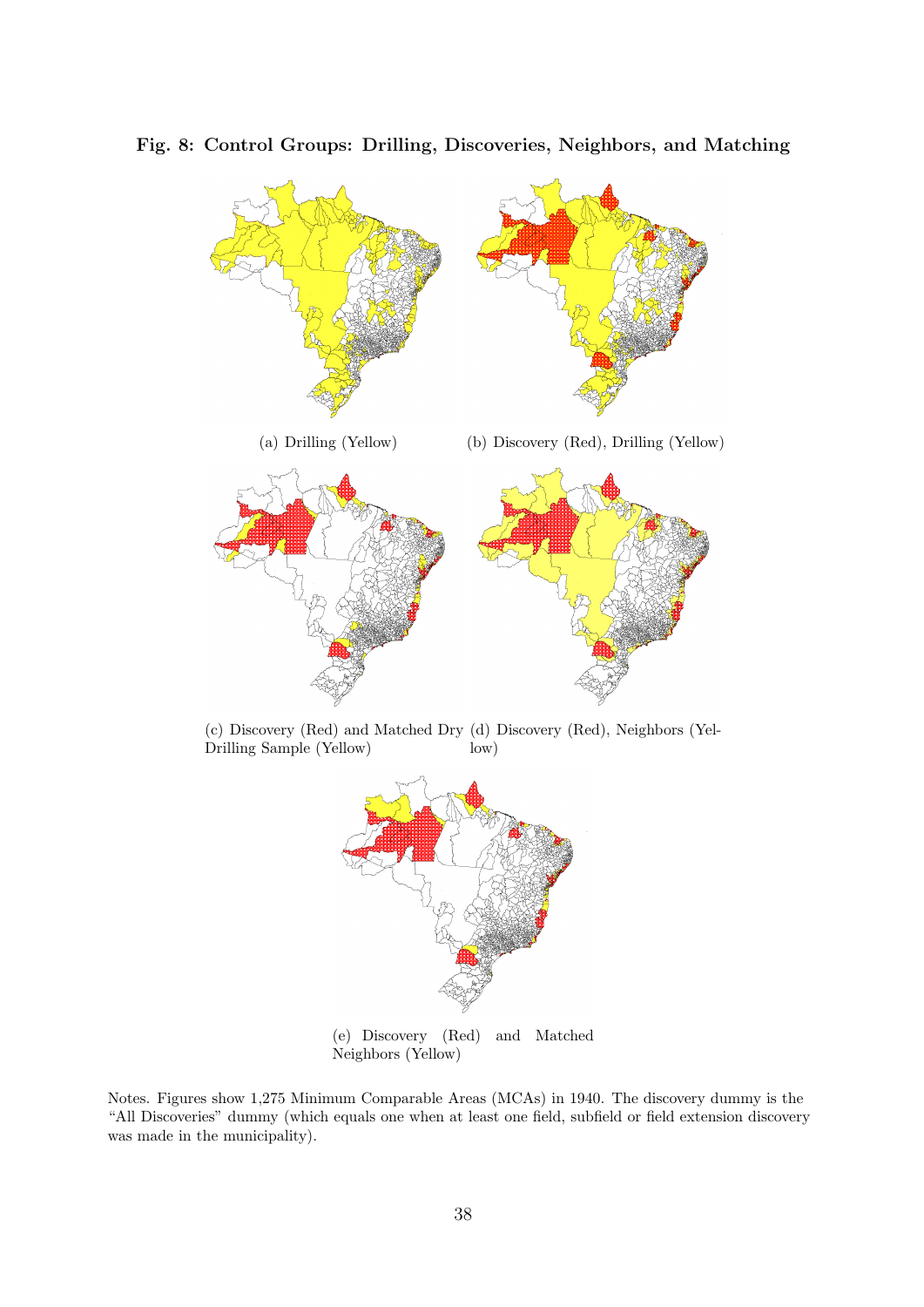## **Fig. 9: Processing Production Facilities**

![](_page_39_Figure_1.jpeg)

Notes. Figures show 1,275 Minimum Comparable Areas (MCAs) in 1940. The discovery dummy is the "All Discoveries" dummy (which equals one when at least one field, subfield or field extension discovery was made in the municipality).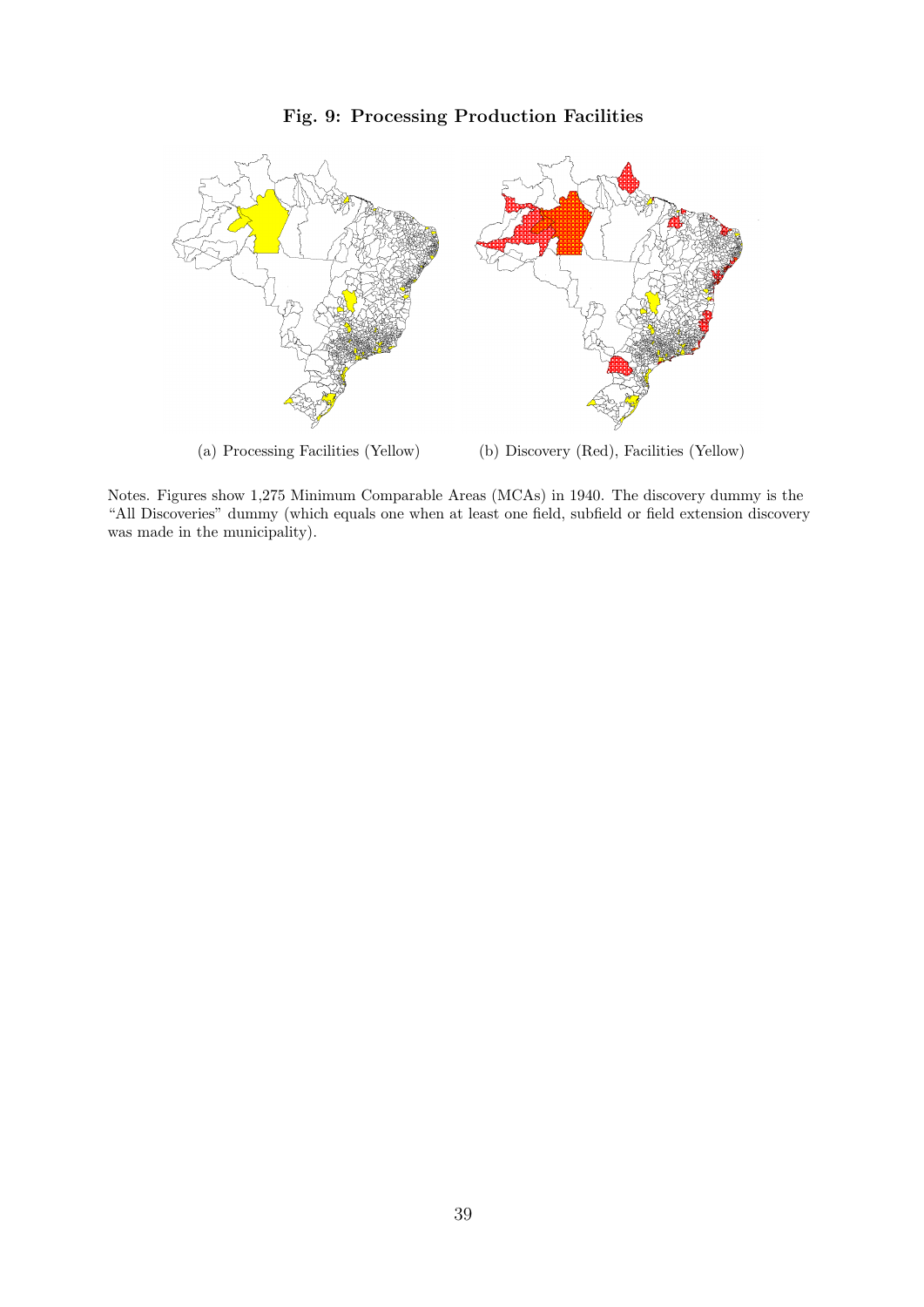|        |     |     |                                      |    |    | # of Wells: Discoveries Units Assigned to Treatment |
|--------|-----|-----|--------------------------------------|----|----|-----------------------------------------------------|
| Decade |     |     | Total Onshore Offshore Total Onshore |    |    | Offshore                                            |
| 1940   |     |     |                                      | З  |    |                                                     |
| 1950   | 48  | 48  |                                      |    |    |                                                     |
| 1960   | 212 | 206 | 6                                    | 19 | 18 |                                                     |
| 1970   | 203 | 117 | 86                                   | 13 |    | 16                                                  |
| 1980   | 671 | 434 | 237                                  | 15 | 11 |                                                     |
| 1990   | 285 | 158 | 197                                  | 6  |    |                                                     |

**Table 1: Number of Discoveries by Decade**

Notes. Data from ANP (Brazilian oil and gas industry regulator). The units assigned to treatment are Minimum Comparable Areas (MCAs). MCAs consist of sets of municipalities whose borders were constant over the study period.

| Classification    | Category of Well                        | <b>Offshore</b> | Onshore | Total  |
|-------------------|-----------------------------------------|-----------------|---------|--------|
|                   | Discovery of New Field                  | 129             | 304     | 433    |
|                   | Discovery of New Subfield (Reservoir)   | 88              | 234     | 322    |
| Exploratory Wells | Discovery of Field Extension (Step-out) | 258             | 419     | 677    |
|                   | Dry Hole                                | 1,067           | 2,556   | 3,623  |
|                   | Producer                                | 1,368           | 9,101   | 10,469 |
|                   | Carries Oil or Gas                      |                 |         | 8      |
| Development Wells | Production Non-Feasible                 | 327             | 521     | 848    |
|                   | Injection of Water, Steam or Gas        | 201             | 774     | 975    |
|                   | Dry Hole                                | 73              | 1,017   | 1,090  |
|                   | Abandoned                               | 421             | 554     | 975    |
| Other             | Special                                 | 62              | 369     | 431    |
|                   | Missing category                        | 30              | 171     | 201    |
|                   | Total                                   | 3,809           | 15,684  | 19,493 |

#### **Table 2: Number of Wells by Category**

Notes. Data from ANP (Brazilian oil and gas industry regulator). Wells are classified broadly as exploratory wells and development wells. Exploratory wells are drilled to test for the presence of oil. If the exploratory drilling has been proven unsuccessful, the well is classified as a dry hole. Wells to delineate the extension of the oil field (step-out wells) are also classified as exploratory wells. Every well drilled inside the known extend of the field is called development well (e.g., producer wells and injection wells). In the development well category, unsuccessful drilling is also classified as a dry hole. Special wells are water wells or the ones used for mineral research and experiments.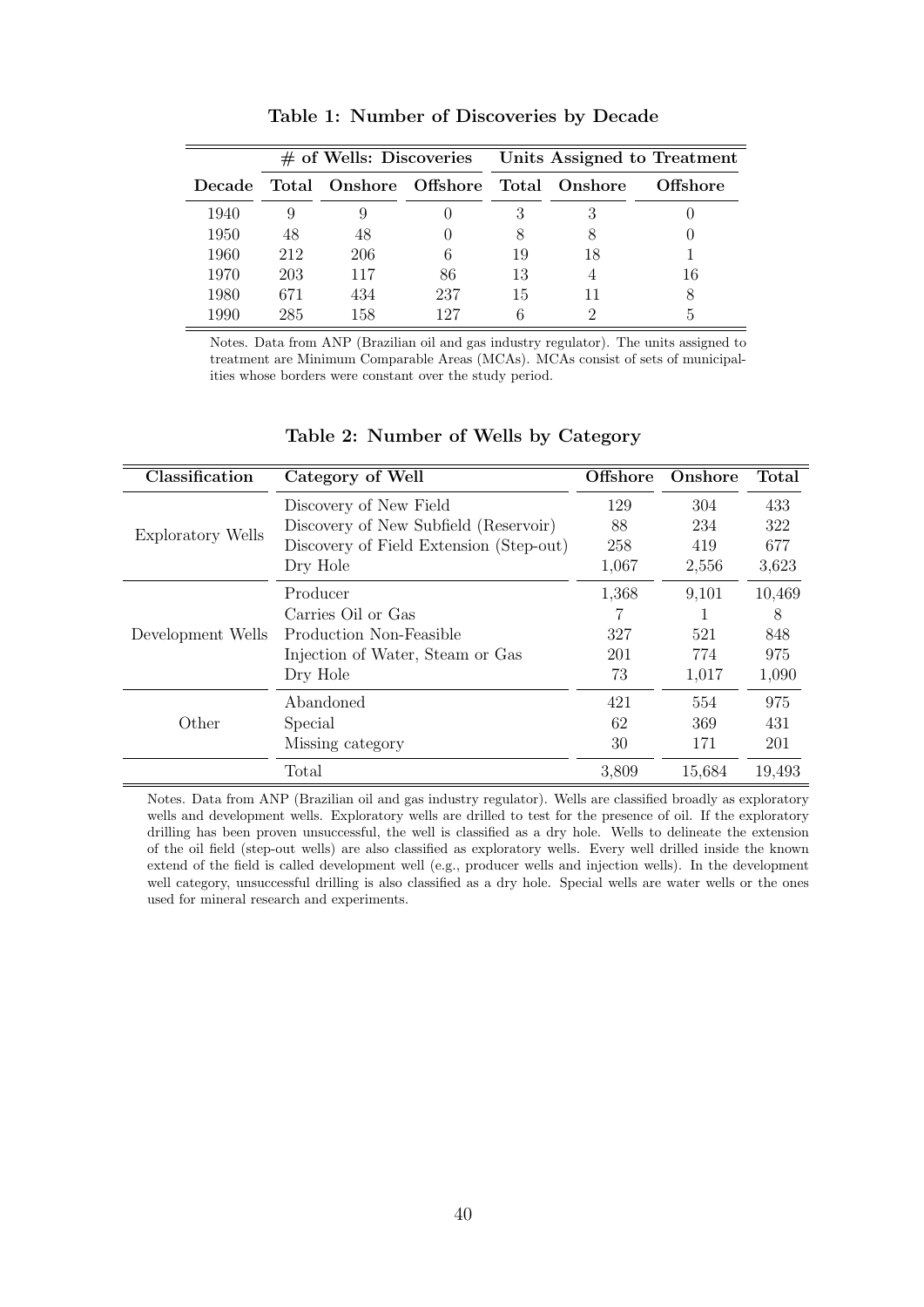| Category                                                   | Variable                                                                                                                                                                                                                                                                                                                                   | $\rm Mean$ | Std. Dev. | Min.     | Max.    | Z      |
|------------------------------------------------------------|--------------------------------------------------------------------------------------------------------------------------------------------------------------------------------------------------------------------------------------------------------------------------------------------------------------------------------------------|------------|-----------|----------|---------|--------|
|                                                            | Urban Population/Total Population                                                                                                                                                                                                                                                                                                          | 0.458      | 0.253     | 0.015    |         | 10,197 |
|                                                            | Log of Population Density                                                                                                                                                                                                                                                                                                                  | 3.199      | 1.316     | $-3.222$ | 9.186   | 10,198 |
|                                                            | Log of GDP per capita                                                                                                                                                                                                                                                                                                                      | 0.501      | 0.985     | $-4.602$ | 6.38    | 7,645  |
| Outcome Variables                                          | Share of GDP: Manufacturing                                                                                                                                                                                                                                                                                                                | 0.195      | 0.169     | $\circ$  | 1.971   | 11,436 |
|                                                            | Share of GDP: Services                                                                                                                                                                                                                                                                                                                     | 0.431      | 0.171     | 0.001    | 0.975   | 11,443 |
|                                                            | Share of GDP: Agriculture                                                                                                                                                                                                                                                                                                                  | 0.362      | 0.232     |          |         | 11437  |
|                                                            | All Discovery dummy                                                                                                                                                                                                                                                                                                                        | 0.024      | 0.151     |          |         | 77,775 |
|                                                            | Oil production dummy                                                                                                                                                                                                                                                                                                                       | 0.017      | 0.131     |          |         | 77,775 |
| Oil Variables                                              | True Discovery dummy                                                                                                                                                                                                                                                                                                                       | 0.016      | 0.125     |          |         | 77,775 |
|                                                            | Stock of producer wells                                                                                                                                                                                                                                                                                                                    | 2.47       | 35.322    |          | 1814    | 77,775 |
|                                                            | Stock of discovery wells                                                                                                                                                                                                                                                                                                                   | 0.371      | 4.761     |          | 218     | 77,775 |
|                                                            | Stock of injection wells                                                                                                                                                                                                                                                                                                                   | 0.252      | 4.078     |          | 131     | 7775   |
|                                                            | Average altitude                                                                                                                                                                                                                                                                                                                           | 439.119    | 303.067   |          | 1278    | 77,775 |
|                                                            | Average temperature                                                                                                                                                                                                                                                                                                                        | 22.669     | 2.841     | 14.965   | 27.88   | 77,775 |
|                                                            | Average rainfal                                                                                                                                                                                                                                                                                                                            | 109.93     | 34.287    | 34.63    | 258.358 | 77,775 |
| Geography                                                  | Indicator: Amazon region                                                                                                                                                                                                                                                                                                                   | 0.073      | 0.26      |          |         | 77,775 |
|                                                            | Indicator: Semi-arid region                                                                                                                                                                                                                                                                                                                | 0.231      | 0.422     |          |         | 77,775 |
|                                                            | Indicator: Coastal MCA                                                                                                                                                                                                                                                                                                                     | 0.107      | 0.309     |          |         | 77,775 |
|                                                            | Log of Population density in 1940                                                                                                                                                                                                                                                                                                          | 2.701      | 1.305     | $-3.228$ | 7.562   | 77,714 |
| Pre-Treatment Variables                                    | Urbanization ratio in 1940                                                                                                                                                                                                                                                                                                                 | 0.219      | 0.154     |          |         | 77,775 |
|                                                            | Log of GDP per capita in 1949                                                                                                                                                                                                                                                                                                              | $-0.326$   | 0.854     | $-4.602$ | 1.828   | 77,653 |
| Comparable Areas<br>Notes. Data from<br>our sample (from 1 | (MCAs). The total number of observations corresponds to the number of MCAs times the number of years in<br>940 to 2000). Temperature is measured in degrees Celsius, precipitation in millimeters per month, and altitude in<br>ANP (Brazilian oil and gas industry regulator) and Ipeadata. Data aggregated and treated for 1,275 Minimum |            |           |          |         |        |
| meters.                                                    |                                                                                                                                                                                                                                                                                                                                            |            |           |          |         |        |

Table 3: Summary statistics: Minimum Comparable Areas **Table 3: Summary statistics: Minimum Comparable Areas**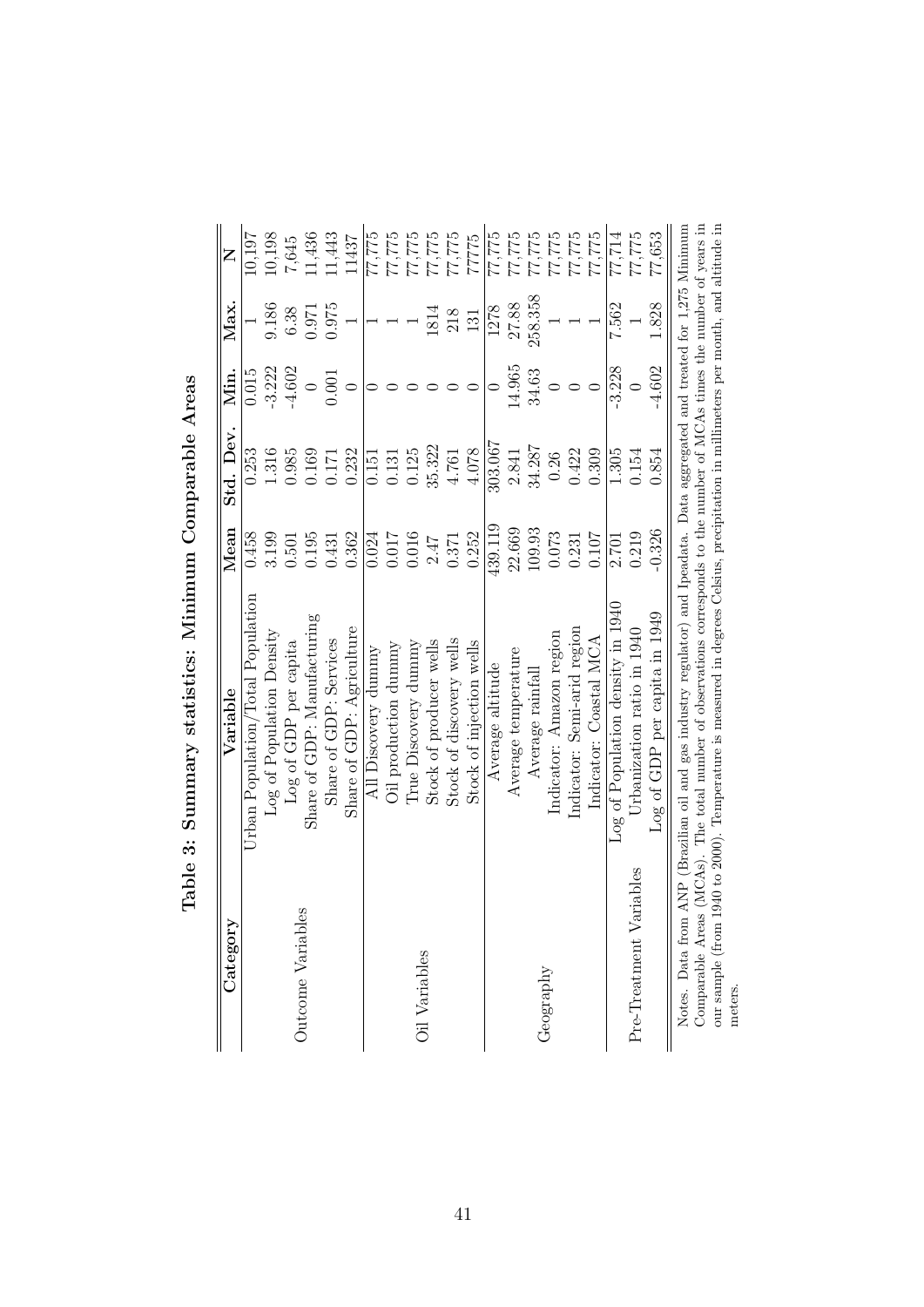|                       |                                                       |                                                                                            | $\left( 4\right)$                          | (5)                                                                         | (6)                                               | $\left( 7\right)$                                                                  | (8)                                      |
|-----------------------|-------------------------------------------------------|--------------------------------------------------------------------------------------------|--------------------------------------------|-----------------------------------------------------------------------------|---------------------------------------------------|------------------------------------------------------------------------------------|------------------------------------------|
|                       | <b>Drilling Dummy</b>                                 |                                                                                            |                                            |                                                                             | <b>Drilling Count</b>                             |                                                                                    |                                          |
| Linear<br>Probability | Linear<br>Probability                                 | Logit                                                                                      | Logit                                      | Linear<br>Probability                                                       | Linear<br>Probability                             | Poisson                                                                            | Poisson                                  |
| $0.360***$            | 0.0575                                                | $2.631***$                                                                                 | 0.481                                      | $82.50***$                                                                  | 28.32                                             | $3.682***$                                                                         | 1.284                                    |
| $-3.30e-0.5$          | $-0.000343$                                           | $-0.000333$                                                                                | $-0.00171$                                 | 1.237                                                                       | $-2.722$                                          | 0.0418                                                                             | (0.888)<br>$-0.177$                      |
| $-0.0790***$          | $-0.00712$                                            | $-0.674***$                                                                                | $-0.0787$                                  | $-9.565***$                                                                 | 3.413                                             | $-0.534**$                                                                         | (0.167)<br>0.129                         |
|                       | 0.00742                                               |                                                                                            | 0.0938                                     |                                                                             | 20.63                                             |                                                                                    | (0.404)<br>$1.292*$                      |
|                       | $0.395***$                                            |                                                                                            | $2.292***$                                 |                                                                             | $-7.137$                                          |                                                                                    | (0.782)<br>$-0.809*$                     |
|                       | $0.518***$                                            |                                                                                            | $2.776***$                                 |                                                                             | $90.65***$                                        |                                                                                    | (0.470)<br>$3.001***$                    |
| $0.176***$            | $0.0934***$                                           | $-1.513***$                                                                                | $-2.314***$                                | $-9.173$                                                                    | 3.725                                             | $1.471***$                                                                         | (0.651)<br>$1.572***$                    |
| 1,275                 | 1,275                                                 | 1,275                                                                                      | 1,275                                      | 1,273                                                                       | 1,273                                             | 1,273                                                                              | (0.374)<br>1,273                         |
|                       | (0.104)<br>(0.000278)<br>(0.0150)<br>(0.019)<br>0.024 | (0.0939)<br>(0.000249)<br>(0.0144)<br>(0.0220)<br>(0.0530)<br>(0.0443)<br>(0.018)<br>0.255 | (0.740)<br>(0.00219)<br>(0.161)<br>(0.138) | (0.837)<br>(0.00161)<br>(0.156)<br>(0.232)<br>(0.276)<br>(0.243)<br>(0.184) | (27.37)<br>(2.252)<br>(3.657)<br>(6.994)<br>0.008 | (22.22)<br>(3.354)<br>(8.567)<br>(19.95)<br>(7.567)<br>(34.54)<br>(8.538)<br>0.053 | (0.679)<br>(0.146)<br>(0.212)<br>(0.546) |

## **Table 4: Correlation between Drilling Attempts and Pre-Treatment Characteristics**

Notes. Robust standard errors in parentheses. The regressions are for 1,275 Minimum Comparable Areas (MCAs). There are two dependent variables: a dummy variable if any drilling attempt happen during 1940 to 2000 (columns (1) to (4) of the table) and the number of drilling attempts during 1940 and 2000 (columns (5) to (9) of the table). Pre-treatment variables are: urbanization rate in 1940, population density in 1940 and *per capita* GDP in 1949. Geographical controls are indicator variables showing whether the MCA is located in the Semiarid region, in the Amazon region, or on the coast.

\*\*\* p*<*0.01, \*\* p*<*0.05, \* p*<*0.1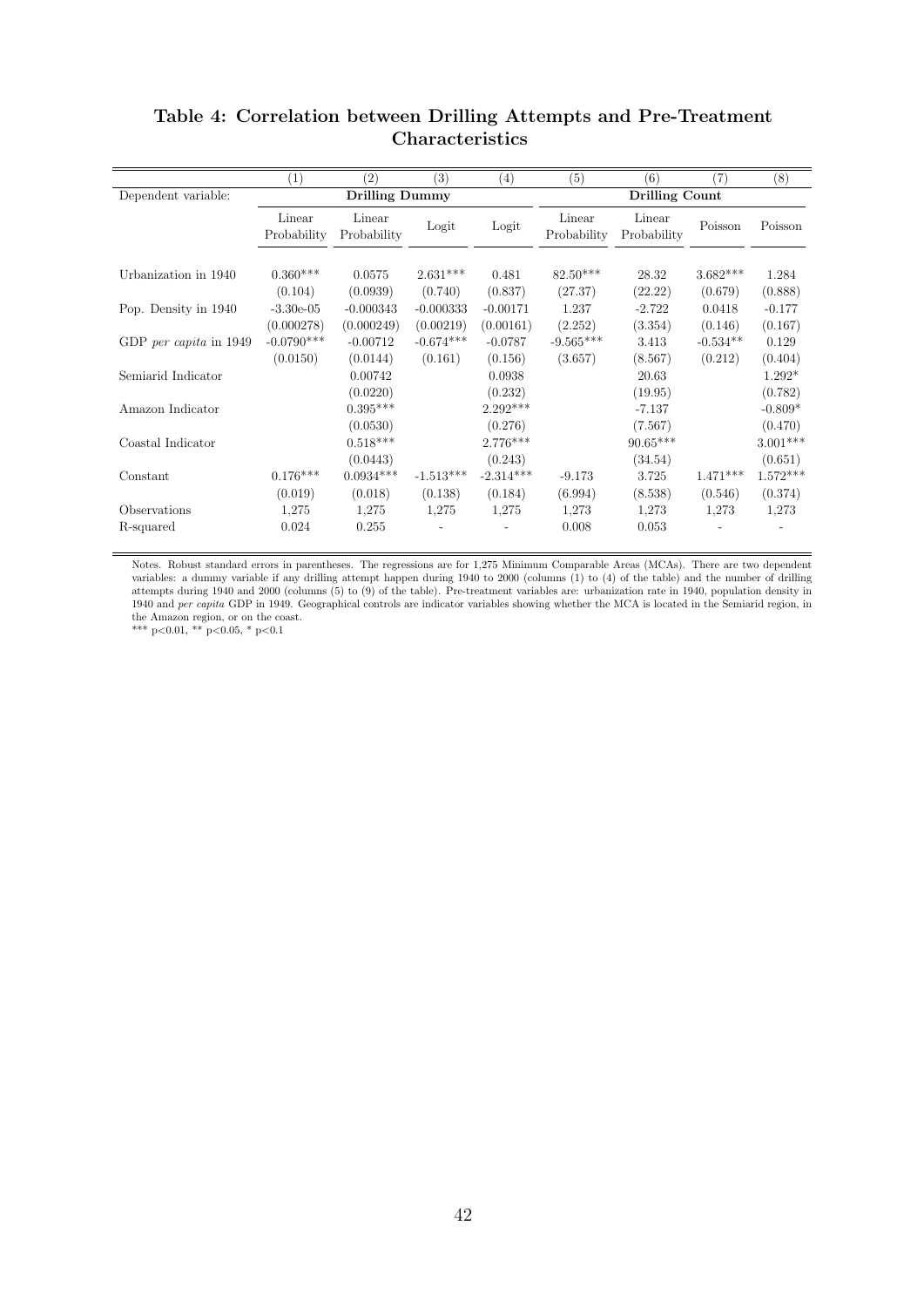|                                                 | $\left(1\right)$               | (2)                              |
|-------------------------------------------------|--------------------------------|----------------------------------|
| Dependent variable:                             |                                | Wells drilled per year           |
| Estimation:                                     | <b>OLS</b>                     | Poisson                          |
| Simple Discovery Dummy                          | $5.502**$                      | $5.255***$                       |
| Simple Discovery Dummy * log Population Density | (2.259)<br>$-0.517$<br>(0.600) | (0.514)<br>$-0.0689$<br>(0.0721) |
| Simple Discovery Dummy * log GDP/capita         | 0.849<br>(1.121)               | 0.107<br>(0.135)                 |
| Simple Discovery Dummy * Urbanization           | 4.706                          | 0.690                            |
| Constant                                        | (5.925)<br>$0.0285***$         | (0.829)<br>$-3.557***$           |
| Observations                                    | (0.0104)<br>5,098              | (0.366)<br>5,098                 |

**Table 5: Drilling conditional on a Field Discovery**

Notes. Robust standard errors in parentheses. The regressions are for 1,275 Minimum Comparable Areas (MCAs). The dependent variable is the count of drills per year. The explanatory variables are a dummy for a field discovery and the interactions between this dummy and GDP/capita, urbanization and population density. \*\*\* p*<*0.01, \*\* p*<*0.05, \* p*<*0.1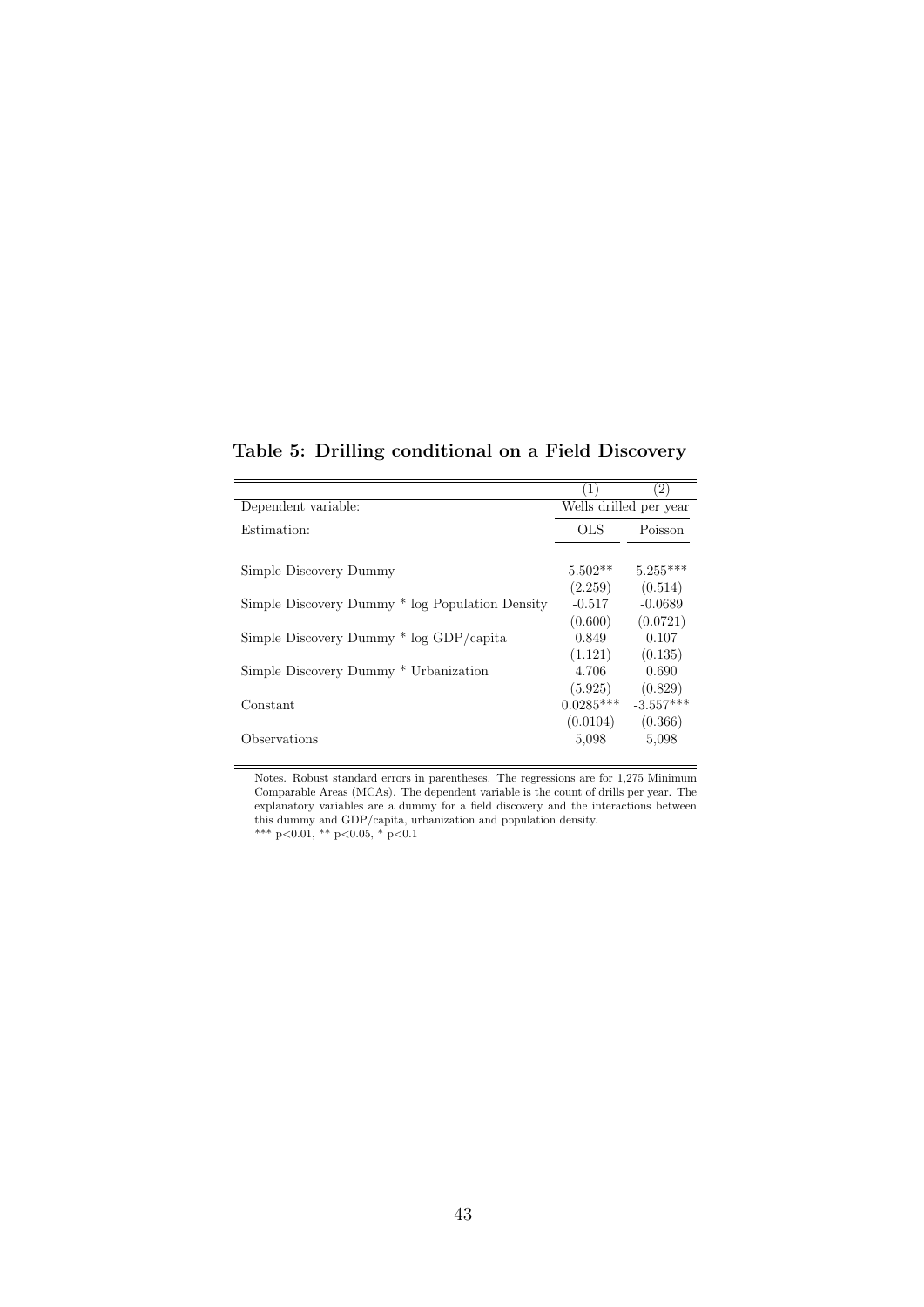|                        |                         | $\bigoplus$                                         | $\Xi$                                                                                                                                                                                                                                                                        | $\frac{1}{2}$                                                                           | $\sum$                                                                                          | $\sum$                                                                                                                                                                 |                                                                       |                                                    |
|------------------------|-------------------------|-----------------------------------------------------|------------------------------------------------------------------------------------------------------------------------------------------------------------------------------------------------------------------------------------------------------------------------------|-----------------------------------------------------------------------------------------|-------------------------------------------------------------------------------------------------|------------------------------------------------------------------------------------------------------------------------------------------------------------------------|-----------------------------------------------------------------------|----------------------------------------------------|
|                        |                         |                                                     | $\rm{Dry}$                                                                                                                                                                                                                                                                   | Matched Dry                                                                             | No Discovery                                                                                    |                                                                                                                                                                        |                                                                       | $\frac{\overline{\text{VII}}}{\text{Dry}}$         |
| Variable               |                         | Oil Discovery                                       | Drilling                                                                                                                                                                                                                                                                     | Drilling                                                                                | in Oil States                                                                                   | Neighbors                                                                                                                                                              | (VI)<br>Matched<br>Neighbors                                          | No Neighbor                                        |
|                        | Mean                    |                                                     |                                                                                                                                                                                                                                                                              |                                                                                         |                                                                                                 |                                                                                                                                                                        |                                                                       |                                                    |
| Pop Density 1940       | S.D.                    | $32.89$<br>$51.35$                                  | $30.33$<br>$132.29$                                                                                                                                                                                                                                                          | $35.09$<br>$104.47$                                                                     | $\begin{array}{c} 30.15 \\ 78.22 \\ 0.029 \end{array}$                                          | $24.54$<br>$50.13$<br>$0.116$                                                                                                                                          |                                                                       | $\begin{array}{c} 35.2 \\ 153.1 \end{array}$       |
|                        | Standardized Difference |                                                     | 0.018                                                                                                                                                                                                                                                                        | $\begin{array}{r} -0.019 \\ \hline 0.24 \\ 0.111 \\ \end{array}$                        |                                                                                                 |                                                                                                                                                                        | $\begin{array}{c} 31.74 \\ 72 \\ 0.013 \\ \hline 0.21 \\ \end{array}$ | $-0.014$                                           |
|                        | Mean                    | $\frac{0.27}{0.18}$                                 | $\begin{array}{c} 0.22 \\ 0.18 \end{array}$                                                                                                                                                                                                                                  |                                                                                         | $\overline{0.21}$<br>$0.15$                                                                     | $\frac{0.18}{0.14}$                                                                                                                                                    |                                                                       | $\frac{0.23}{0.153}$                               |
| Urbanization 1940      | S.D.                    |                                                     |                                                                                                                                                                                                                                                                              |                                                                                         |                                                                                                 |                                                                                                                                                                        |                                                                       |                                                    |
|                        | Standardized Difference |                                                     | 0.196                                                                                                                                                                                                                                                                        |                                                                                         | 0.256                                                                                           | 0.395                                                                                                                                                                  | 0.249                                                                 |                                                    |
|                        | Mean                    | $\frac{1}{0.67}$                                    |                                                                                                                                                                                                                                                                              |                                                                                         |                                                                                                 |                                                                                                                                                                        |                                                                       |                                                    |
| GDP per capita 1949    | S.D.                    |                                                     | $\begin{array}{c} 0.88 \\ 0.89 \\ -0.213 \end{array}$                                                                                                                                                                                                                        |                                                                                         | $\begin{array}{c} 1.13 \\ 0.98 \\ -0.431 \end{array}$                                           |                                                                                                                                                                        |                                                                       |                                                    |
|                        | Standardized Difference |                                                     |                                                                                                                                                                                                                                                                              | $\begin{array}{c} 0.69 \\ 0.75 \\ -0.023 \end{array}$                                   |                                                                                                 |                                                                                                                                                                        | $\frac{57}{0.5}$<br>0.5<br>0.153                                      | $\begin{array}{c} 1.06 \\ 1 \\ -0.360 \end{array}$ |
|                        | Mean                    |                                                     |                                                                                                                                                                                                                                                                              |                                                                                         |                                                                                                 |                                                                                                                                                                        |                                                                       | $\overline{0.11}$                                  |
| Manufacturing/GDP 1949 | S.D. 0.15               |                                                     |                                                                                                                                                                                                                                                                              |                                                                                         |                                                                                                 |                                                                                                                                                                        |                                                                       |                                                    |
|                        | Standardized Difference | $\begin{array}{c} 0.19 \\ 0.16 \\ 0.38 \end{array}$ |                                                                                                                                                                                                                                                                              |                                                                                         |                                                                                                 |                                                                                                                                                                        |                                                                       | $\frac{0.416}{0.37} \\ 0.2 \\ 0.035$               |
|                        | Mean                    |                                                     |                                                                                                                                                                                                                                                                              |                                                                                         |                                                                                                 |                                                                                                                                                                        |                                                                       |                                                    |
| Services/GDP 1949      | S.D.                    |                                                     |                                                                                                                                                                                                                                                                              |                                                                                         |                                                                                                 |                                                                                                                                                                        |                                                                       |                                                    |
|                        | Standardized Difference | $\bar{1}$                                           | $\begin{array}{r rrrr} 0.13 & 0.17 & 0.17 & 0.17 & 0.17 & 0.17 & 0.13 & 0.13 & 0.13 & 0.13 & 0.13 & 0.13 & 0.13 & 0.13 & 0.13 & 0.14 & 0.14 & 0.14 & 0.14 & 0.14 & 0.14 & 0.14 & 0.14 & 0.14 & 0.14 & 0.14 & 0.14 & 0.14 & 0.14 & 0.14 & 0.14 & 0.14 & 0.14 & 0.14 & 0.14 &$ | $\begin{array}{r l} \hline 113 \\ 0.14 \\ 0.292 \\ 0.393 \\ 0.33 \\ \hline \end{array}$ | $\begin{array}{r} 0.13 \\ 0.15 \\ 0.292 \\ 0.36 \\ 0.18 \\ 0.018 \end{array}$                   | $\begin{array}{c c c c c} \hline 0.61 & 0.5 & 0.000 \\ 0.5 & 0.000 & 0.13 & 0.000 \\ 0.13 & 0.28 & 0.2 & 0.000 \\ 0.000 & 0.000 & 0.000 & 0.000 \\ \hline \end{array}$ |                                                                       |                                                    |
|                        | Mean                    |                                                     |                                                                                                                                                                                                                                                                              |                                                                                         |                                                                                                 |                                                                                                                                                                        |                                                                       |                                                    |
| Agriculture/GDP 1949   | S.D.                    | $\frac{43}{0.24}$                                   |                                                                                                                                                                                                                                                                              |                                                                                         |                                                                                                 |                                                                                                                                                                        |                                                                       |                                                    |
|                        | Standardized Difference |                                                     |                                                                                                                                                                                                                                                                              |                                                                                         | $\begin{array}{c c} 0.52 \\ 0.23 \\ \hline 0.271 \\ \hline 884.27 \\ \hline 384.27 \end{array}$ |                                                                                                                                                                        |                                                                       | $\frac{0.52}{0.23}$ $\frac{-0.271}{276.4}$         |
|                        | Mean                    |                                                     |                                                                                                                                                                                                                                                                              |                                                                                         |                                                                                                 |                                                                                                                                                                        |                                                                       |                                                    |
| Altitude               | S.D.                    | $\frac{18.81}{18.36}$                               |                                                                                                                                                                                                                                                                              | <b>143.38</b><br>212.68                                                                 |                                                                                                 |                                                                                                                                                                        |                                                                       |                                                    |
|                        | Standardized Difference |                                                     |                                                                                                                                                                                                                                                                              | $-0.276$                                                                                | $-1.053$                                                                                        | $-0.441$                                                                                                                                                               |                                                                       | $-0.713$                                           |
|                        | Mean                    | $\frac{118.46}{38.79}$                              |                                                                                                                                                                                                                                                                              | 122.23                                                                                  | 108.34                                                                                          | $\frac{121.78}{49.24}$                                                                                                                                                 | 118.78                                                                | $\frac{120.9}{37.63}$                              |
| Avg Rainfall           | S.D.                    |                                                     |                                                                                                                                                                                                                                                                              | $51.44\,$                                                                               | 36.96                                                                                           |                                                                                                                                                                        | 47.1                                                                  |                                                    |
|                        | Standardized Difference |                                                     |                                                                                                                                                                                                                                                                              | $-0.059$                                                                                | 0.189                                                                                           | $-0.053$                                                                                                                                                               | $-0.005$                                                              | $-0.045$                                           |
|                        | Mean                    | $\frac{24.95}{1.9}$                                 |                                                                                                                                                                                                                                                                              | $\frac{24.35}{2.7}$                                                                     | $\frac{22.9}{2.91}$                                                                             |                                                                                                                                                                        | $\frac{24.8}{2.16}$                                                   |                                                    |
| Avg Temperature        | $\overline{S}$ .<br>D   |                                                     |                                                                                                                                                                                                                                                                              |                                                                                         |                                                                                                 |                                                                                                                                                                        |                                                                       |                                                    |
|                        | Standardized Difference | $\bar{\Gamma}$                                      | $\frac{23.96}{2.97}$                                                                                                                                                                                                                                                         | 0.182                                                                                   |                                                                                                 | $\frac{24.28}{2.72}$                                                                                                                                                   |                                                                       | $\frac{23.42}{3.06}$                               |
|                        | Mean                    | $-11.88$                                            | $-13.72$                                                                                                                                                                                                                                                                     | $\frac{12.62}{8.6}$                                                                     | $-15.85$                                                                                        | $-12.03$                                                                                                                                                               | $-11.49$                                                              | $-15.8$<br>9.72                                    |
| Latitude               | S.D.                    | 6.44                                                | 9.67<br>0.158                                                                                                                                                                                                                                                                |                                                                                         | $8.05\,$                                                                                        | $8.27$<br>$0.014$                                                                                                                                                      | $\sqrt{17}$ $\sqrt{2}$                                                |                                                    |
|                        | Standardized Difference |                                                     |                                                                                                                                                                                                                                                                              | 0.069                                                                                   | 0.385                                                                                           |                                                                                                                                                                        | $-0.040$                                                              | 0.336                                              |
|                        |                         |                                                     |                                                                                                                                                                                                                                                                              |                                                                                         |                                                                                                 |                                                                                                                                                                        |                                                                       | Continued on next page                             |

Table 6: Overlap of Treated and various Control Groups **Table 6: Overlap of Treated and various Control Groups**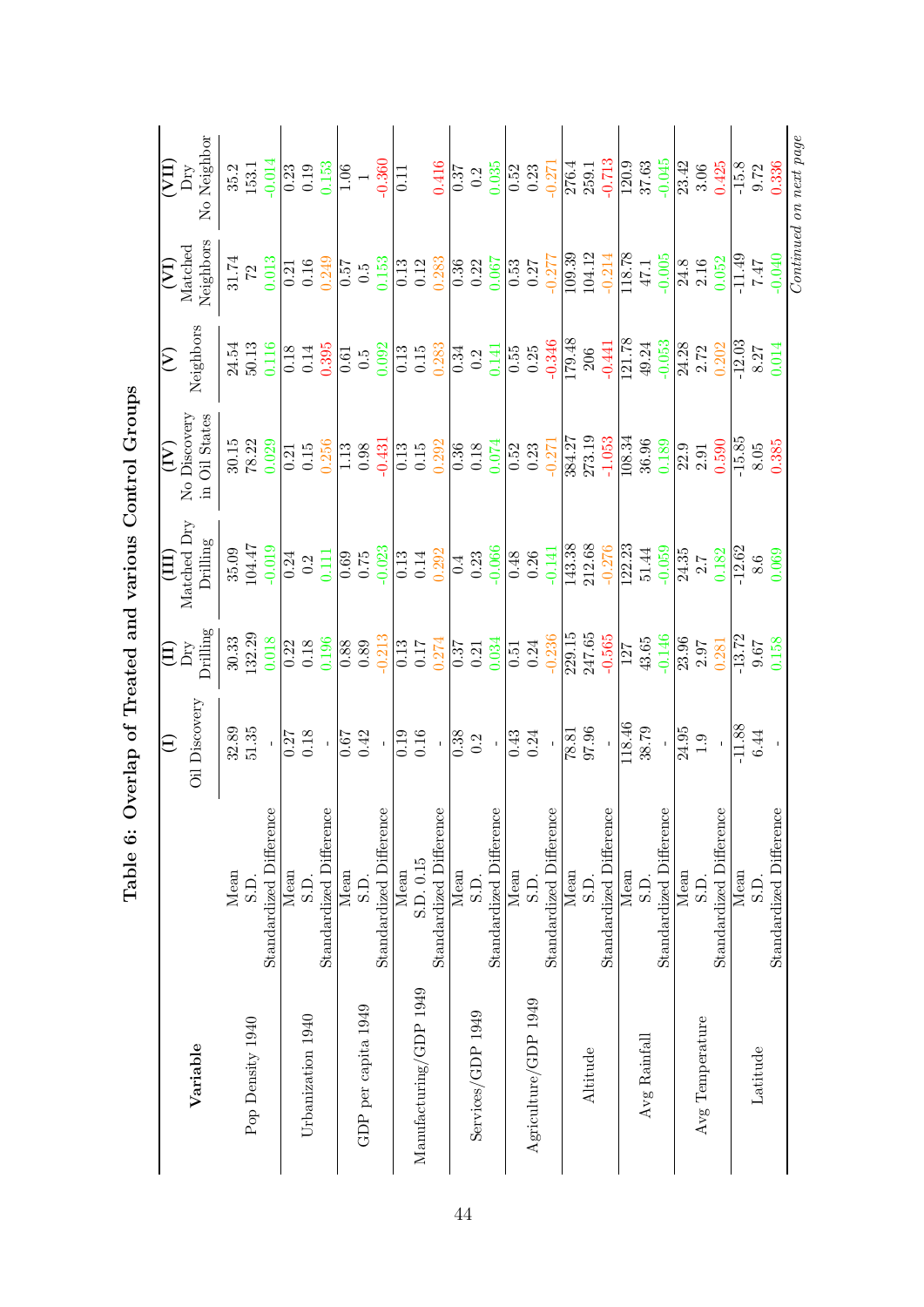|                    |                                                                                                                                                         |               |                  | Table $6$ – Continued from previous page |                               |           |                            |                    |
|--------------------|---------------------------------------------------------------------------------------------------------------------------------------------------------|---------------|------------------|------------------------------------------|-------------------------------|-----------|----------------------------|--------------------|
| Variable           |                                                                                                                                                         | Oil Discovery | Drilling<br>Dry  | Matched Dry<br>Drilling                  | No Discovery<br>in Oil States | Neighbors | Neighbors<br>$\rm Matched$ | No Neighbor<br>Dту |
|                    | Mean                                                                                                                                                    | $-40.65$      | $-46.94$         | $-43.5$                                  | $-44.53$                      | $-44.32$  | $-42.65$                   | $-46.83$           |
| Longitude          | S.D.                                                                                                                                                    | 6.46          | 7.31             | 7.6                                      |                               | $8.46\,$  | 8.33                       | 5.42               |
|                    | Standardized Difference                                                                                                                                 | ï             | 0.645            | 0.286                                    | 5.18<br>0.469                 | 0.345     | 0.190                      | 0.733              |
|                    | Prop.                                                                                                                                                   | 0.59          | $0.\overline{3}$ | 0.53                                     | 0.11                          | 0.19      | 0.42                       | 0.29               |
| Coastal Indicator  | Standardized Difference                                                                                                                                 |               | 0.431            | 0.086                                    | 0.823                         | 0.636     | 0.244                      | 0.448              |
|                    | Prop.                                                                                                                                                   | 0.19          | 0.15             | 0.23                                     | 0.25                          | 0.25      | 0.28                       | 0.13               |
| Semiarid Indicator | Standardized Difference                                                                                                                                 |               | 0.075            | $-0.070$                                 | $-0.103$                      | $-0.103$  | $-0.151$                   | 0.116              |
|                    | Prop.                                                                                                                                                   | 0.08          | $\ddot{0}$ .     | <b>117</b>                               | $\vec{0}$                     | 0.23      | 0.15                       | 0.25               |
| Amazon Indicator   | Standardized Difference                                                                                                                                 |               | $-0.413$         | $-0.194$                                 | $-0.049$                      | $-0.300$  | $-0.156$                   | $-0.333$           |
|                    | Number of MCAs                                                                                                                                          | 64            | 158              | $\mathfrak{g}$                           | $\overline{11}$               | 156       | 64                         | 104                |
|                    | Note: Oil Discovery is the treated group of 64 MCAs. Six control groups are shown: (i) MCAs where drilling took place but nothing was found (column II: |               |                  |                                          |                               |           |                            |                    |

MCAs with no oil discovery but in states where other MCAs have discovered oil (column III: "No Discovery in Oil States", (iv) MCAs that are adjacent to the treated MCAs (column IV: "Neighbors"), (v) Propensity Score Matched Sample of MCAs that are adjacent to the treated MCAs (column VI: "Matched Neighbors"), and (vi) MCAs where drilling took place but nothing was found which are not adjacent to treated MCAs (column VII: "Dry, No Neighbour"). (i) and (ii) are our baseline control groups. We use the other four in a robustness exercise. The last row corresponds to the total number  $\mathcal{L}_{\text{Try}}$  Drilling"), Propensity Score Matched Sample of MCAs where drilling took place but nothing was found (column III: "Matched Dry Drilling"), (iii) *Note:* Oil Discovery is the treated group of 64 MCAs. Six control groups are shown: (i) MCAs where drilling took place but nothing was found (column II: "Dry Drilling"), Propensity Score Matched Sample of MCAs where drilling took place but nothing was found (column III: "Matched Dry Drilling"), (iii) MCAs with no oil discovery but in states where other MCAs have discovered oil (column III: "No Discovery in Oil States", (iv) MCAs that are adjacent to the treated MCAs (column IV: "Neighbors"), (v) Propensity Score Matched Sample of MCAs that are adjacent to the treated MCAs (column VI: "Matched Neighbors"), and (vi) MCAs where drilling took place but nothing was found which are not adjacent to treated MCAs (column VII: "Dry, No Neighbour"). (i) and (ii) are our baseline control groups. We use the other four in a robustness exercise. The last row corresponds to the total number of MCAs in each control group. of MCAs in each control group.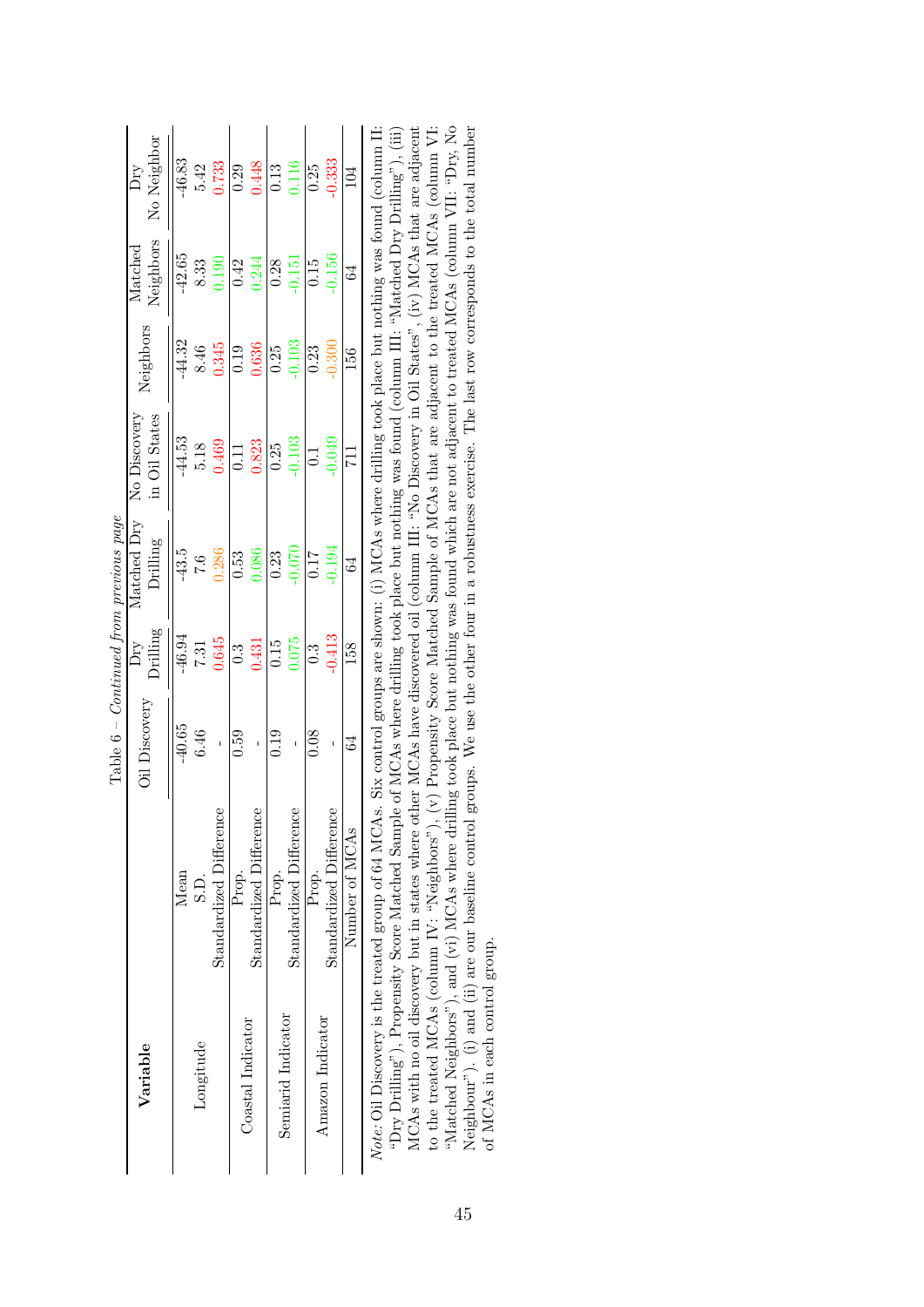| Dependent Variable:  |            | Oil Production |
|----------------------|------------|----------------|
|                      | (1)        | (2)            |
|                      |            |                |
| All Discoveries      | $0.681***$ |                |
|                      | (0.0524)   |                |
| True Discoveries     |            | $0.777***$     |
|                      |            | (0.0472)       |
| MCA FE               | Yes        | Yes            |
| Year FE              | Yes        | Yes            |
| Observations         | 8,901      | 8,901          |
| Number of MCAs       | 1,273      | 1,273          |
| Geography Controls   | Yes        | Yes            |
| Initial Conditions   | Yes        | Yes            |
| Estimation           | FF         | FF.            |
| <b>F</b> -Statistics | 9.86       | 20.41          |

**Table 7: Discovery Dummy: Analysis**

Notes. Standard errors clustered at the MCA level. Explanatory variables are three dummies related to oil discovery. Geographic controls and initial conditions have time-varying coefficients. The initial conditions with time-varying coefficients are: GDP/capita in 1949, Urbanization rate in 1940, and Population Density in 1940. The geographic controls with time-varying coefficients are: Latitude and Longitude coordinates, Dummy for Amazon, Dummy for Coastal. The total sample consists of 1,275 Minimum Comparable Areas (MCA).

\*\*\* p*<*0.01, \*\* p*<*0.05, \* p*<*0.1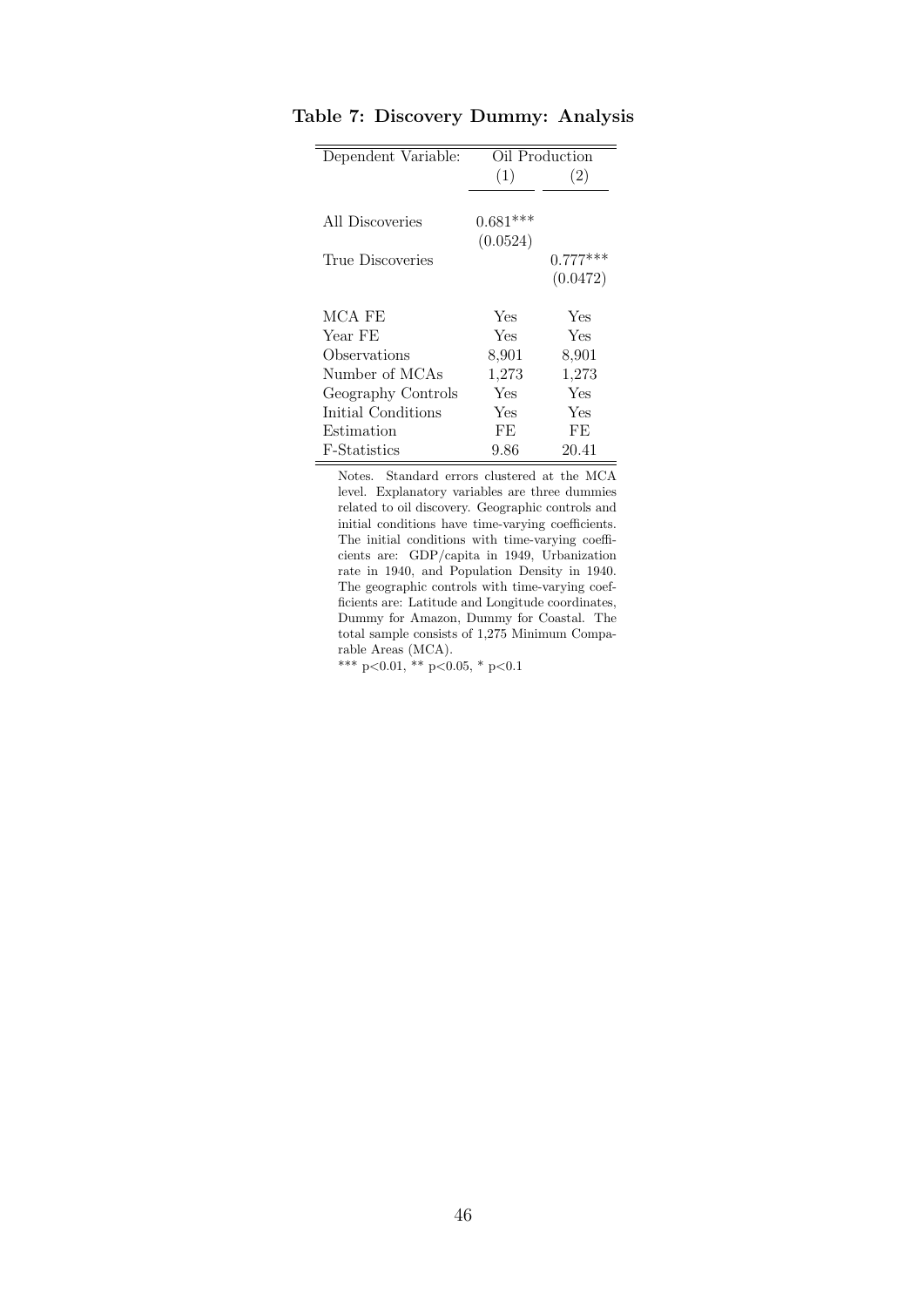|                    |                          | Dry Drilling           |                      |                          | Matched Dry Drilling   |                      |
|--------------------|--------------------------|------------------------|----------------------|--------------------------|------------------------|----------------------|
|                    | (1)                      | $\left( 2\right)$      | $\left( 3\right)$    | $\left(4\right)$         | (5)                    | (6)                  |
| <b>VARIABLES</b>   | In Population<br>Density | $ln$ GDP<br>per capita | Urbanization<br>Rate | In Population<br>Density | $ln$ GDP<br>per capita | Urbanization<br>Rate |
| Discovery Dummy    | $-0.0390$<br>(0.0579)    | $0.125*$<br>(0.0728)   | 0.0283<br>(0.0187)   | $-0.0400$<br>(0.0626)    | $0.146*$<br>(0.0783)   | 0.0253<br>(0.0199)   |
| MCA FE             | Yes                      | Yes                    | Yes                  | Yes                      | Yes                    | Yes                  |
| Year FE            | Yes                      | Yes                    | <b>Yes</b>           | <b>Yes</b>               | Yes                    | Yes                  |
| Observations       | 1.776                    | 1,332                  | 1,776                | 1,024                    | 768                    | 1,024                |
| Number of MCAs     | 222                      | 222                    | 222                  | 128                      | 128                    | 128                  |
| Geography Controls | Yes                      | Yes                    | Yes                  | Yes                      | Yes                    | Yes                  |
| Initial Conditions | Yes                      | Yes                    | Yes                  | Yes                      | Yes                    | Yes                  |
| Estimation         | FE                       | FE                     | FE                   | FE                       | FE                     | FE                   |

### **Table 8: Intention-to-Treat Effect of All Oil Discoveries: Socio-Economic Outcomes**

Notes. Standard errors clustered at the MCA level. Geographic controls and initial conditions have time-varying coefficients. The initial conditions with time-varying coefficients are: GDP/capita in 1949, Urbanization rate in 1940, and Population Density in 1940. The geographic controls with time-varying coefficients are: Latitude and Longitude coordinates, Dummy for Amazon, and Dummy for Coastal. Discovery is defined as "All Discoveries".

\*\*\* p*<*0.01, \*\* p*<*0.05, \* p*<*0.1

## **Table 9: Intention-to-Treat Effect of True Oil Discoveries: Socio-Economic Outcomes**

|                    |                          | Dry Drilling           |                        |                          | Matched Dry Drilling   |                        |
|--------------------|--------------------------|------------------------|------------------------|--------------------------|------------------------|------------------------|
|                    | $\left(1\right)$         | $\left( 2\right)$      | (3)                    | $\left( 4\right)$        | $\left( 5\right)$      | (6)                    |
| <b>VARIABLES</b>   | In Population<br>Density | $ln$ GDP<br>per capita | Urbanization<br>Rate   | In Population<br>Density | $ln$ GDP<br>per capita | Urbanization<br>Rate   |
| Discovery Dummy    | $-0.00864$<br>(0.0676)   | $0.246***$<br>(0.0856) | $0.0443**$<br>(0.0202) | $-0.0127$<br>(0.0731)    | $0.259***$<br>(0.0910) | $0.0430**$<br>(0.0213) |
| MCA FE             | Yes                      | Yes                    | Yes                    | <b>Yes</b>               | Yes                    | Yes                    |
| Year FE            | Yes                      | Yes                    | Yes                    | Yes                      | Yes                    | Yes                    |
| Observations       | 1,776                    | 1,332                  | 1,776                  | 1,024                    | 768                    | 1,024                  |
| Number of MCAs     | 222                      | 222                    | 222                    | 128                      | 128                    | 128                    |
| Geography Controls | Yes                      | Yes                    | Yes                    | Yes                      | Yes                    | Yes                    |
| Initial Conditions | Yes                      | Yes                    | Yes                    | Yes                      | Yes                    | Yes                    |
| Estimation         | FE                       | FE                     | FE                     | FE                       | FE                     | FE                     |

Notes. Standard errors clustered at the MCA level. Geographic controls and initial conditions have time-varying coefficients. The initial conditions with time-varying coefficients are: GDP/capita in 1949, Urbanization rate in 1940, and Population Density in 1940. The geographic controls with time-varying coefficients are: Latitude and Longitude coordinates, Dummy for Amazon, and Dummy for Coastal. Discovery is defined as "True Discovery". \*\*\* p*<*0.01, \*\* p*<*0.05, \* p*<*0.1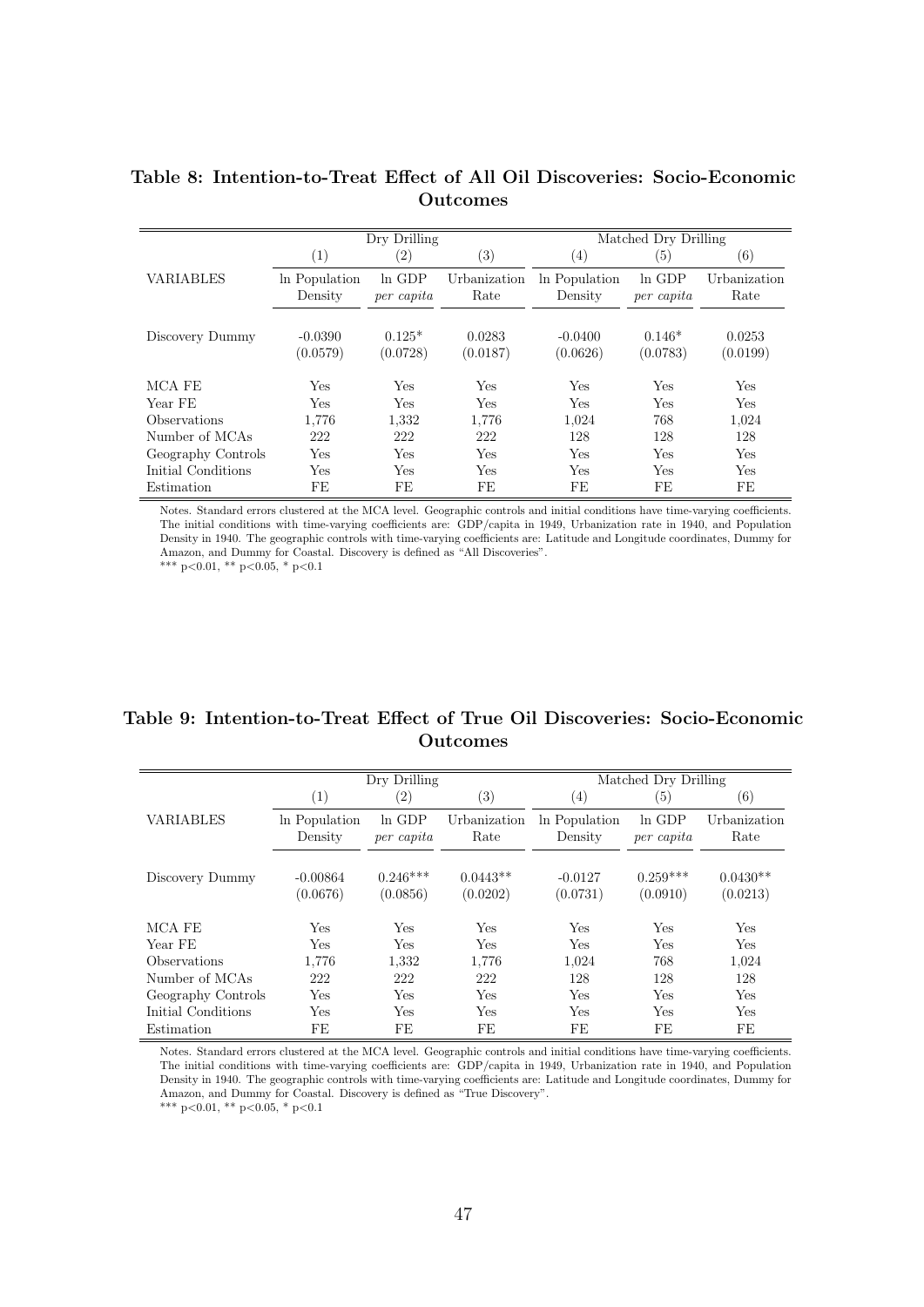|                    | Non-Oil Municipalities in Oil States |                        |                         |                          | Dry Drilling, No Neighbors |                       |
|--------------------|--------------------------------------|------------------------|-------------------------|--------------------------|----------------------------|-----------------------|
|                    | (1)                                  | $\left( 2\right)$      | $\left( 3\right)$       | $\left( 4\right)$        | (5)                        | (6)                   |
| <b>VARIABLES</b>   | In Population<br>Density             | $ln$ GDP<br>per capita | Urbanization<br>Rate    | In Population<br>Density | ln GDP<br>per capita       | Urbanization<br>Rate  |
| Discovery Dummy    | $-0.0560$<br>(0.0610)                | $0.262***$<br>(0.0781) | $0.0519***$<br>(0.0190) | $-0.0302$<br>(0.0751)    | $0.195**$<br>(0.0906)      | $0.0362*$<br>(0.0214) |
| MCA FE             | Yes                                  | Yes                    | Yes                     | Yes                      | Yes                        | Yes                   |
| Year FE            | Yes                                  | Yes                    | <b>Yes</b>              | Yes                      | Yes                        | Yes                   |
| Observations       | 6,200                                | 4,649                  | 6,200                   | 1,344                    | 1,008                      | 1,344                 |
| Number of MCAs     | 775                                  | 775                    | 775                     | 168                      | 168                        | 168                   |
| Geography Controls | Yes                                  | Yes                    | Yes                     | Yes                      | Yes                        | Yes                   |
| Initial Conditions | Yes                                  | Yes                    | Yes                     | Yes                      | Yes                        | Yes                   |
| Estimation         | FE                                   | FE                     | FE                      | FE                       | FE                         | FE                    |

## **Table 10: Intention-to-Treat Effect of Oil Discoveries: Robustness to alternative control groups**

|                    |                          | All Neighbors          |                        |                          | Matched Neighbors      |                        |
|--------------------|--------------------------|------------------------|------------------------|--------------------------|------------------------|------------------------|
|                    | (1)                      | $\left( 2\right)$      | (3)                    | $\left(4\right)$         | $\left( 5\right)$      | (6)                    |
| <b>VARIABLES</b>   | In Population<br>Density | ln GDP<br>per capita   | Urbanization<br>Rate   | In Population<br>Density | ln GDP<br>per capita   | Urbanization<br>Rate   |
| Discovery Dummy    | 0.0114<br>(0.0641)       | $0.247***$<br>(0.0819) | $0.0434**$<br>(0.0195) | 0.0341<br>(0.0645)       | $0.277***$<br>(0.0863) | $0.0419**$<br>(0.0206) |
| MCA FE             | <b>Yes</b>               | Yes                    | Yes                    | Yes                      | Yes                    | Yes                    |
| Year FE            | Yes                      | Yes                    | Yes                    | Yes                      | Yes                    | Yes                    |
| Observations       | 1,760                    | 1,320                  | 1,760                  | 1,024                    | 768                    | 1,024                  |
| Number of MCAs     | 220                      | 220                    | 220                    | 128                      | 128                    | 128                    |
| Geography Controls | Yes                      | Yes                    | Yes                    | Yes                      | Yes                    | Yes                    |
| Initial Conditions | Yes                      | Yes                    | Yes                    | Yes                      | Yes                    | <b>Yes</b>             |
| Estimation         | FE                       | FE                     | FE                     | FE                       | FE                     | FE                     |

Notes. Standard errors clustered at the MCA level. Geographic controls and initial conditions have time-varying coefficients. The initial conditions with time-varying coefficients are: GDP/capita in 1949, Urbanization rate in 1940, and Population Density in 1940. The geographic controls with time-varying coefficients are: Latitude and Longitude coordinates, Dummy for Amazon, and Dummy for Coastal. Discovery is defined as "True Discovery".

\*\*\* p*<*0.01, \*\* p*<*0.05, \* p*<*0.1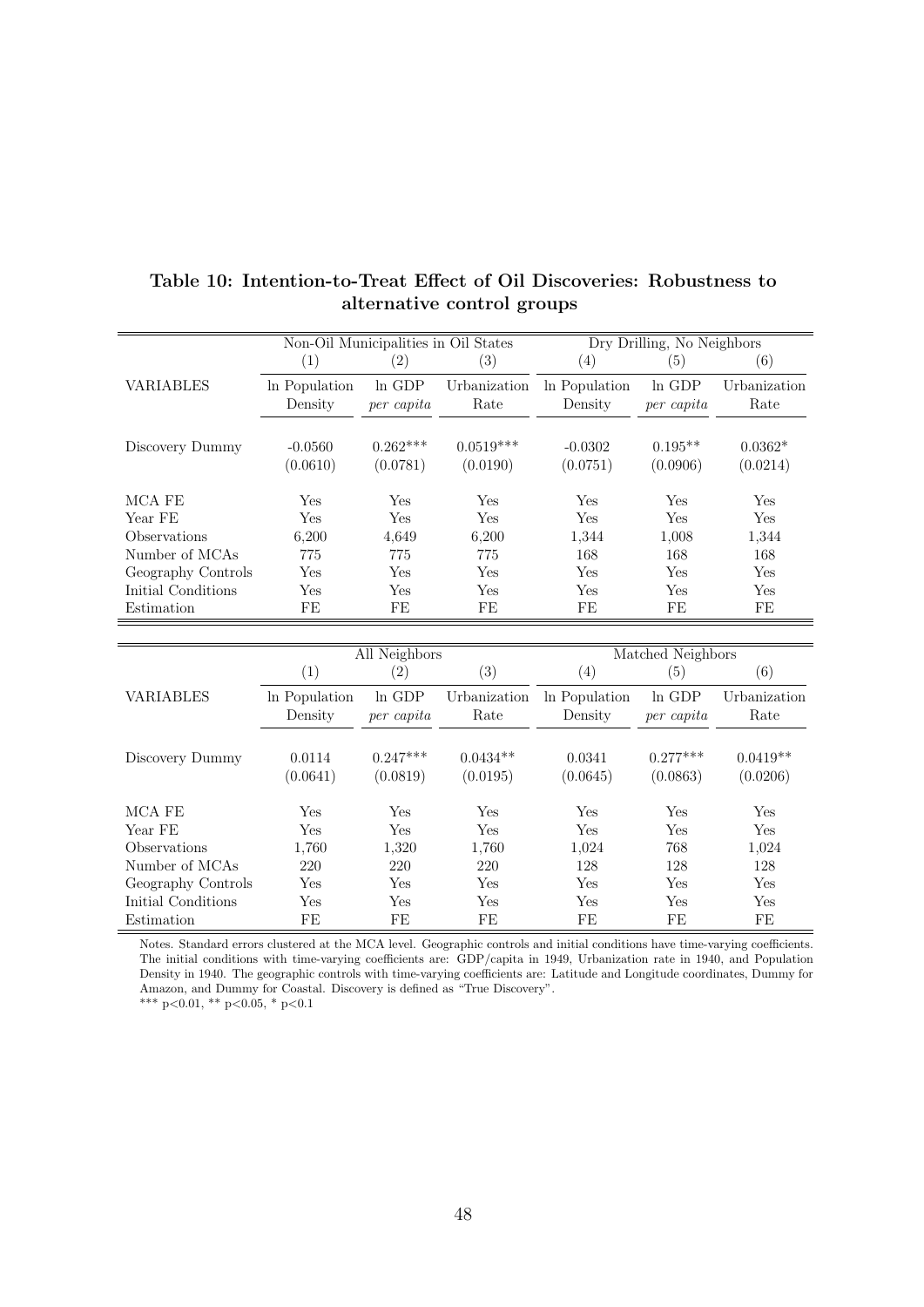|                     |                          | Dry Drilling           |                       |                          | Matched Dry Drilling   |                       |  |  |
|---------------------|--------------------------|------------------------|-----------------------|--------------------------|------------------------|-----------------------|--|--|
|                     | $\left(1\right)$         | $\left( 2\right)$      | $\left( 3\right)$     | $\left( 4\right)$        | $\left( 5\right)$      | (6)                   |  |  |
| <b>VARIABLES</b>    | In Population<br>Density | $ln$ GDP<br>per capita | Urbanization<br>Rate  | In Population<br>Density | $ln$ GDP<br>per capita | Urbanization<br>Rate  |  |  |
| Discovery Dummy     | $-0.00147$<br>(0.0723)   | $0.218**$<br>(0.0885)  | $0.0372*$<br>(0.0216) | $-0.0165$<br>(0.0808)    | $0.217**$<br>(0.0944)  | $0.0390*$<br>(0.0231) |  |  |
| MCA FE              | Yes                      | Yes                    | <b>Yes</b>            | <b>Yes</b>               | Yes                    | <b>Yes</b>            |  |  |
| Year FE             | Yes                      | Yes                    | Yes                   | Yes                      | Yes                    | Yes                   |  |  |
| <b>Observations</b> | 1,776                    | 1,332                  | 1,776                 | 1,024                    | 768                    | 1,024                 |  |  |
| Number of MCAs      | 222                      | 222                    | 222                   | 128                      | 128                    | 128                   |  |  |
| Geography Controls  | Yes                      | Yes                    | Yes                   | Yes                      | Yes                    | Yes                   |  |  |
| Initial Conditions  | Yes                      | <b>Yes</b>             | <b>Yes</b>            | <b>Yes</b>               | Yes                    | <b>Yes</b>            |  |  |
| Estimation          | FE                       | FE                     | FE                    | FE                       | FE                     | FE                    |  |  |

## **Table 11: Intention-to-Treat Effect of Oil Discoveries: Robustness adding more Geographic Controls**

Notes. Standard errors clustered at the MCA level. Additional geographic controls are: Average Temperature, Average Rainfall, Average Altitude, Dummy for Semiarid. Geographic controls and initial conditions have time-varying coefficients. The initial conditions with time-varying coefficients are: GDP/capita in 1949, Urbanization rate in 1940, and Population Density in 1940. The geographic controls with time-varying coefficients are: Latitude and Longitude coordinates, Dummy for Amazon, Dummy for Coastal, Average Temperature, Average Rainfall, Average Altitude, Dummy for Semiarid. Discovery is defined as "True Discovery".

\*\*\* p*<*0.01, \*\* p*<*0.05, \* p*<*0.1

## **Table 12: Intention-to-Treat Effect of Oil Discoveries: Robustness 1996 final year of analysis**

|                            | Dry Drilling             |                        |                        | Matched Dry Drilling     |                        |                        |  |
|----------------------------|--------------------------|------------------------|------------------------|--------------------------|------------------------|------------------------|--|
|                            | (1)                      | $\left( 2\right)$      | (3)                    | $\left(4\right)$         | $\left( 5\right)$      | $\left( 6\right)$      |  |
| <b>VARIABLES</b>           | In Population<br>Density | $ln$ GDP<br>per capita | Urbanization<br>Rate   | In Population<br>Density | $ln$ GDP<br>per capita | Urbanization<br>Rate   |  |
| Discovery Dummy            | $-0.0291$<br>(0.0645)    | $0.200**$<br>(0.0926)  | $0.0459**$<br>(0.0203) | $-0.0242$<br>(0.0698)    | $0.225**$<br>(0.0969)  | $0.0449**$<br>(0.0210) |  |
| MCA FE                     | Yes                      | Yes                    | Yes                    | <b>Yes</b>               | Yes                    | Yes                    |  |
| Year FE                    | Yes                      | Yes                    | <b>Yes</b>             | <b>Yes</b>               | Yes                    | Yes                    |  |
| <i><b>Observations</b></i> | 1,776                    | 1,332                  | 1,776                  | 1,024                    | 768                    | 1,024                  |  |
| Number of MCAs             | 222                      | 222                    | 222                    | 128                      | 128                    | 128                    |  |
| Geography Controls         | Yes                      | Yes                    | Yes                    | <b>Yes</b>               | Yes                    | Yes                    |  |
| Initial Conditions         | Yes                      | Yes                    | Yes                    | <b>Yes</b>               | Yes                    | Yes                    |  |
| Estimation                 | FE                       | FE                     | FE                     | FE                       | FE                     | FE                     |  |

Notes. Standard errors clustered at the MCA level. Number of observations is smaller because the final year in the panel is 1996 instead of 2000. Geographic controls and initial conditions have time-varying coefficients. The initial conditions with time-varying coefficients are: GDP/capita in 1949, Urbanization rate in 1940, and Population Density in 1940. The geographic controls with time-varying coefficients are: Latitude and Longitude coordinates, Dummy for Amazon, Dummy for Coastal, Average Temperature, Average Rainfall, Average Altitude, Dummy for Semiarid. Discovery is defined as "True Discovery". \*\*\* p*<*0.01, \*\* p*<*0.05, \* p*<*0.1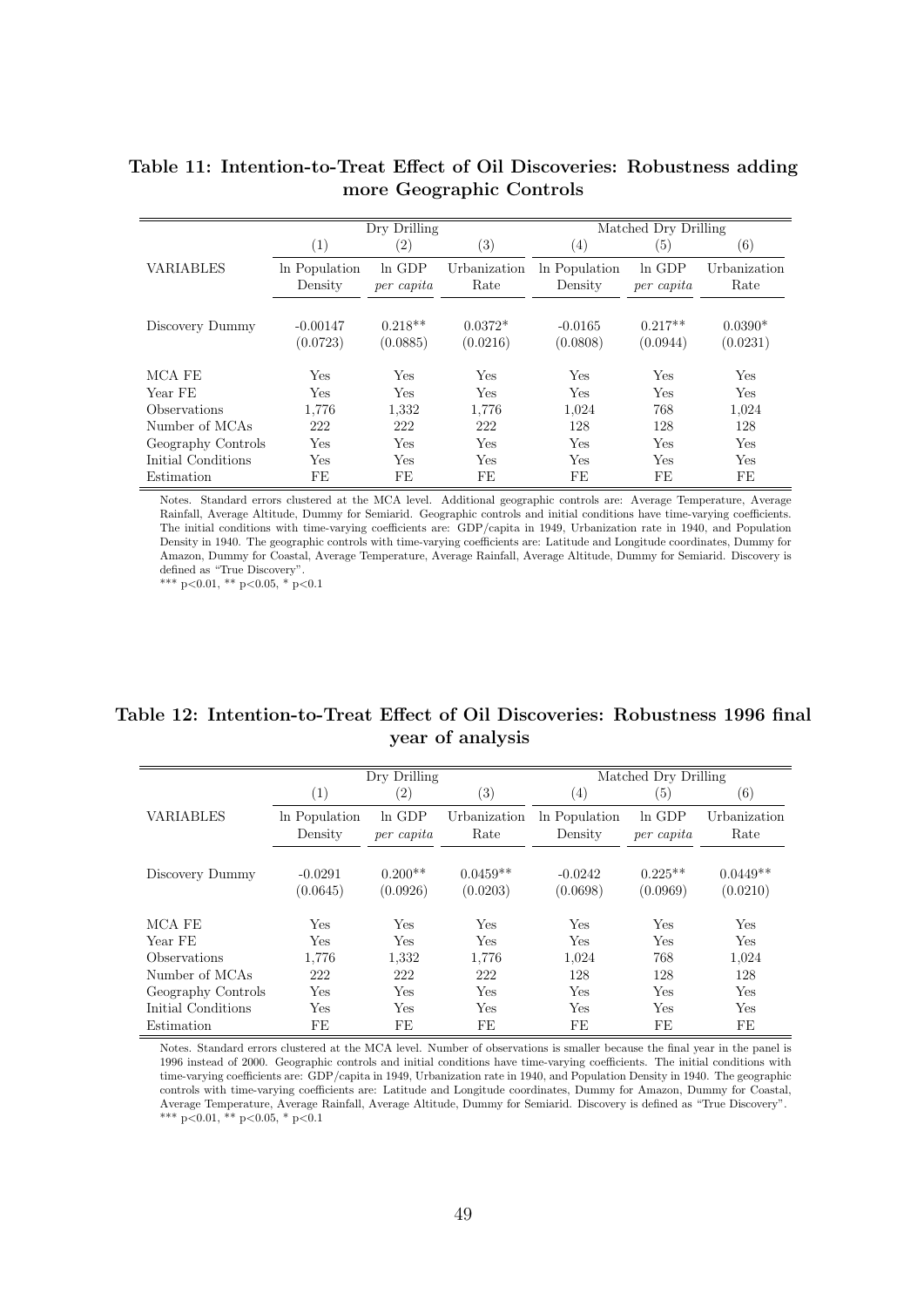|                     | Dry Drilling                   |                        |                              | Matched Dry Drilling           |                        |                              |  |
|---------------------|--------------------------------|------------------------|------------------------------|--------------------------------|------------------------|------------------------------|--|
|                     | (1)                            | $\left( 2\right)$      | (3)                          | $\left(4\right)$               | $\left( 5\right)$      | $\left( 6\right)$            |  |
| <b>VARIABLES</b>    | Manufacturing<br>$GDP$ per cap | Service<br>GDP per cap | Agriculture<br>$GDP$ per cap | Manufacturing<br>$GDP$ per cap | Service<br>GDP per cap | Agriculture<br>$GDP$ per cap |  |
| Discovery Dummy     | $0.449**$<br>(0.182)           | $0.213**$<br>(0.0968)  | 0.0569<br>(0.107)            | $0.456**$<br>(0.189)           | $0.215**$<br>(0.104)   | 0.0664<br>(0.109)            |  |
| MCA FE              | Yes                            | Yes                    | Yes                          | Yes                            | Yes                    | Yes                          |  |
| Year FE             | Yes                            | Yes                    | Yes                          | Yes                            | Yes                    | Yes                          |  |
| <b>Observations</b> | 1.325                          | 1,321                  | 1,328                        | 765                            | 764                    | 765                          |  |
| Number of MCAs      | 222                            | 222                    | 222                          | 128                            | 128                    | 128                          |  |
| Geography Controls  | Yes                            | Yes                    | Yes                          | Yes                            | Yes                    | Yes                          |  |
| Initial Conditions  | Yes                            | Yes                    | Yes                          | Yes                            | Yes                    | Yes                          |  |
| Estimation          | FE                             | FE                     | FE                           | FE                             | FE                     | FE                           |  |

## **Table 13: Intention-to-Treat Effect of Oil Discoveries: Sectoral GDP** *per capita*

Notes. Standard errors clustered at the MCA level. Geographic controls and initial conditions have time-varying coefficients. The initial conditions with time-varying coefficients are: GDP/capita in 1949, Urbanization rate in 1940, and Population Density in 1940. The geographic controls with time-varying coefficients are: Latitude and Longitude coordinates, Dummy for Amazon, and Dummy for Coastal. Discovery is defined as "True Discovery".

\*\*\* p*<*0.01, \*\* p*<*0.05, \* p*<*0.1

### **Table 14: Intention-to-Treat Effect of Oil Discoveries: Sectoral Labor Productivity** *per capita*

|                    | Dry Drilling                 |                        |                            | Matched Dry Drilling         |                        |                            |  |
|--------------------|------------------------------|------------------------|----------------------------|------------------------------|------------------------|----------------------------|--|
|                    | $\left( 1\right)$            | $\left( 2\right)$      | (3)                        | (4)                          | (5)                    | $\left( 6\right)$          |  |
| <b>VARIABLES</b>   | Manufacturing<br>Labor Prod. | Service<br>Labor Prod. | Agriculture<br>Labor Prod. | Manufacturing<br>Labor Prod. | Service<br>Labor Prod. | Agriculture<br>Labor Prod. |  |
| Discovery Dummy    | $0.265*$<br>(0.139)          | $0.221**$<br>(0.106)   | $-0.0717$<br>(0.0881)      | 0.222<br>(0.143)             | $0.188*$<br>(0.113)    | $-0.0535$<br>(0.0871)      |  |
| MCA FE             | Yes                          | Yes                    | Yes                        | Yes                          | Yes                    | Yes                        |  |
| Year FE            | Yes                          | Yes                    | Yes                        | Yes                          | Yes                    | Yes                        |  |
| Observations       | 1,533                        | 1,542                  | 1,547                      | 883                          | 891                    | 891                        |  |
| Number of MCAs     | 222                          | 222                    | 222                        | 128                          | 128                    | 128                        |  |
| Geography Controls | Yes                          | Yes                    | Yes                        | Yes                          | Yes                    | Yes                        |  |
| Initial Conditions | Yes                          | Yes                    | Yes                        | Yes                          | Yes                    | Yes                        |  |
| Estimation         | FE                           | FE                     | FE                         | FE                           | FE                     | FE                         |  |

Notes. Standard errors clustered at the MCA level. Geographic controls and initial conditions have time-varying coefficients. The initial conditions with time-varying coefficients are: GDP/capita in 1949, Urbanization rate in 1940, and Population Density in 1940. The geographic controls with time-varying coefficients are: Latitude and Longitude coordinates, Dummy for Amazon, and Dummy for Coastal. Discovery is defined as "True Discovery".

\*\*\* p*<*0.01, \*\* p*<*0.05, \* p*<*0.1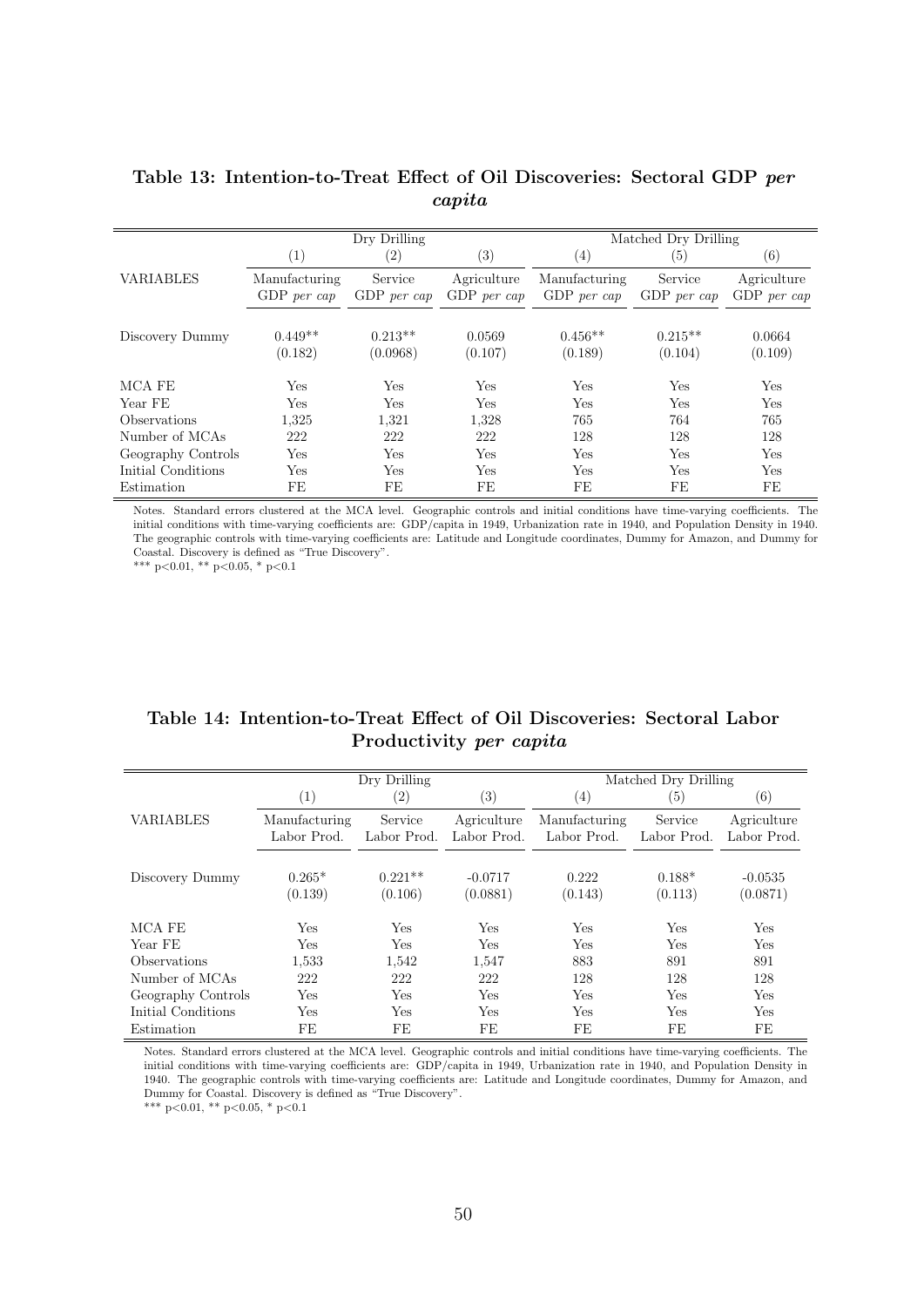|                          |             | Matched Dry Drilling |          |                   |
|--------------------------|-------------|----------------------|----------|-------------------|
|                          | (1)         | $\left( 2\right)$    | (3)      | (4)               |
| VARIABLES                | GDP         | Manufacturing GDP    | GDP      | Manufacturing GDP |
|                          | per cap     | per cap              | per cap  | per cap           |
|                          |             |                      |          |                   |
| Onshore Discovery Dummy  | $0.3429***$ | $0.5270**$           |          |                   |
|                          | (0.1067)    | (0.2157)             |          |                   |
| Offshore Discovery Dummy |             |                      | 0.2081   | $0.4537*$         |
|                          |             |                      | (0.1315) | (0.2303)          |
| MCA FE                   | Yes         | Yes                  | Yes      | Yes               |
| Year FE                  | Yes         | Yes                  | Yes      | Yes               |
| Observations             | 768         | 891                  | 768      | 891               |
| Number of MCAs           | 128         | 128                  | 128      | 128               |
| Geography Controls       | Yes         | Yes                  | Yes      | Yes               |
| Initial Conditions       | Yes         | Yes                  | Yes      | Yes               |
| Estimation               | FE.         | FE                   | FE       | FE                |

#### **Table 15: Onshore versus Offshore Discoveries 1**

Notes. Standard errors clustered at the MCA level. The main explanatory variable is the number of injection wells. The number of injection and production wells is instrumented with the number of discovery wells. Geographic controls and initial conditions have time-varying coefficients. The initial conditions with time-varying coefficients are: GDP/capita in 1949, Urbanization rate in 1940, and Population Density in 1940. The geograph for Coastal. The control group is the matched dry drilling sample.<br>\*\*\*  $p<0.01$ , \*\*  $p<0.05$ , \*  $p<0.1$ 

|                          | Matched Dry Drilling   |                        |                        |                      |  |  |
|--------------------------|------------------------|------------------------|------------------------|----------------------|--|--|
|                          | (1)                    | (2)                    | (3)                    | (4)                  |  |  |
| VARIABLES                | Service<br>Labor Prod. | Urbanization<br>Rate   | Service<br>Labor Prod. | Urbanization<br>Rate |  |  |
| Onshore Discovery Dummy  | $0.280**$<br>(0.135)   | $0.0542**$<br>(0.0237) |                        |                      |  |  |
| Offshore Discovery Dummy |                        |                        | 0.0187<br>(0.126)      | 0.0135<br>(0.0313)   |  |  |
| MCA FE                   | Yes                    | Yes                    | Yes                    | Yes                  |  |  |
| Year FE                  | Yes                    | Yes                    | Yes                    | <b>Yes</b>           |  |  |
| Observations             | 891                    | 1,024                  | 891                    | 1,024                |  |  |
| Number of MCAs           | 128                    | 128                    | 128                    | 128                  |  |  |
| Geography Controls       | Yes                    | Yes                    | Yes                    | Yes                  |  |  |
| Initial Conditions       | Yes                    | Yes                    | Yes                    | Yes                  |  |  |
| Estimation               | FE                     | FE                     | FE                     | FE                   |  |  |

**Table 16: Onshore versus Offshore Discoveries 2**

Notes. Standard errors clustered at the MCA level. The main explanatory variable is the number of injection wells. The number of injection and production wells is instrumented with the number of discovery wells. Geographic controls and initial conditions have time-varying coefficients. The initial conditions with time-varying coefficients are: GDP/capita in 1949, Urbanization rate in 1940, and Population Density in 1940. The geographic controls with time-varying coefficients are: Latitude and Longitude coordinates, Dummy for Amazon, Dummy for Coastal. The control group is the matched dry drilling sample. \*\*\* p*<*0.01, \*\* p*<*0.05, \* p*<*0.1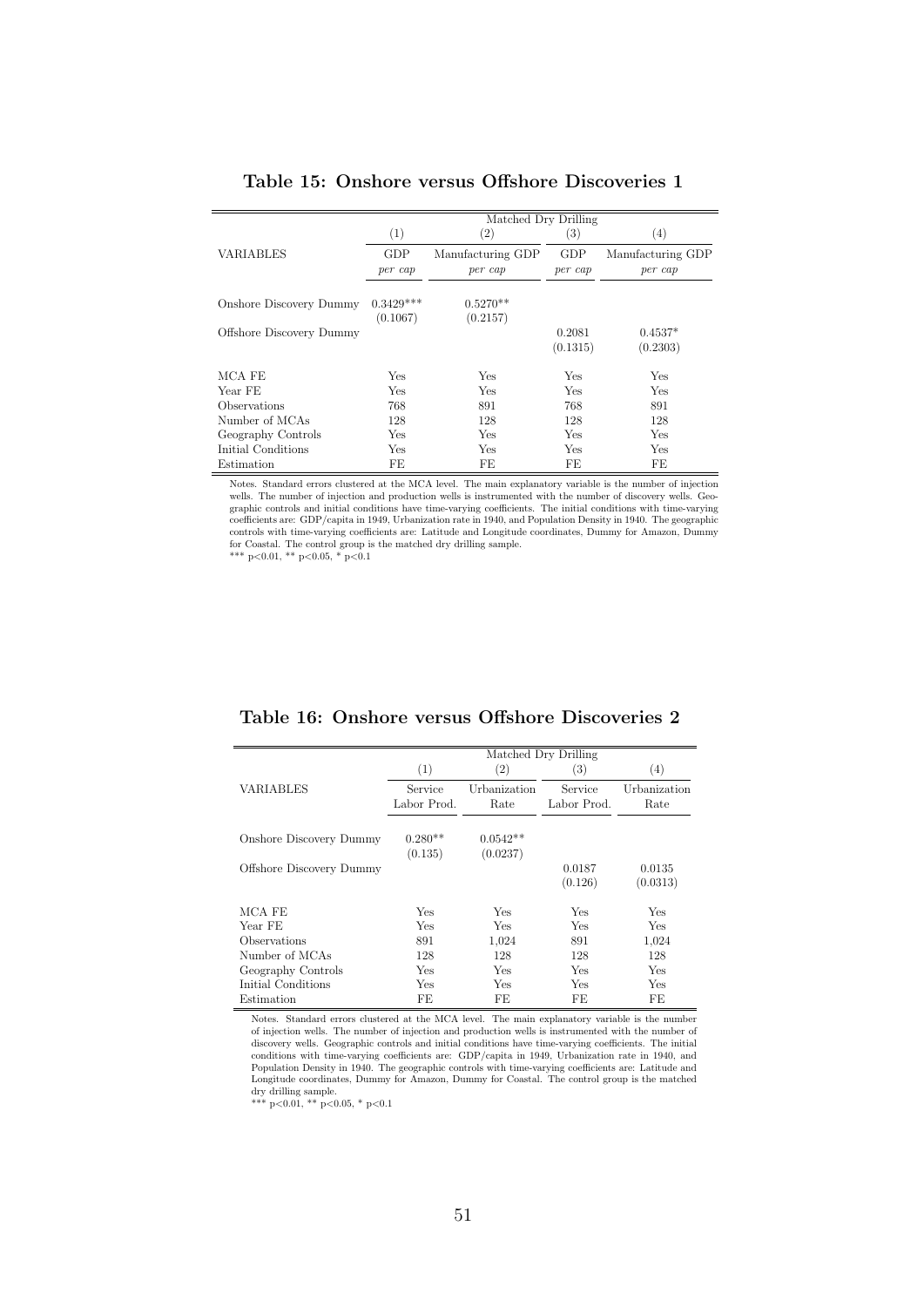|                     | Matched Dry Drilling |                   |                   |               |                   |               |  |
|---------------------|----------------------|-------------------|-------------------|---------------|-------------------|---------------|--|
|                     | (1)                  | $\left( 2\right)$ | $\left( 3\right)$ | (4)           | $\left( 5\right)$ | (6)           |  |
| <b>VARIABLES</b>    | In Population        | $ln$ GDP          | Urbanization      | Manufacturing | Service           | Agriculture   |  |
|                     | Density              | per capita        | Rate              | $GDP$ per cap | $GDP$ per cap     | $GDP$ per cap |  |
|                     |                      |                   |                   |               |                   |               |  |
| Production Dummy    | $-0.0190$            | $0.411***$        | $0.0644**$        | $0.725**$     | $0.343**$         | 0.105         |  |
|                     | (0.106)              | (0.143)           | (0.0314)          | (0.295)       | (0.166)           | (0.166)       |  |
|                     |                      |                   |                   |               |                   |               |  |
| First Stage F-Stat. | 27.38                | 13.74             | 27.38             | 13.33         | 14.48             | 13.89         |  |
| MCA FE              | Yes                  | <b>Yes</b>        | Yes               | Yes           | Yes               | Yes           |  |
| Year FE             | Yes                  | Yes               | Yes               | Yes           | Yes               | Yes           |  |
| Observations        | 1,024                | 768               | 1,024             | 765           | 764               | 765           |  |
| Number of MCAs      | 128                  | 128               | 128               | 128           | 128               | 128           |  |
| Geography Controls  | Yes                  | <b>Yes</b>        | <b>Yes</b>        | Yes           | Yes               | Yes           |  |
| Initial Conditions  | Yes                  | Yes               | Yes               | Yes           | Yes               | Yes           |  |
| Estimation          | FE                   | FE                | FE                | FE            | FE                | FE            |  |

**Table 17: Local Average Treatment Effect of Oil Production**

Notes. Standard errors clustered at the MCA level. Geographic controls and initial conditions have time-varying coefficients. The initial conditions with time-varying coefficients are: GDP/capita in 1949, Urbanization rate in 1940, and Population Density in 1940. The geographic controls with time-varying coefficients are: Latitude and Longitude coordinates, Dummy for Amazon, and Dummy for Coastal. Production is instrumented with Discovery. Discovery is defined as 'True Discovery'.

\*\*\* p*<*0.01, \*\* p*<*0.05, \* p*<*0.1

|                            |                                           | Matched Dry Drilling |                         |                          |  |
|----------------------------|-------------------------------------------|----------------------|-------------------------|--------------------------|--|
|                            | (1)                                       | (2)                  | (3)                     | $\left( 4\right)$        |  |
| VARIABLES                  | In GDP<br>per capita                      | Urbanization<br>Rate | $ln$ GDP<br>per capita  | Urbanization<br>Rate     |  |
| Number of Production Wells | $0.000664**$<br>$(0.000317)$ $(3.70e-05)$ | $7.55e-05**$         |                         |                          |  |
| Number of Injection Wells  |                                           |                      | $0.0123**$<br>(0.00573) | $0.00146*$<br>(0.000871) |  |
| First Stage F-Stat.        | 6.98                                      | 15.92                | 6.29                    | 31.21                    |  |
| MCA FE                     | Yes                                       | Yes                  | Yes                     | <b>Yes</b>               |  |
| Year FE                    | Yes                                       | Yes                  | Yes                     | <b>Yes</b>               |  |
| Observations               | 768                                       | 1,024                | 768                     | 1,024                    |  |
| Number of MCAs             | 128                                       | 128                  | 128                     | 128                      |  |
| Geography Controls         | Yes                                       | Yes                  | Yes                     | Yes                      |  |
| Initial Conditions         | Yes                                       | Yes                  | <b>Yes</b>              | Yes                      |  |
| Estimation                 | FE                                        | FE                   | FE                      | FE                       |  |

#### **Table 18: Treatment Intensity**

Notes. Standard errors clustered at the MCA level. The main explanatory variable is the number of injection wells. The number of injection and production wells is instrumented with the number of discovery wells. Geographic controls and initial conditions have time-varying coefficients. The initial conditions with timevarying coefficients are: GDP/capita in 1949, Urbanization rate in 1940, and Population Density in 1940. The geographic controls with time-varying coefficients are: Latitude and Longitude coordinates, Dummy for Amazon, Dummy for Coastal. The number of discovery wells is used an as instrument. \*\*\* p*<*0.01, \*\* p*<*0.05, \* p*<*0.1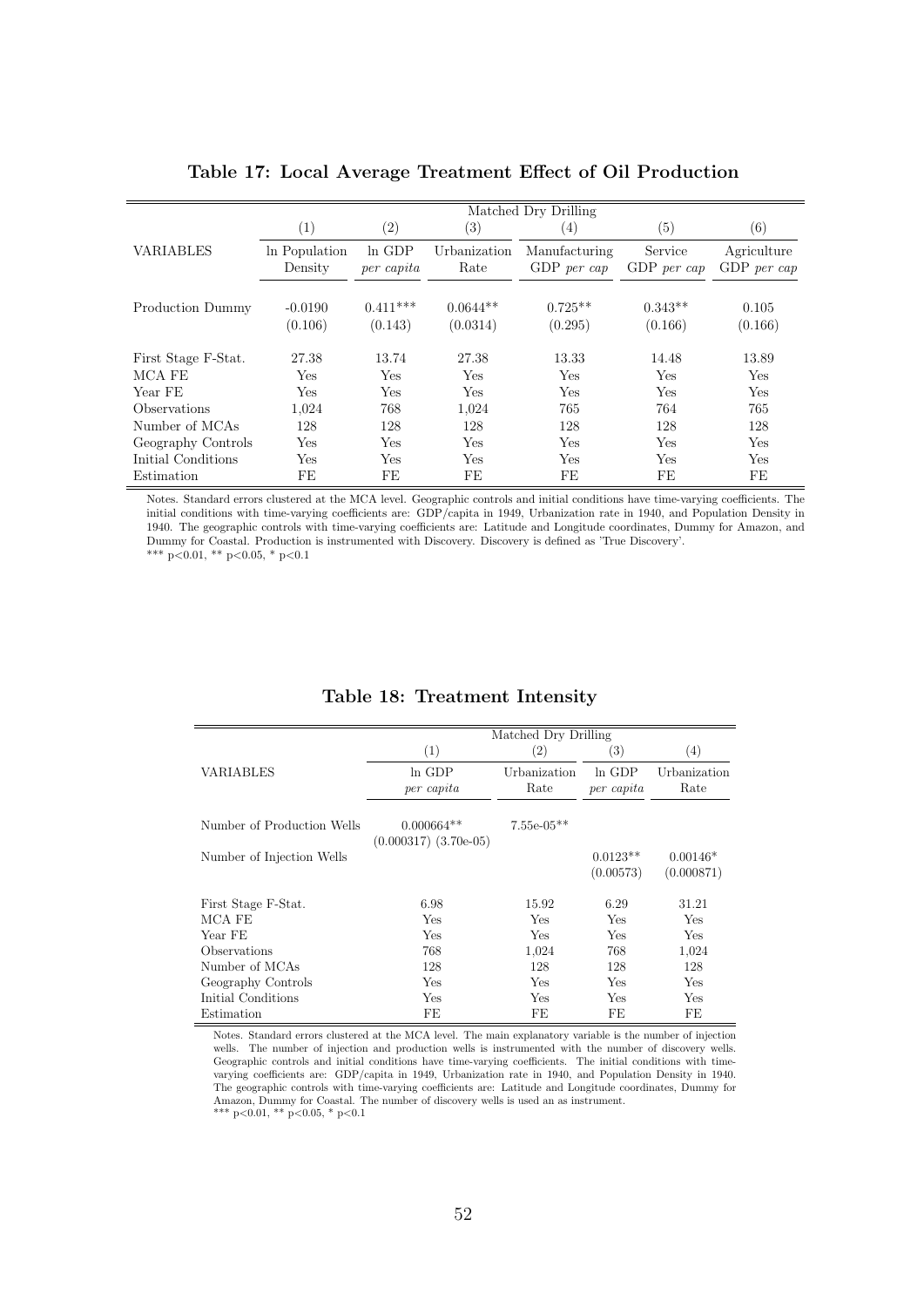|                       |            | Matched Dry Drilling |
|-----------------------|------------|----------------------|
|                       | (1)        | (2)                  |
| VARIABLES             | Production | Production           |
|                       | Facilities | Facilities           |
|                       | Dummy      | Dummy                |
|                       |            |                      |
| Discovery Dummy       | $0.102**$  |                      |
|                       | (0.0486)   |                      |
| Large Discovery Dummy |            | $0.147**$            |
|                       |            | (0.0709)             |
| MCA FE                | Yes        | Yes                  |
| Year FE               | Yes        | Yes                  |
| Observations          | 896        | 896                  |
| Number of MCAs        | 128        | 128                  |
| Geography Controls    | Yes        | Yes                  |
| Initial Conditions    | Yes        | Yes                  |
| Estimation            | FE         | FF                   |

#### **Table 19: Discoveries and Processing Production Facilities**

Notes. Standard errors clustered at the MCA level. Geographic controls and initial conditions have time-varying coefficients. The initial conditions with time-varying coefficients are: GDP/capita in 1949, Urbanization rate in 1940, and Population Density in 1940. The geographic controls with time-varying coefficients are: Latitude and Longitude coordinates, Dummy for Amazon, Dummy for Coastal. Discovery is defined as 'True Discovery'. 'Large Discovery' is a discovery which makes the hosting municipality one of the top 20 in terms of wells.

\*\*\* p*<*0.01, \*\* p*<*0.05, \* p*<*0.1

|                    | Matched Dry Drilling     |                        |                       |                                |                        |                              |  |
|--------------------|--------------------------|------------------------|-----------------------|--------------------------------|------------------------|------------------------------|--|
|                    | (1)                      | $\left( 2\right)$      | $\left(3\right)$      | $\left( 4\right)$              | $\left( 5\right)$      | (6)                          |  |
| <b>VARIABLES</b>   | In Population<br>Density | $ln$ GDP<br>per capita | Urbanization<br>Rate  | Manufacturing<br>$GDP$ per cap | Service<br>GDP per cap | Agriculture<br>$GDP$ per cap |  |
| Discovery Dummy    | $-0.00430$<br>(0.0730)   | $0.211***$<br>(0.0738) | $0.0424*$<br>(0.0238) | $0.455**$<br>(0.194)           | $0.255**$<br>(0.107)   | 0.0789<br>(0.117)            |  |
| MCA FE             | Yes                      | Yes                    | Yes                   | Yes                            | <b>Yes</b>             | Yes                          |  |
| Year FE            | Yes                      | Yes                    | Yes                   | Yes                            | Yes                    | Yes                          |  |
| Observations       | 904                      | 678                    | 904                   | 676                            | 675                    | 674                          |  |
| Number of MCAs     | 113                      | 113                    | 113                   | 113                            | 113                    | 113                          |  |
| Geography Controls | <b>Yes</b>               | <b>Yes</b>             | <b>Yes</b>            | Yes                            | <b>Yes</b>             | Yes                          |  |
| Initial Conditions | <b>Yes</b>               | <b>Yes</b>             | Yes                   | Yes                            | Yes                    | Yes                          |  |
| Estimation         | FE                       | FE                     | FE                    | FE                             | FE                     | FE                           |  |

**Table 20: Excluding Locations with Downstream Production**

Notes. Standard errors clustered at the MCA level. Geographic controls and initial conditions have time-varying coefficients. The initial conditions with time-varying coefficients are: GDP/capita in 1949, Urbanization rate in 1940, and Population Density in 1940. The geographic controls with time-varying coefficients are: Latitude and Longitude coordinates, Dummy for Amazon, and Dummy for Coastal. Discovery is defined as 'True Discovery'.

\*\*\* p*<*0.01, \*\* p*<*0.05, \* p*<*0.1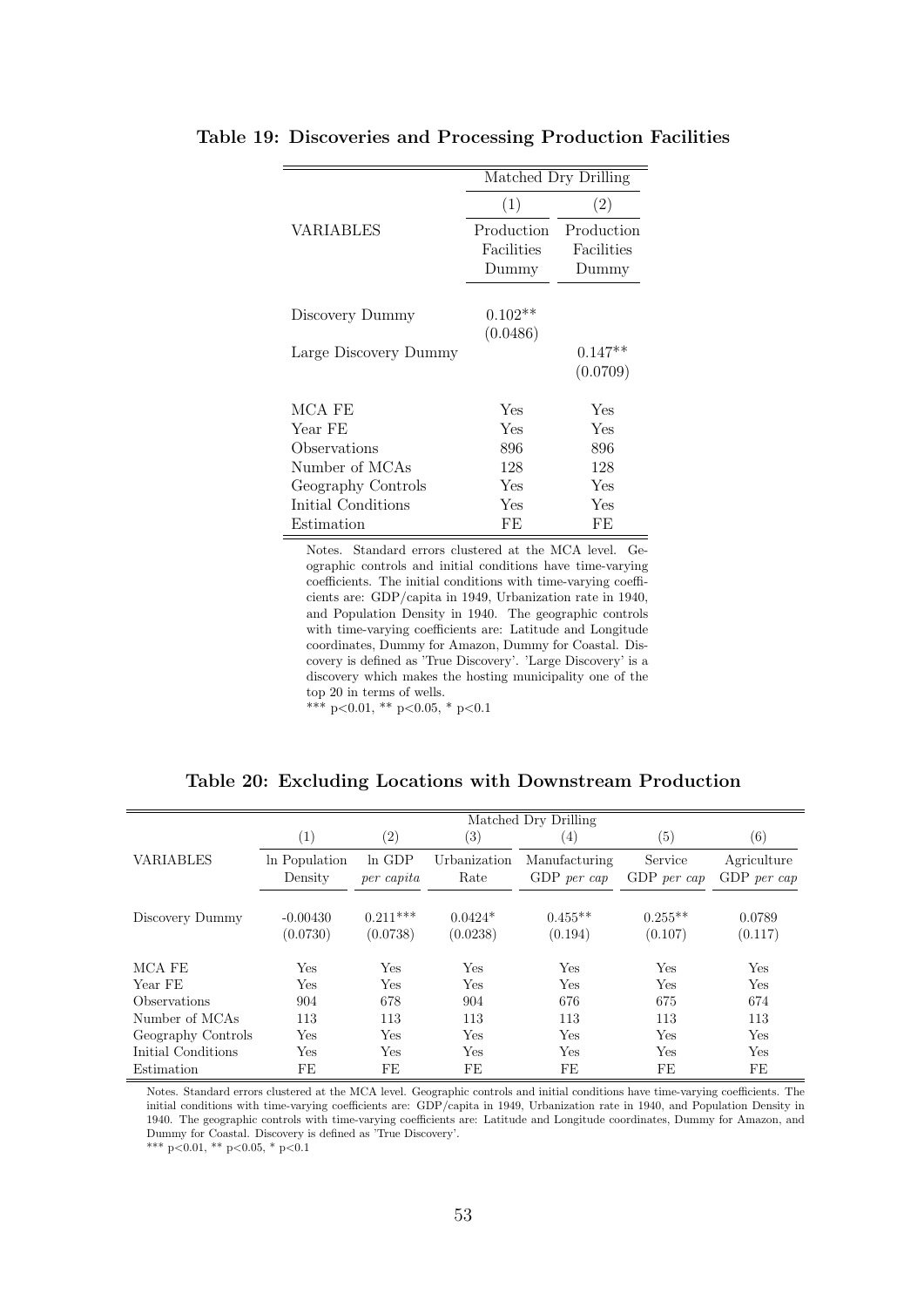# **B Appendix: On Drilling and Production**

There is an extensive literature on the principles and practises of oil drilling and production (e.g., from petroleum geology and petroleum engineering). In this appendix, we aim to clarify selected aspects of drilling and production that are relevant to our research design, without detailing every single aspect of oil (and gas) exploration and production.

Oil exploration and production are associated with risk. Although there are several technical methods for appraising hydrocarbon resources, the industry always works with limited information on the existence of hydrocarbon deposits. The uncertainty is related to the location, volume, and quality of hydrocarbon deposits. Even with enough geological information, there is always the risk of drilling a dry exploratory hole or not discovering commercial quantities of oil. There are also risks during the production phase such as the price of oil, costs and taxes, institutional uncertainty, regulation, natural disasters, and accidents. Offshore drilling in deep water presents even greater challenges. According to Harbaugh, Davis, and Wendebourg (1995), luck is a major factor in oil exploration. The name for an exploratory well (called a "wildcat") talks by itself regarding the inherent risk of oil business.

The petroleum industry is loosely divided into two segments: upstream and downstream. Upstream industry comprises exploration and production activities. By production activities, the process of recovering petroleum from the subsurface is meant. Upstream activities occur both onshore and offshore. In turn, downstream industry entails processing, retailing and transporting petroleum.

Oil exploration involves several steps using a compilation of knowledge from geology, geophysics, and geochemistry. The oil company aims to find an oil field - a contiguous geographic area with oil. First, petroleum professionals collect useful geological information on a "prospect" (a delimited area that possesses certain geological features that may induce drilling). By "useful information", they mean a source rock, a reservoir, and a trap<sup>42</sup>. A *source rock* is a rock within which oil or gas is generated from organic material (Petroleum Extension Service (2005)). A source rock is usually a shale rock. Nevertheless, not every shale has enough biogenic material to be classified as a source rock. The *reservoir* accumulates hydrocarbons and is made from porous rocks. Rocks must have porosity to accumulate hydrocarbons and basically only sedimentary rocks are porous enough. Typical sedimentary rocks forming a reservoir include sandstone and limestone. The "quality" of the oil inside the reservoir can vary depending on its properties and impurities (e.g., the presence of sulfur and metals). The company also looks for areas with specific geological features called *traps*. The hydrocarbon trap is composed of two elements: a structure (subsurface contortion) and a seal. Hydrocarbon molecules are lighter than water, and there are subsurface contortions that induce the hydrocarbons moving upward towards the surface (e.g., anticlines and faults). Therefore, there is a need of a "seal" to prevent the hydrocarbons from spilling out on the surface. A seal is another rock with low permeability (as porosity to accumulate hydrocarbons in the reservoir is important, the degree of connections between pore spaces of the rock formation is relevant to have a seal rock). Shale rock is typically a good seal to avoid the spilling because it has low permeability.

<sup>&</sup>lt;sup>42</sup>There are three type of rocks according to how they are formed: ignite (from magma), sedimentary (from erosion) and metamorphic (a heated sedimentary or a heated ignite rock). Sedimentary rocks are more interesting because petroleum accumulation chiefly occur in them. An example of a sedimentary rock is the shale rock, originated by clay compacted by subsurface pressure and weight. Other examples of sedimentary rocks include sandstone (from sand) and limestone (from shells).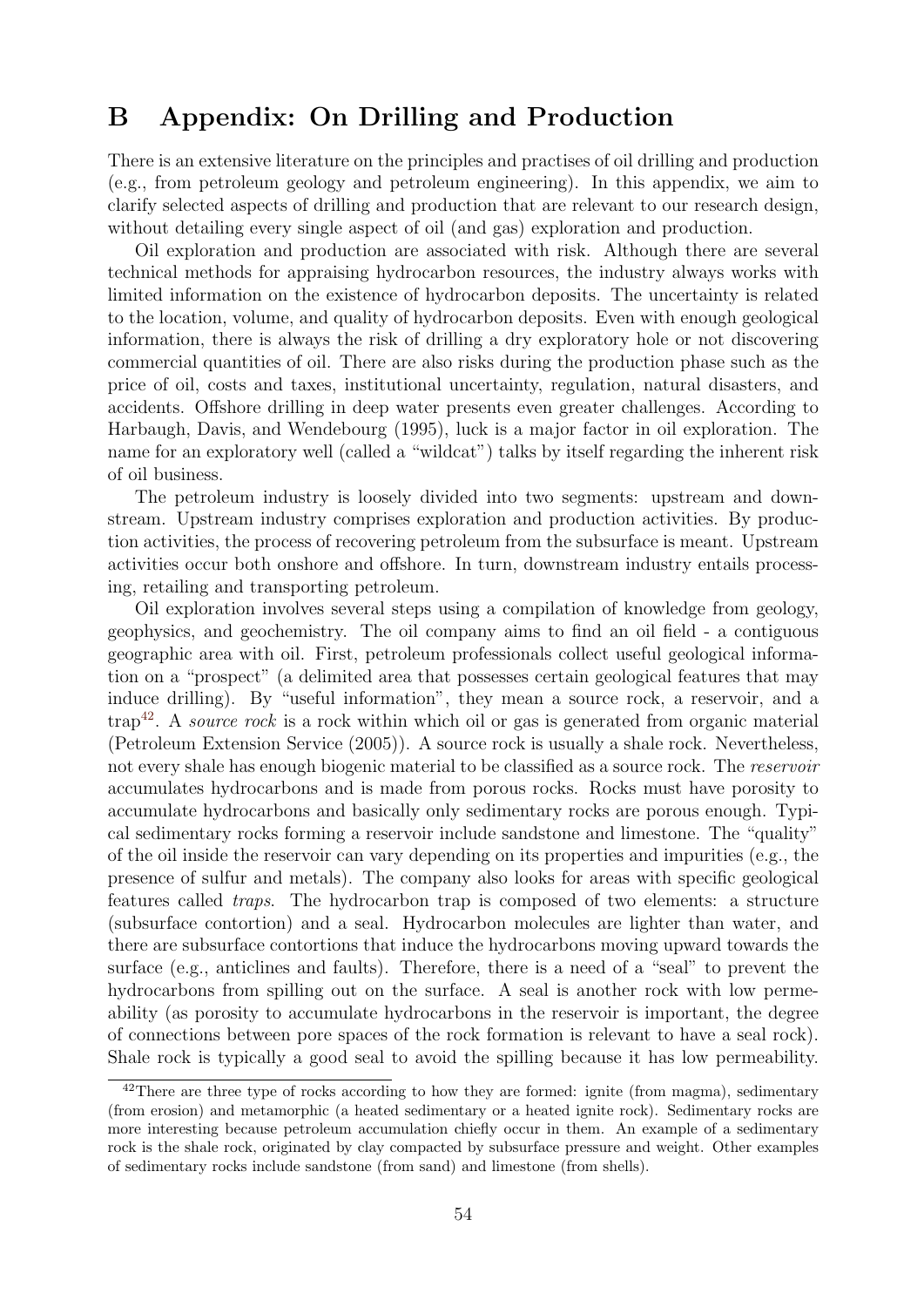Shale rock has porosity too, but it has very low permeability (thus it is a good seal).

In sum, the area should contain selected characteristics, such as abundant sandstone reservoir rocks, shale for hydrocarbon source rock and numerous geological structures for potential trapping of hydrocarbons. Each oil field has a "fingerprint" and its unique characteristics lead to a case-by-case analysis of drilling attempts. Wells are very expensive to drill, so previous studies must be as accurate and precise as possible.

After inferring the subsurface and if there are strong indications of potentially oilbearing formations, the oil company may drill an exploratory well. Even with all positive indications of oil presence, only by *making a hole* can the company be sure of the presence (or absence) of oil. During the drilling process, data acquisition is key. There are several logging (recording information) procedures during the drilling phase so as to, for example, differentiate permeable and impermeable rock formations (called "'logging-whiledrilling").<sup>43</sup> Depending on the outcome of the exploratory drilling, the company evaluates the well's hydrocarbon potential. Not even an evidence of hydrocarbon deposit as told by logs is a guarantee that producing oil is really possible. One can assign *a priori* probabilities before drilling, and revise the probability of success given the proven result of the drilling attempt. Updated probabilities can be used as a source of experience to be transferred to future drilling attempts. Depending on the preliminary information received during drilling, the well can be abandoned or not. In the end, using all information available the company decides whether the drilling had generated a discovery or a *dry hole*.

After a discovery, the appraisal continues: additional drilling is required to delineate the size and extension of the oil field<sup>44</sup>. "Step-out" wells (delineation or appraising wells) are the wells used to evaluate the extent of the field. The more is known about the oil field, the easier and less expensive to drill additional wells. Generally, the number of step-out wells is positively correlated with the magnitude of the field that was discovered. Once the oil company has delineated the oil field and is secure on the viability of production, it starts to (i) *complete* the existing wells and (ii) to drill additional production wells (producer wells). To complete a well means to perform the necessary operations to bring fluids to the surface (Petroleum Extension Service (1997)). After completion and the drilling of producer wells, oil and gas production cycle begins. Production cycle occurs after exploration has proven successful. An economic assessment of the production cycle should entail reserve and risk calculations (Hyne (2001)).

The production cycle involves a natural phase and enhanced phase. Initially, natural pressure from the reservoir brings oil from the reservoir to the surface. As production proceeds, the reservoir pressure goes down. However, pressure is important because it drives oil and gas out of the reservoir. Normally, after some time producing from an oil well, pressure decreases and the oil company needs to (artificially) add pressure to the well. The addition of artificial pressure to optimize production is broadly called "enhanced oil recovery" and is divided into primary, secondary, and tertiary recovery. *Primary recovery* (or primary production) means to use an artificial method of lifting. The most common artificial lift system is a *beam pump* to pump up the oil. During primary recovery, only a small percentage of the hydrocarbon deposits are produced. *Secondary recovery* aims at restoring the reservoir pressure by injecting water (waterflooding) or gas. Secondary recovery is costly because it deals with huge amounts of water and gas. To supplement falling pressure due to production, new wells are drilled (injection wells) to inject water

<sup>43</sup>One example is the logging from the drilling fluid.

<sup>44</sup>"Play" is the name used to describe the extent of a hydrocarbon-bearing formation.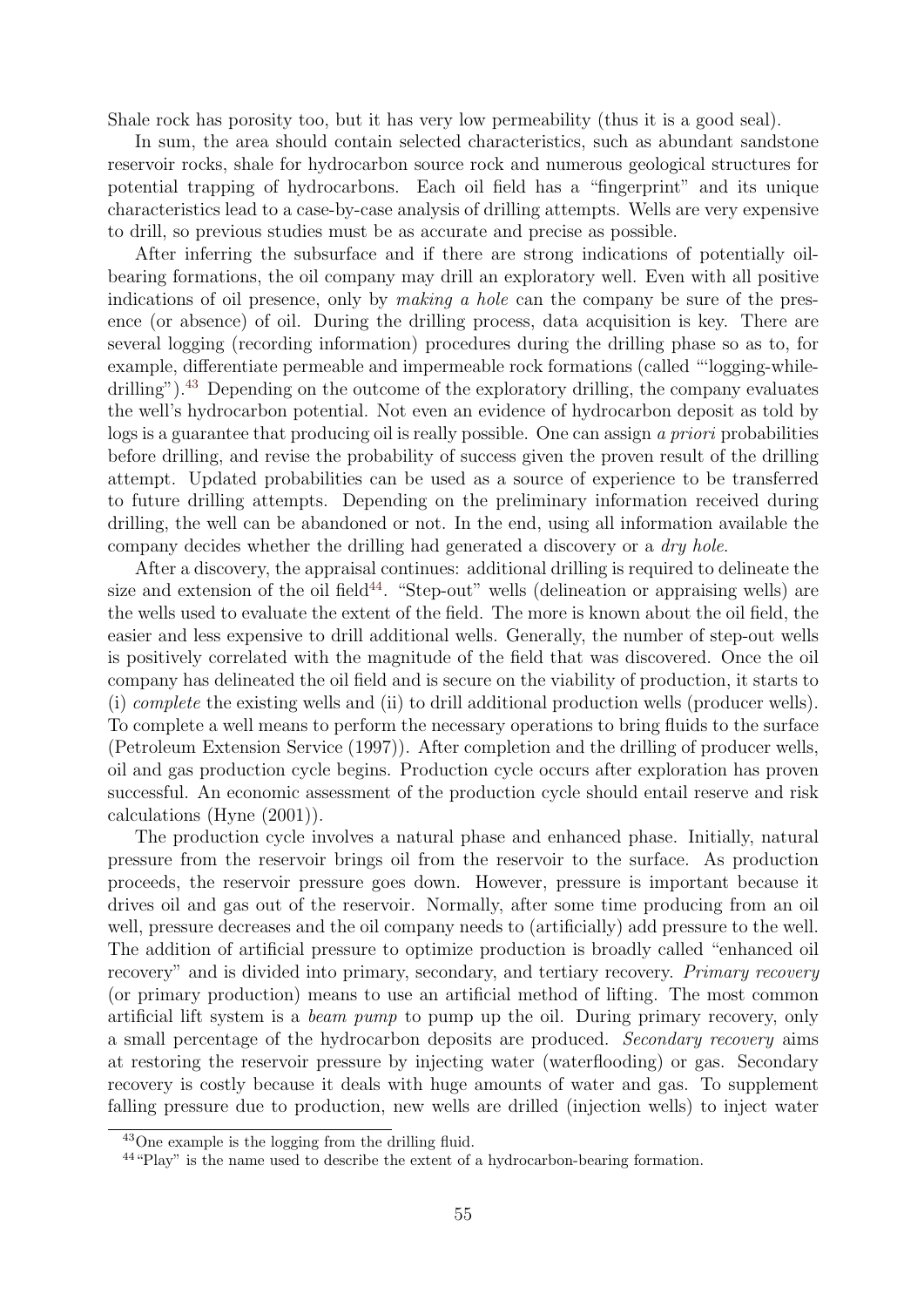and gas usually at the edges of the oil field. This injection aims to either slow production decline or to increase production. Finally, *tertiary recovery* happens when there is injection of steam or special chemicals (chemical flooding) into the reservoir. In practise, all three recovery phases can occur concomitantly<sup>45</sup>.

Enhanced recovery is so important in the petroleum industry that the location of the producer well is chosen with the secondary well (injection well) in mind. As mentioned before, efforts to enhance recovery are costly and are dependent upon the state of the economy and potential oil recovery volume. Consequently, repeated monitoring of a reservoir is essential to locate injection wells. The idea is to design an optimal distribution of injection wells to optimize long-term production.

There are several types of wells: wildcat well, rank wildcat well, step-out well, producer well, injection well, etc. Since there are different steps to obtain oil, wells are classified broadly as exploratory wells and development wells. Examples of *exploratory wells* are wildcat wells (drilled a mile or more from an area of existing oil production) and rank wildcat wells (drilled in an area where there is no existing production). If the exploratory drilling is proven successful, the company starts to drill step-out wells (also included in the exploratory well category). After the oil field has been delineated, the company starts to drill production wells in the known extent of the field. Every well drilled inside the known extent of the field is called *development wells* (Hyne (2001)). The development well category includes producer wells and injection wells (recall that injection wells are to enhance oil recovery). Different categories of wells have different probabilities of finding oil. A rank wildcat exploratory well have on average lower success ratio than a step-out well. An oil company can rank wells in terms of probability even working under uncertainty. The American Petroleum Institute reported that in 2000 the success rate for wildcat well was 39% (Hyne (2001)). Note that an unsuccessful drilling is classified as a dry hole in both exploratory and development well categories.

The evolution of knowledge to identify potentially oil-bearing formations also helps to understand the oil industry. This evolution comprises both advances of the theory on petroleum-bearing formations and ever-improving technology. In the very beginning of oil exploration, conspicuous targets were searched in order to extract oil without any geology theory (e.g., surface pools in the form of natural oil seeps) or using geology knowledge (e.g., anticlines and salt domes). Surface investigation (topography) of the region could point out conspicuous areas of oil-bering formations. In 1920's and 1930's, aerial photographic expanded the possibilities for mapping areas suitable for drilling. In the mid 1900's, seismic technology improved subsurface mapping to locate potential petroleum-bearing formations. By and large, seismic activities produce sound waves that aim at interpreting subsurface formations, i.e., sound waves are generated and recorded by receivers to infer rock formations. The idea is to map the subsurface rock layers by using sound waves as different rock layers have different acoustical properties. The recorded sounds are processed and assembled to be interpreted. Existing seismic and well information highlights the potential for exploration of large hydrocarbon resources. Computerization of seismic data provided a leap to the extraction industry: high amount of data could be processed at high speed and precision. Another big revolution was the 3*D* visualization that made possible a more reliable selection of the best targets to the drilled. Moreover, 4*D* visualization (repeated 3*D* through time) helped the planning of well life-time operation. More recently, in the last decade the discussion on automated drilling (the evolution of automation in drilling)

<sup>45</sup>There are other forms of well stimulation such as hydraulic fracturing.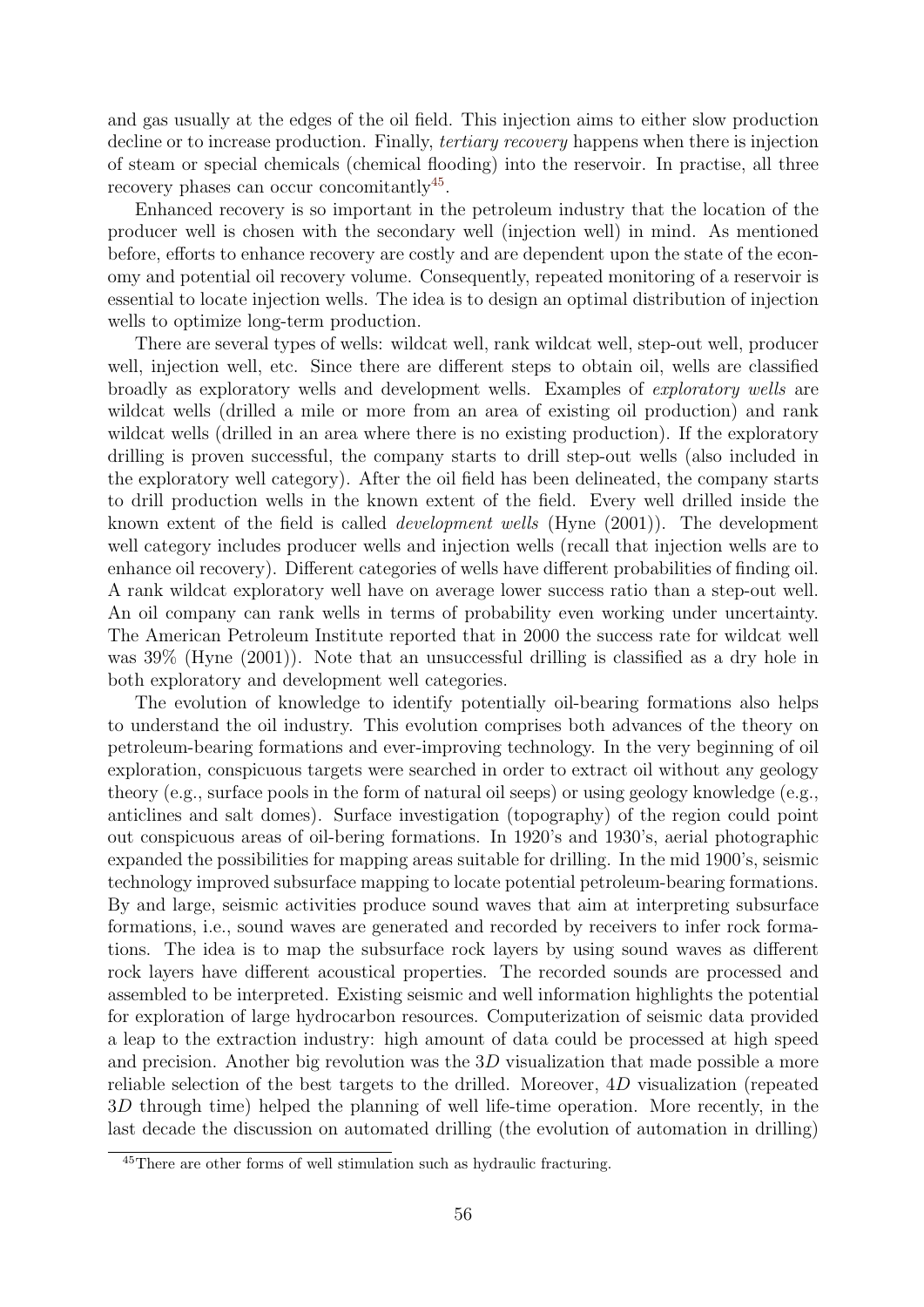is an ongoing topic. Modern technology helps the decisions regarding the best drill sites. Computers and satellite images improved the assessment of deposits. Nevertheless, ultimately it is only by drilling that a company can be certain that hydrocarbon deposits really exist. In other words, even investing substantially in using modern technology, it is only by drilling that the existence of oil can be confirmed.

Up to this point, we described some general aspects of the upstream industry. Downstream industry includes the refining industry, petrochemicals plant, and distribution facilities (e.g., ports and terminals). Crude oil and natural gas are of little use in their raw state (Petroleum Extension Service (1997)). Refining and processing to select groups of components (called "fractions") is what creates value. Refining means applying chemical processes to convert fractions into commercial products. Oil and gas vary in their hydrocarbon compounds and impurities (such as sulfur and metals). For instance, there are light crude oils as well as heavy and thick crude oils. The complexity of the composition of petroleum fractions leads to more than 2,000 individual refinery products (Fahim, Al-Sahhaf, and Elkilani (2009)). Examples of refining products include gasoline, jet fuel, kerosene, diesel fuel, and feedstocks for the petrochemical industry.

# **C Appendix: Royalties and Oil in Brazil**

The distribution of Royalties started in 1953. Federal Law n. 2,004/53 stipulated that 5% of the revenue from onshore oil production should be distributed to states (80%) and municipalities (20%) in the form of Royalties. Offshore oil royalties paid to states and municipalities were introduced by 1986. In 1997, Federal Law n. 9,496/97 changed the formula to distribute Royalties (e.g., the international price of oil started to be used in the distribution formula). This led to a huge increase in royalty payments as illustrated below in Figure 10, transforming it from a minor to a very significant source of income for municipalities.

![](_page_57_Figure_4.jpeg)

**Fig. 10: Distribution of Royalties: 1994-2000**

Notes. In 1997, Federal Law n. 9,496/97 changed the rules for distributing royalties.

The rules following the 1997 law require that an oil company must allocate between 5% and 10% of the value of the gross output in the form of royalties. Royalties are then divided